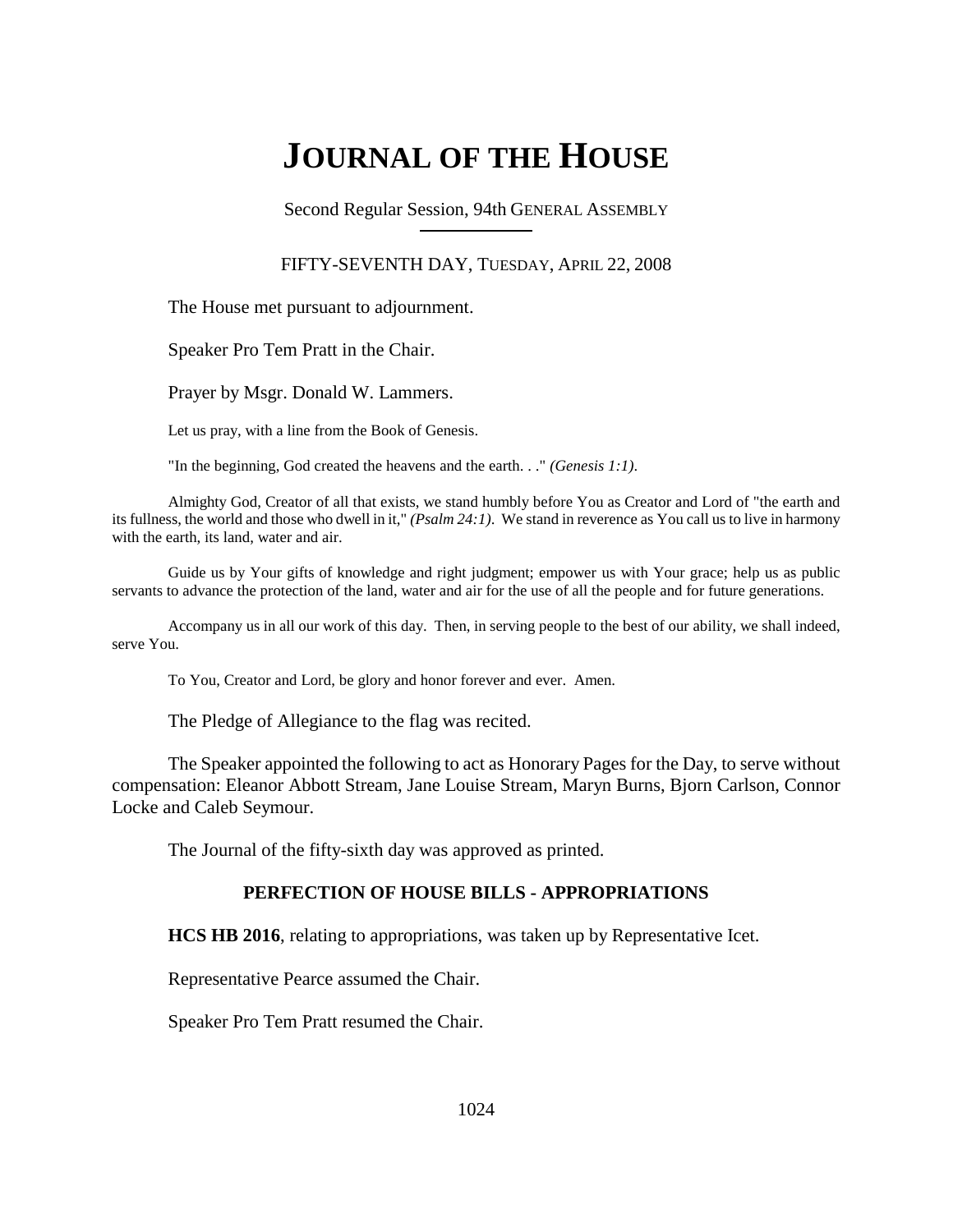On motion of Representative Icet, **HCS HB 2016** was adopted.

On motion of Representative Icet, **HCS HB 2016** was ordered perfected and printed.

**HCS HB 2023**, relating to appropriations, was taken up by Representative Icet.

### Representative Icet offered **House Amendment No. 1**.

#### *House Amendment No. 1*

AMEND House Committee Substitute for House Bill No. 2023, Page 4, Section 23.042, by deleting the section in its entirety; and

Further amend said bill, Page 2, Section 23.008, Line 4, by inserting the following new section immediately thereafter:

| "Section 23.009. To Southeast Missouri State University |  |
|---------------------------------------------------------|--|
|                                                         |  |
|                                                         |  |
|                                                         |  |

Further amend said bill by amending the title and bill totals accordingly.

On motion of Representative Icet, **House Amendment No. 1** was adopted.

### Representative Icet offered **House Amendment No. 2**.

#### *House Amendment No. 2*

AMEND House Committee Substitute for House Bill No. 2023, Page 3, Section 23.027, by deleting the section in its entirety; and

Further amend said bill by amending the bill totals accordingly.

On motion of Representative Icet, **House Amendment No. 2** was adopted by the following

vote:

| Aull         | Avery             | Baker 25        | Baker 123  | <b>Bivins</b> |
|--------------|-------------------|-----------------|------------|---------------|
| Bland        | <b>Brandom</b>    | <b>Bringer</b>  | Brown 30   | Brown 50      |
| <b>Bruns</b> | Casey             | Chappelle-Nadal | Cooper 120 | Cooper 155    |
| Cox          | Cunningham 145    | Cunningham 86   | Darrough   | Davis         |
| Day          | Deeken            | Denison         | Dixon      | Donnelly      |
| Dougherty    | Dusenberg         | Emery           | Ervin      | Faith         |
| Fallert      | Fares             | Fisher          | Flook      | Frame         |
| Franz        | <b>Funderburk</b> | George          | Grill      | Grisamore     |
| Guest        | Harris 110        | Hobbs           | Hodges     | Holsman       |
| Hoskins      | Hubbard           | Icet            | Kasten     | Kelly         |
| Kingery      | Komo              | Kratky          | Kuessner   | Lembke        |
| Lipke        | Loehner           | Marsh           | May        | McClanahan    |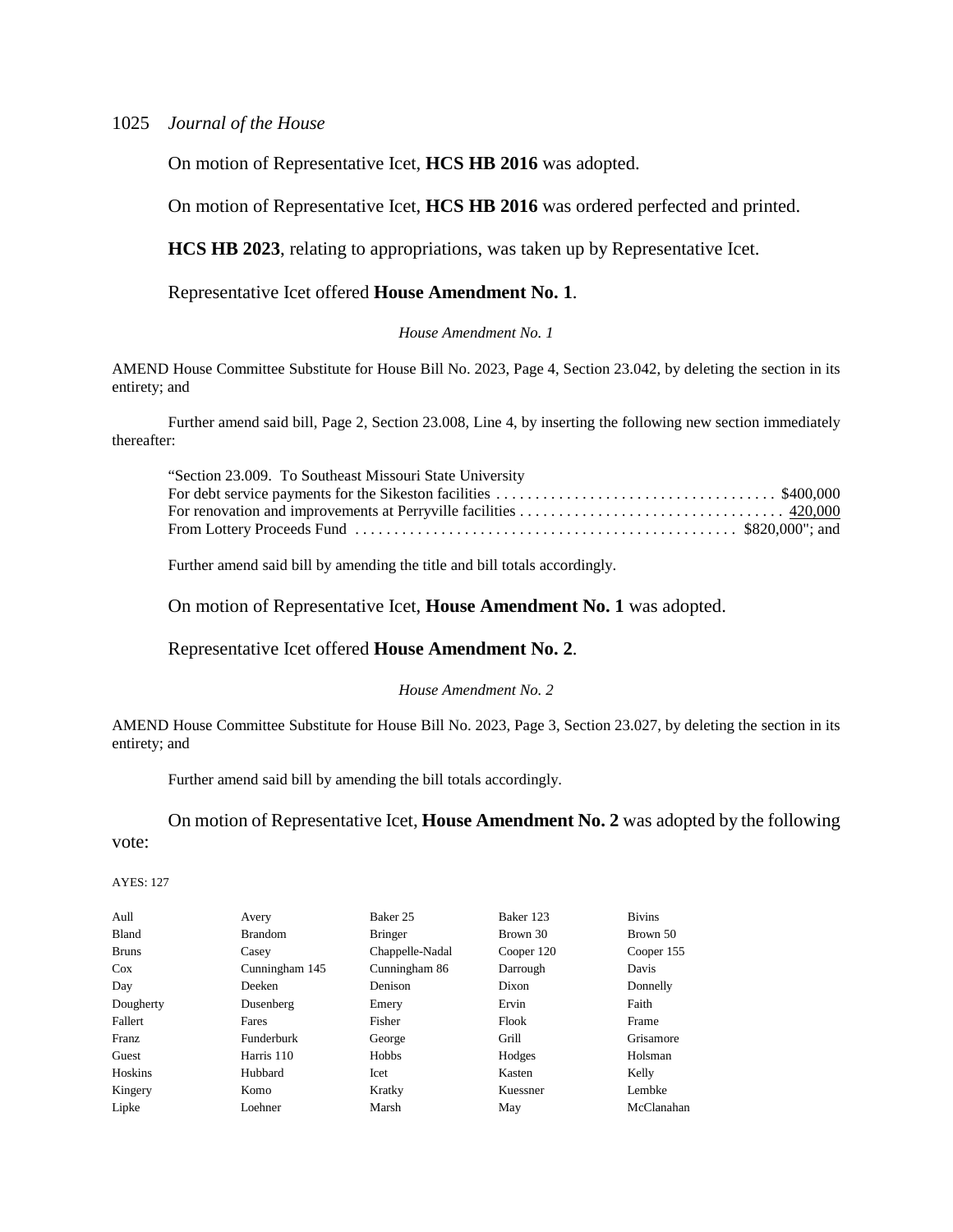| Meiners                       | Moore         | Munzlinger   | Muschany    | Nance     |
|-------------------------------|---------------|--------------|-------------|-----------|
| Nasheed                       | <b>Nieves</b> | Nolte        | Norr        | Onder     |
| Parkinson                     | Parson        | Pearce       | Pollock     | Portwood  |
| Ouinn 7                       | Ouinn 9       | Richard      | Robb        | Robinson  |
| Rucker                        | Ruestman      | Ruzicka      | Salva       | Sander    |
| Sater                         | Scavuzzo      | Schaaf       | Scharnhorst | Schieffer |
| Schlottach                    | Schneider     | Self         | Shively     | Silvey    |
| <b>Skaggs</b>                 | Smith 14      | Smith 150    | Stevenson   | St. Onge  |
| Storch                        | Stream        | Sutherland   | Swinger     | Talboy    |
| Thomson                       | Threlkeld     | Tilley       | Todd        | Viebrock  |
| Wallace                       | Walsh         | Walton       | Wasson      | Wells     |
| Weter                         | Wildberger    | Wilson 119   | Wilson 130  | Witte     |
| Wood                          | Wright 159    | Wright-Jones | Yaeger      | Zimmerman |
| Zweifel                       | Mr Speaker    |              |             |           |
| <b>NOES: 013</b>              |               |              |             |           |
| Curls                         | Daus          | Dethrow      | Jones 117   | LeVota    |
| Liese                         | Low 39        | Oxford       | Pratt       | Schad     |
| Villa                         | Whorton       | Yates        |             |           |
| PRESENT: 000                  |               |              |             |           |
| <b>ABSENT WITH LEAVE: 021</b> |               |              |             |           |
|                               |               |              |             |           |

| Burnett | Corcoran  | El-Amin   | Harris 23      | Haywood |
|---------|-----------|-----------|----------------|---------|
| Hughes  | Hunter    | Johnson   | Jones 89       | Kraus   |
| Lampe   | Lowe 44   | McGhee    | <b>Meadows</b> | Page    |
| Roorda  | Schoeller | Schoemehl | Spreng         | Vogt    |
| Young   |           |           |                |         |

VACANCIES: 002

### Representative Schlottach offered **House Amendment No. 3**.

#### *House Amendment No. 3*

AMEND House Committee Substitute for House Bill No. 2023, Section 23.025, Page 3, Line 5, by deleting the number, "1,866,000" and inserting in lieu thereof the number "3,066,000"; and

Further amend said section and page, Line 6, by deleting the number, "50,000" and inserting in lieu thereof the number, "550,000"; and

Further amend said section and page, Line 7, by deleting the number, "650,000" and inserting in lieu thereof the number, "1,150,000"; and

Further amend said section and page, Line 10, by deleting the number, "78,442" and inserting in lieu thereof the number, "528,442"; and

Further amend said section and page, Line 11, by deleting the number, "\$4,000,000" and inserting in lieu thereof the number, "\$6,650,000"; and

Further amend said bill by amending section and bill totals accordingly.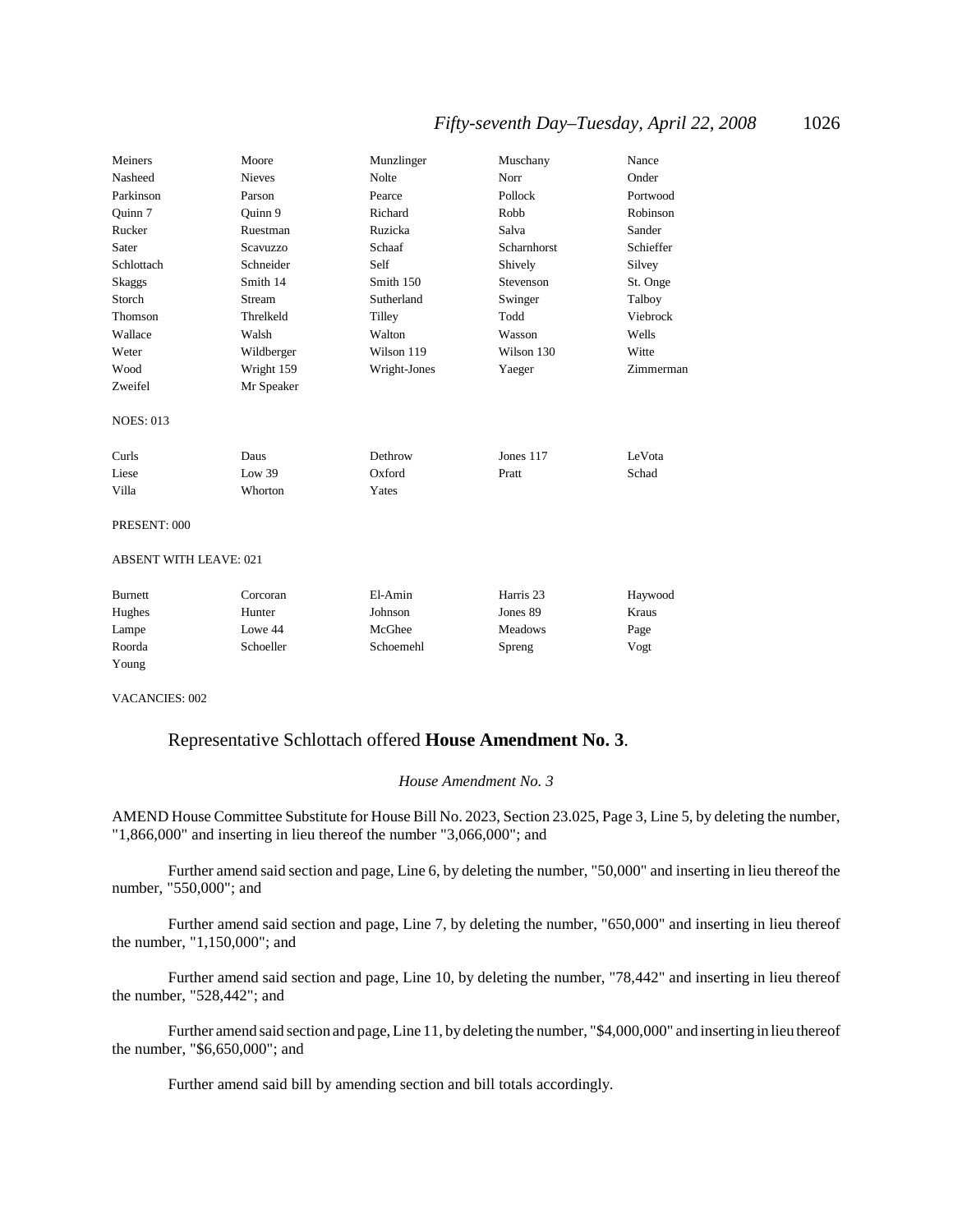On motion of Representative Schlottach, **House Amendment No. 3** was adopted.

Representative Nieves assumed the Chair.

#### Representative Dethrow offered **House Amendment No. 4**.

*House Amendment No. 4*

AMEND House Committee Substitute for House Bill No. 2023; Page 8, Section 23.100, Line 3, by deleting "For planning, design, and construction" and inserting "For planning and design".

On motion of Representative Dethrow, **House Amendment No. 4** was adopted.

#### Representative Stream offered **House Amendment No. 5**.

### *House Amendment No. 5*

AMEND House Committee Substitute for House Bill No. 2023, Page 2, Section 23.010, Line 5, by inserting the following new section immediately thereafter:

"Section 23.012. To the University of Missouri For the planning and design of a new Nursing and Optometry School on the St. Louis campus From General Revenue Fund . . . . . . . . . . . . . . . . . . . . . . . . . . . . . . . . . . . . . . . . . . . . . . . . . \$300,000"; and

Further amend said bill by amending the bill totals accordingly.

On motion of Representative Stream, **House Amendment No. 5** was adopted.

Representative Dougherty offered **House Amendment No. 6**.

#### *House Amendment No. 6*

AMEND House Committee Substitute for House Bill No. 2023, Page 5, Section 23.063, Line 5, by inserting the following new section immediately thereafter:

"Section 23.064. To the Department of Natural Resources For the Division of State Parks For renovation and preservation of the Jackson County Courthouse From General Revenue Fund . . . . . . . . . . . . . . . . . . . . . . . . . . . . . . . . . . . . . . . . . . . . . . . . . \$500,000"; and

Further amend said bill by amending the bill totals accordingly.

On motion of Representative Dougherty, **House Amendment No. 6** was adopted.

Representative Curls offered **House Amendment No. 7**.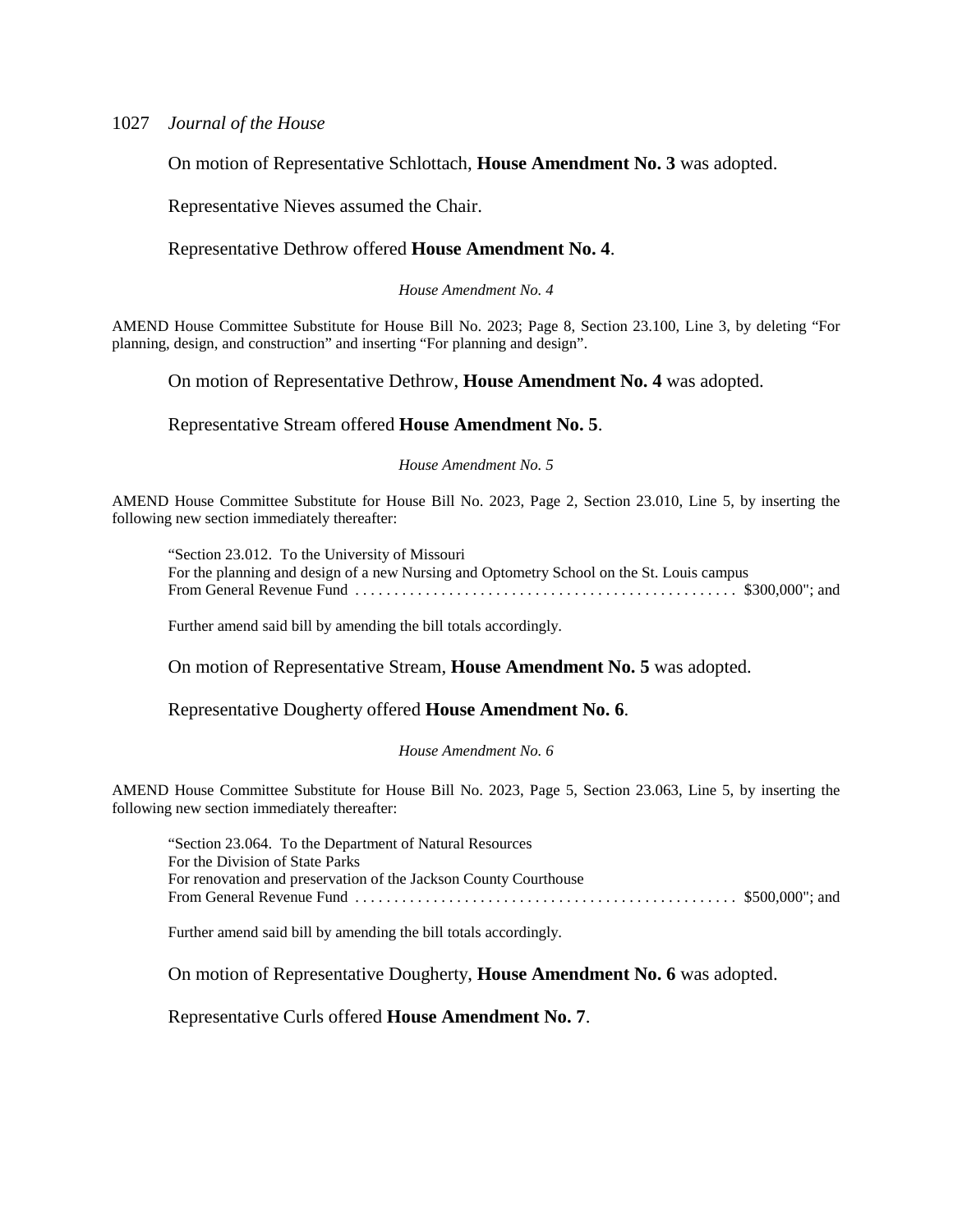*House Amendment No. 7*

AMEND House Committee Substitute for House Bill No. 2023, Page 3, Section 23.030, Line 4, by inserting the following new section immediately thereafter:

"Section 23.032. To the Office of Administration For the Division of Facilities Management, Design and Construction For planning, design, and construction of a special needs sports complex in Kansas City From General Revenue Fund . . . . . . . . . . . . . . . . . . . . . . . . . . . . . . . . . . . . . . . . . . . . . . . . . . \$25,000"; and

Further amend said bill by amending the bill totals accordingly.

On motion of Representative Curls, **House Amendment No. 7** was adopted.

On motion of Representative Icet, **HCS HB 2023, as amended**, was adopted.

On motion of Representative Icet, **HCS HB 2023, as amended**, was ordered perfected and printed.

On motion of Representative Tilley, the House recessed until 2:00 p.m.

### **AFTERNOON SESSION**

The hour of recess having expired, the House was called to order by Speaker Pro Tem Pratt.

The Speaker appointed the following to act as Honorary Pages for the Day, to serve without compensation: Katelyn Johar, Reagan Eastabrooks, Riley Husereaux and Josiah Bennett.

### **SPECIAL RECOGNITION**

The College of the Ozarks Women's Basketball Team was introduced by Representative Wallace and recognized for attaining Second Place in the NAIA Division II National Tournament.

### **HOUSE COURTESY RESOLUTIONS OFFERED AND ISSUED**

House Resolution No. 2071 through House Resolution No. 2134

### **SUPPLEMENTAL CALENDAR**

APRIL 22, 2008

### **HOUSE BILLS FOR PERFECTION**

HCS HB 2260 - Storch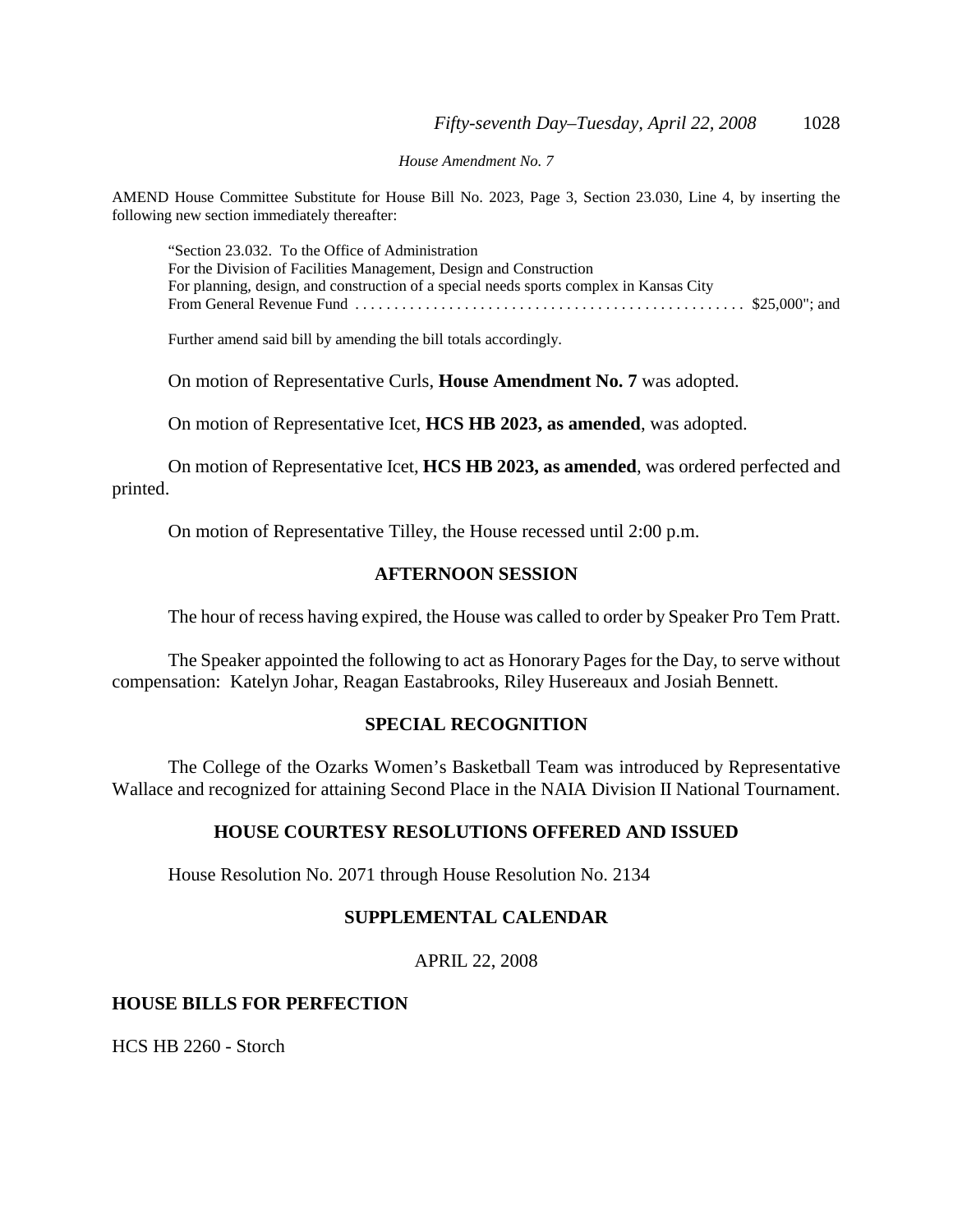Speaker Jetton assumed the Chair.

### **APPOINTMENT OF CONFERENCE COMMITTEES**

The Speaker appointed the following Conference Committees to act with like Committees from the Senate on the following bills:

**SCS HCS HB 2002**: Representatives Icet, Robb, Stream, Bringer and Lampe **SCS HCS HB 2003**: Representatives Icet, Robb, Stream, Bringer and Lampe **SCS HB 2004**: Representatives Icet, Robb, Stream, Storch and Komo **SCS HCS HB 2005**: Representatives Icet, Robb, Stream, Storch and Komo **SCS HCS HB 2006**: Representatives Icet, Robb, Stream, Harris (110) and Shively **SCS HCS HB 2007**: Representatives Icet, Robb, Stream, Storch and Komo **SCS HCS HB 2008**: Representatives Icet, Robb, Stream, Wildberger and Nasheed **SCS HCS HB 2009**: Representatives Icet, Robb, Stream, Wildberger and Nasheed **SCS HCS HB 2010**: Representatives Icet, Robb, Stream, Curls and McClanahan **SCS HCS HB 2011:** Representatives Icet, Robb, Stream, Curls and McClanahan **SCS HCS HB 2012**: Representatives Icet, Robb, Stream, Storch and Curls **SCS HCS HB 2013**: Representatives Icet, Robb, Stream, Storch and Curls

### **MESSAGES FROM THE SENATE**

Mr. Speaker: I am instructed by the Senate to inform the House of Representatives that the President Pro Tem has appointed the following Conference Committee to act with a like committee from the House on **SCS HCS HB 2002**: Senators Nodler, Mayer, Rupp, Bray and Green.

Mr. Speaker: I am instructed by the Senate to inform the House of Representatives that the President Pro Tem has appointed the following Conference Committee to act with a like committee from the House on **SCS HCS HB 2003**: Senators Nodler, Mayer, Rupp, Bray and Green.

Mr. Speaker: I am instructed by the Senate to inform the House of Representatives that the President Pro Tem has appointed the following Conference Committee to act with a like committee from the House on **SCS HB 2004**: Senators Nodler, Mayer, Rupp, Bray and Green.

Mr. Speaker: I am instructed by the Senate to inform the House of Representatives that the President Pro Tem has appointed the following Conference Committee to act with a like committee from the House on **SCS HCS HB 2005**: Senators Nodler, Mayer, Rupp, Bray and Green.

Mr. Speaker: I am instructed by the Senate to inform the House of Representatives that the President Pro Tem has appointed the following Conference Committee to act with a like committee from the House on **SCS HCS HB 2006**: Senators Nodler, Mayer, Rupp, Bray and Green.

Mr. Speaker: I am instructed by the Senate to inform the House of Representatives that the President Pro Tem has appointed the following Conference Committee to act with a like committee from the House on **SCS HCS HB 2007**: Senators Nodler, Mayer, Rupp, Bray and Green.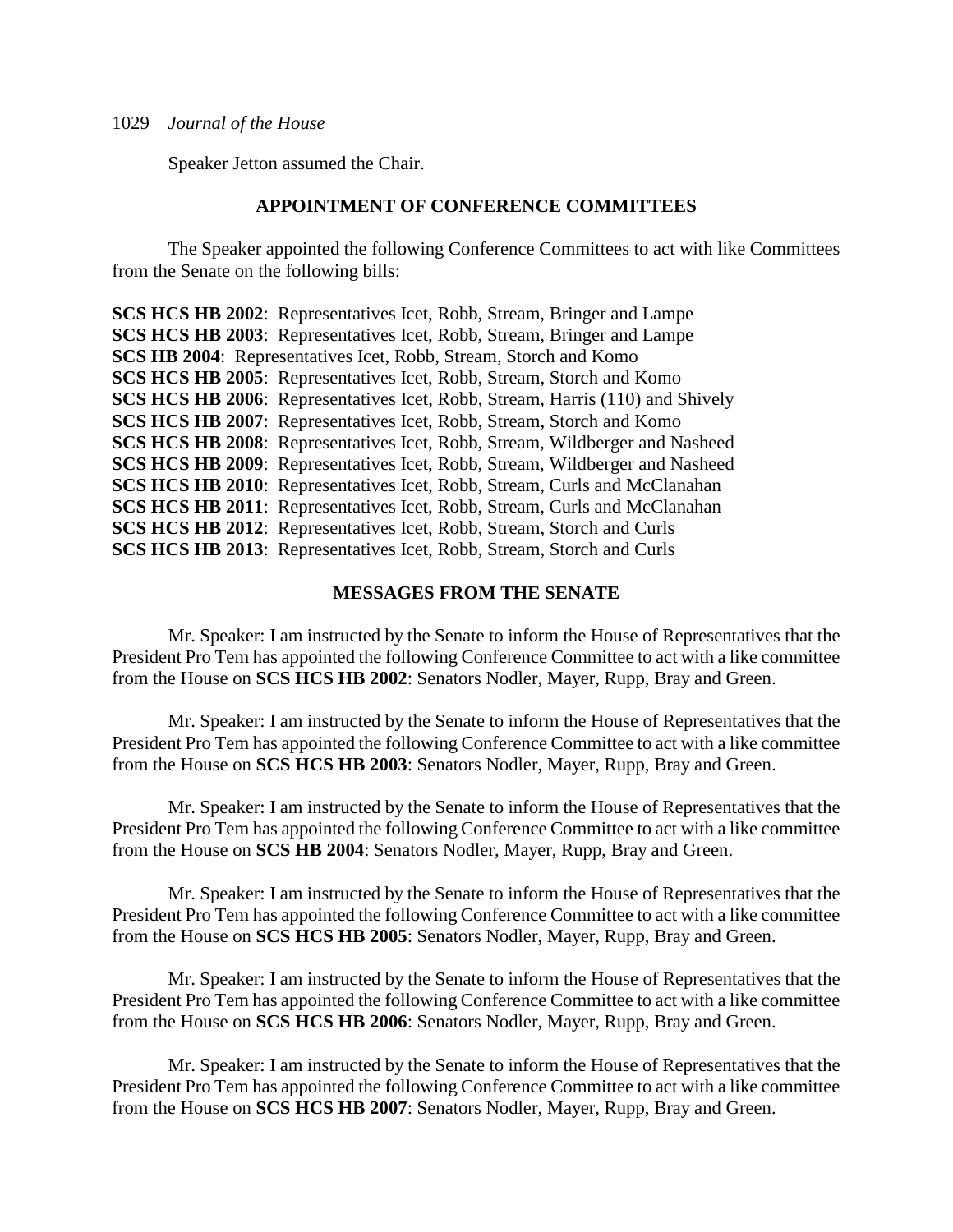Mr. Speaker: I am instructed by the Senate to inform the House of Representatives that the President Pro Tem has appointed the following Conference Committee to act with a like committee from the House on **SCS HCS HB 2008**: Senators Nodler, Mayer, Rupp, Bray and Green.

Mr. Speaker: I am instructed by the Senate to inform the House of Representatives that the President Pro Tem has appointed the following Conference Committee to act with a like committee from the House on **SCS HCS HB 2009**: Senators Nodler, Mayer, Rupp, Bray and Green.

Mr. Speaker: I am instructed by the Senate to inform the House of Representatives that the President Pro Tem has appointed the following Conference Committee to act with a like committee from the House on **SCS HCS HB 2010**: Senators Nodler, Mayer, Rupp, Bray and Green.

Mr. Speaker: I am instructed by the Senate to inform the House of Representatives that the President Pro Tem has appointed the following Conference Committee to act with a like committee from the House on **SCS HCS HB 2011**: Senators Nodler, Mayer, Rupp, Bray and Green.

Mr. Speaker: I am instructed by the Senate to inform the House of Representatives that the President Pro Tem has appointed the following Conference Committee to act with a like committee from the House on **SCS HCS HB 2012**: Senators Nodler, Mayer, Rupp, Bray and Green.

Mr. Speaker: I am instructed by the Senate to inform the House of Representatives that the President Pro Tem has appointed the following Conference Committee to act with a like committee from the House on **SCS HCS HB 2013**: Senators Nodler, Mayer, Rupp, Bray and Green.

Speaker Pro Tem Pratt resumed the Chair.

### **PERFECTION OF HOUSE BILLS**

**HCS HB 1700**, relating to professional registration, was taken up by Representative Wasson.

Representative Wasson offered **House Amendment No. 1**.

*House Amendment No. 1*

AMEND House Committee Substitute for House Bill No. 1700, Page 26, Section 700.525, Line 22, by inserting immediately after said line the following:

"**Section 1. Notwithstanding any law to the contrary, a compelling governmental interest shall be deemed to exist for the purposes of section 536.025, RSMo, for licensure fees to be reduced by emergency rule, if the projected fund balance of any agency assigned to the division of professional registration is reasonably expected to exceed an amount that would require transfer from that fund to general revenue.**"; and

Further amend said bill by amending the title, enacting clause, and intersectional references accordingly.

Speaker Jetton resumed the Chair.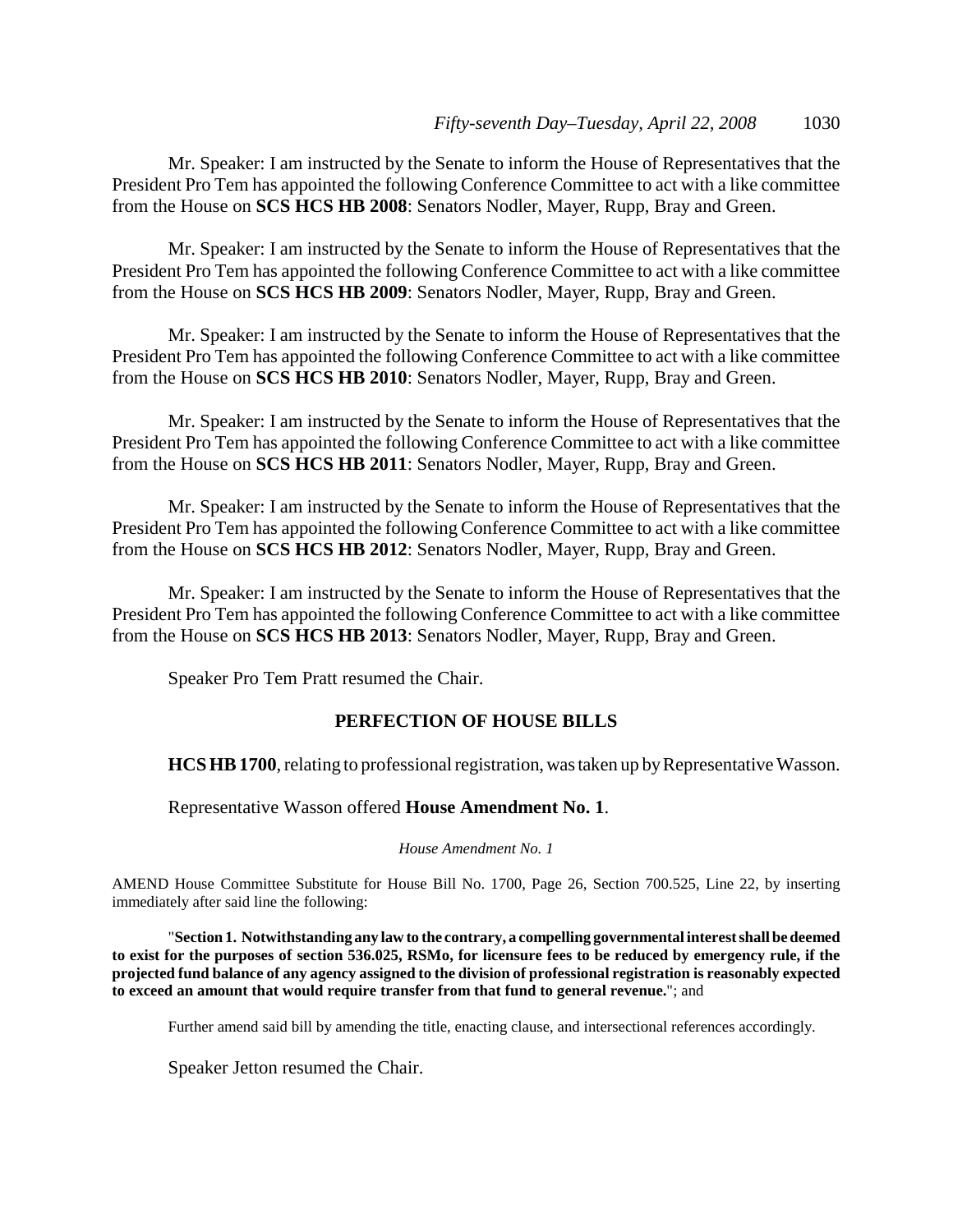Speaker Pro Tem Pratt resumed the Chair.

On motion of Representative Wasson, **House Amendment No. 1** was adopted by the following vote:

#### AYES: 132

| Aull          | Baker 25       | Baker 123     | <b>Brandom</b>  | <b>Bringer</b> |
|---------------|----------------|---------------|-----------------|----------------|
| Brown 30      | <b>Bruns</b>   | Casey         | Cooper 155      | Corcoran       |
| Cox           | Cunningham 145 | Cunningham 86 | <b>Curls</b>    | Darrough       |
| Daus          | Davis          | Day           | Deeken          | Denison        |
| Dethrow       | Dixon          | Donnelly      | Dougherty       | Dusenberg      |
| Emery         | Ervin          | Faith         | Fallert         | Fisher         |
| Flook         | Frame          | <b>Franz</b>  | Funderburk      | George         |
| Grill         | Grisamore      | Guest         | Harris 110      | Hobbs          |
| Hodges        | Holsman        | Hughes        | Icet            | Kasten         |
| Kelly         | Kingery        | Komo          | Kratky          | Kuessner       |
| Lampe         | Lembke         | LeVota        | Liese           | Lipke          |
| Loehner       | May            | McClanahan    | McGhee          | <b>Meadows</b> |
| Meiners       | Moore          | Munzlinger    | Muschany        | Nance          |
| Nasheed       | <b>Nieves</b>  | Nolte         | Norr            | Onder          |
| Oxford        | Page           | Parkinson     | Parson          | Pearce         |
| Pollock       | Pratt          | Ouinn 7       | Ouinn 9         | Richard        |
| Robb          | Roorda         | Rucker        | Ruestman        | Ruzicka        |
| Salva         | Sander         | Sater         | <b>Scavuzzo</b> | Schaaf         |
| Schad         | Scharnhorst    | Schieffer     | Schlottach      | Schneider      |
| Schoeller     | Schoemehl      | Self          | Shively         | Silvey         |
| Skaggs        | Smith 14       | Smith 150     | St. Onge        | Storch         |
| <b>Stream</b> | Sutherland     | Swinger       | Talboy          | Thomson        |
| Threlkeld     | Tilley         | Todd          | Villa           | Vogt           |
| Wallace       | Walsh          | Walton        | Wasson          | Wells          |
| Weter         | Wildberger     | Wilson 119    | Wilson 130      | Witte          |
| Wood          | Wright 159     | Wright-Jones  | Yaeger          | Yates          |
| Zimmerman     | Mr Speaker     |               |                 |                |

NOES: 001

Whorton

#### PRESENT: 000

#### ABSENT WITH LEAVE: 028

| Avery           | <b>Bivins</b> | Bland    | Brown 50 | Burnett   |
|-----------------|---------------|----------|----------|-----------|
| Chappelle-Nadal | Cooper 120    | El-Amin  | Fares    | Harris 23 |
| Haywood         | Hoskins       | Hubbard  | Hunter   | Johnson   |
| Jones 89        | Jones 117     | Kraus    | Low 39   | Lowe 44   |
| Marsh           | Portwood      | Robinson | Spreng   | Stevenson |
| Viebrock        | Young         | Zweifel  |          |           |

VACANCIES: 002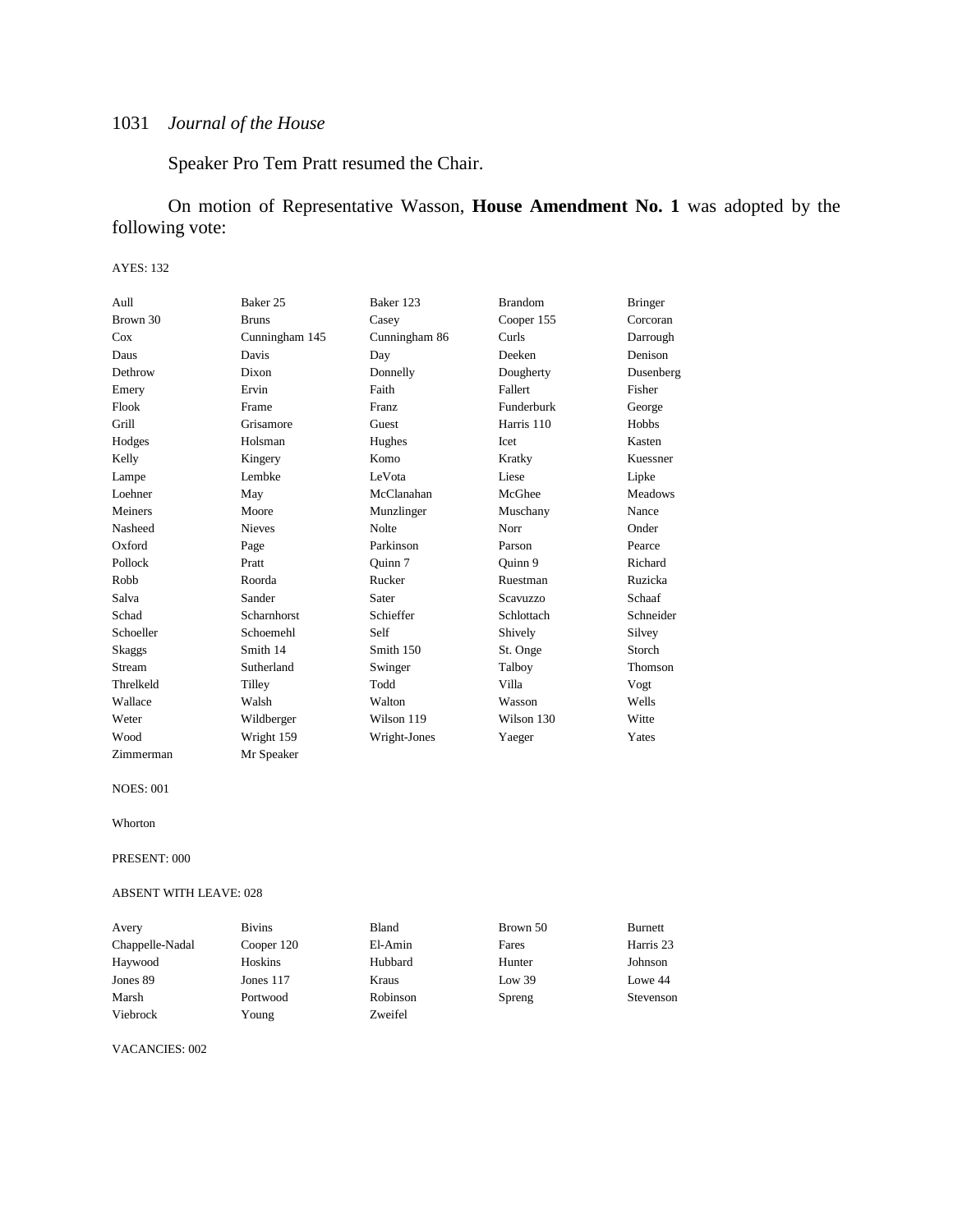### Representative Wasson offered **House Amendment No. 2**.

#### *House Amendment No. 2*

AMEND House Committee Substitute for House Bill No. 1700, Page 15, Section 326.292, Line 147, by inserting after all of said line the following:

"334.500. As used in sections 334.500 to 334.685, the following terms mean:

(1) "Board", the state board of registration for the healing arts in the state of Missouri;

(2) "Physical therapist assistant", a person who is licensed as a physical therapist assistant by the board or a person who was actively engaged in practice as a physical therapist assistant on August 28, 1993;

(3) "Physical therapist", a person who is licensed to practice physical therapy;

(4) "**Practice of** physical therapy", the examination, treatment and instruction of human beings to assess, prevent, correct, alleviate and limit physical disability, movement dysfunction, bodily malfunction and pain from injury, disease and any other bodily condition, such term includes, but is not limited to, the administration, interpretation and evaluation of physical therapy tests and measurements of bodily functions and structures; the planning, administration, evaluation and modification of treatment and instruction, including the use of physical measures, activities and devices, for preventive and therapeutic purposes; and the provision of consultative, educational, research and other advisory services for the purpose of reducing the incidence and severity of physical disability, movement dysfunction, bodily malfunction and pain does not include the use of surgery or obstetrics or the administration of x-radiation, radioactive substance, diagnostic x-ray, diagnostic laboratory electrocautery, electrosurgery or invasive tests or the prescribing of any drug or medicine or the administration or dispensing of any drug or medicine other than a topical agent administered or dispensed upon the direction of a physician. Physical therapists may perform electromyography and nerve conduction tests but may not interpret the results of the electromyography or nerve conduction test. Physical therapists shall practice physical therapy within the scope of their education and training as provided in sections 334.500 to 334.620.

334.506. 1. **[**Nothing in this chapter shall prevent a physical therapist, whose license is in good standing, from providing educational resources and training, developing fitness or wellness programs for asymptomatic persons, or providing screening or consultative services within the scope of physical therapy practice without the prescription and direction of a person licensed and registered as a physician and surgeon pursuant to this chapter, as a chiropractor pursuant to chapter 331, RSMo, as a dentist pursuant to chapter 332, RSMo, or a podiatrist pursuant to chapter 330, RSMo, or any licensed and registered physician, dentist, or podiatrist practicing in another jurisdiction, whose license is in good standing, except that no physical therapist shall initiate treatment for a new injury or illness without the prescription or direction of a person licensed and registered as a physician and surgeon pursuant to this chapter, as a chiropractor pursuant to chapter 331, RSMo, as a dentist pursuant to chapter 332, RSMo, or a podiatrist pursuant to chapter 330, RSMo, or any licensed and registered physician, dentist, or podiatrist practicing in another jurisdiction, whose license is in good standing.

2. Nothing in this chapter shall prevent a physical therapist, whose license is in good standing, from examining and treating, without the prescription and direction of a person licensed and registered as a physician and surgeon pursuant to this chapter, as a chiropractor pursuant to chapter 331, RSMo, as a dentist pursuant to chapter 332, RSMo, or a podiatrist pursuant to chapter 330, RSMo, or any licensed and registered physician, dentist, or podiatrist practicing in another jurisdiction, whose license is in good standing, any person with a recurring, self-limited injury within one year of diagnosis by a person licensed and registered as a physician and surgeon pursuant to this chapter, as a chiropractor pursuant to chapter 331, RSMo, as a dentist pursuant to chapter 332, RSMo, or a podiatrist pursuant to chapter 330, RSMo, or any licensed and registered physician, dentist, or podiatrist practicing in another jurisdiction, whose license is in good standing, or any person with a chronic illness that has been previously diagnosed by a person licensed and registered as a physician and surgeon pursuant to this chapter, as a chiropractor pursuant to chapter 331, RSMo, as a dentist pursuant to chapter 332, RSMo, or a podiatrist pursuant to chapter 330, RSMo, or any licensed and registered physician, dentist, or podiatrist practicing in another jurisdiction, whose license is in good standing, except that a physical therapist shall contact the patient's current physician, chiropractor, dentist, or podiatrist, within seven days of initiating physical therapy services, pursuant to this subsection, shall not change an existing physical therapy referral available to the physical therapist without approval of the patient's current physician, chiropractor, dentist, or podiatrist, and shall refer to a person licensed and registered as a physician and surgeon pursuant to this chapter, as a chiropractor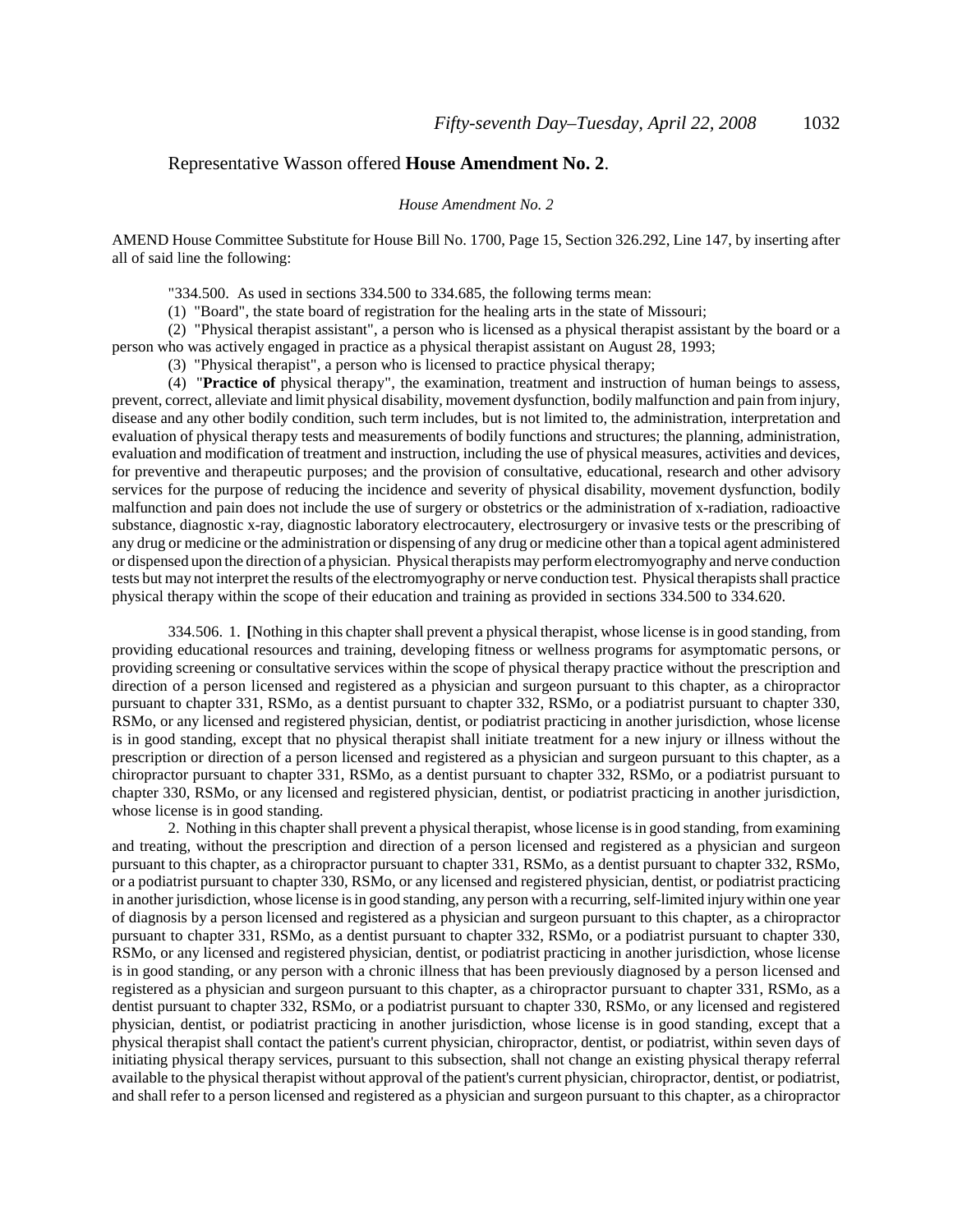pursuant to chapter 331, RSMo, as a dentist pursuant to chapter 332, RSMo, or a podiatrist pursuant to chapter 330, RSMo, or any licensed and registered physician, dentist, or podiatrist practicing in another jurisdiction, whose license is in good standing, any patient whose medical condition should, at the time of examination or treatment, be determined to be beyond the scope of practice of physical therapy. A physical therapist shall refer to a person licensed and registered as a physician and surgeon pursuant to this chapter, as a chiropractor pursuant to chapter 331, RSMo, as a dentist pursuant to chapter 332, RSMo, or as a podiatrist pursuant to chapter 330, RSMo, or any licensed and registered physician, dentist, or podiatrist practicing in another jurisdiction, whose license is in good standing, any person whose condition, for which physical therapy services are rendered pursuant to this subsection, has not been documented to be progressing toward documented treatment goals after six visits or fourteen days, whichever shall come first. If the person's condition for which physical therapy services are rendered under this subsection shall be documented to be progressing toward documented treatment goals, a physical therapist may continue treatment without referral from a physician, chiropractor, dentist or podiatrist, whose license is in good standing. If treatment rendered under this subsection is to continue beyond thirty days, a physical therapist shall notify the patient's current physician, chiropractor, dentist, or podiatrist before continuing treatment beyond the thirty-day limitation. A physical therapist shall also perform such notification before continuing treatment rendered under this subsection for each successive period of thirty days.**] As used in this section, "approved health care provider" means a person holding a current and active license as a physician and surgeon under this chapter, a chiropractor under chapter 331, RSMo, a dentist under chapter 332, RSMo, a podiatrist under chapter 330, RSMo, a physician assistant under this chapter, or any licensed and registered physician, chiropractor, dentist, or podiatrist practicing in another jurisdiction whose license is in good standing.**

**2. A physical therapist shall not initiate treatment for a new injury or illness without a prescription from an approved health care provider.**

**3. A physical therapist may provide educational resources and training, develop fitness or wellness programs for asymptomatic persons, or provide screening or consultative services within the scope of physical therapy practice without the prescription and direction of an approved health care provider.**

**4. A physical therapist may examine and treat without the prescription and direction of an approved health care provider any person with a recurring self-limited injury within one year of diagnosis by an approved health care provider or a chronic illness that has been previously diagnosed by an approved health care provider. The physical therapist shall:**

**(1) Contact the patient's current approved health care provider within seven days of initiating physical therapy services under this subsection;**

**(2) Not change an existing physical therapy referral available to the physical therapist without approval of the patient's current approved health care provider;**

**(3) Refer to an approved health care provider any patient whose medical condition at the time of examination or treatment is determined to be beyond the scope of practice of physical therapy;**

**(4) Refer to an approved health care provider any patient whose condition for which physical therapy services are rendered under this subsection has not been documented to be progressing toward documented treatment goals after six visits or fourteen days, whichever first occurs;**

**(5) Notify the patient's current approved health care provider prior to the continuation of treatment if treatment rendered under this subsection is to continue beyond thirty days. The physical therapist shall provide such notification for each successive period of thirty days.**

**[**3.**] 5.** The provision of physical therapy services of evaluation and screening pursuant to this section shall be limited to a physical therapist, and any authority for evaluation and screening granted within this section may not be delegated. Upon each reinitiation of physical therapy services, a physical therapist shall provide a full physical therapy evaluation prior to the reinitiation of physical therapy treatment. Physical therapy treatment provided pursuant to the provisions of subsection **[**2**] 4** of this section, may be delegated by physical therapists to physical therapist assistants only if the patient's current **[**physician, chiropractor, dentist, or podiatrist**] approved health care provider** has been so informed as part of the physical therapist's seven-day notification upon reinitiation of physical therapy services as required in subsection **[**2**] 4** of this section. Nothing in this subsection shall be construed as to limit the ability of physical therapists or physical therapist assistants to provide physical therapy services in accordance with the provisions of this chapter, and upon the referral of **[**a physician and surgeon licensed pursuant to this chapter, a chiropractor pursuant to chapter 331, RSMo, a dentist pursuant to chapter 332, RSMo, or a podiatrist pursuant to chapter 330, RSMo, or any licensed and registered physician, dentist, or podiatrist practicing in another jurisdiction, whose license is in good standing**] an approved health care provider**. Nothing in this subsection shall prohibit **[**a person licensed or registered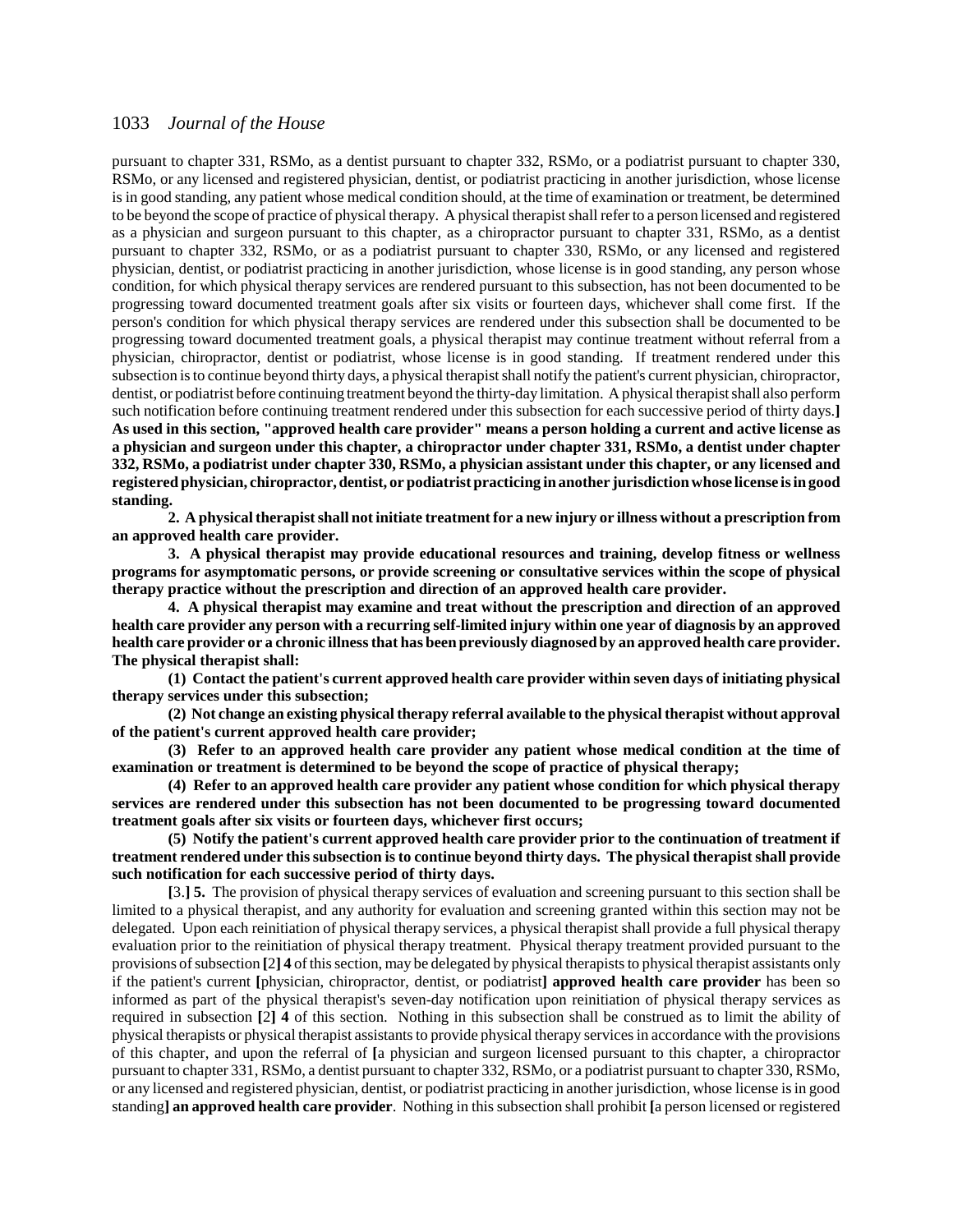as a physician or surgeon licensed pursuant to this chapter, a chiropractor pursuant to chapter 331, RSMo, a dentist pursuant to chapter 332, RSMo, or a podiatrist pursuant to chapter 330, RSMo, or any licensed and registered physician, dentist, or podiatrist practicing in another jurisdiction, whose license is in good standing,**] an approved health care provider** from acting within the scope of their practice as defined by the applicable chapters of RSMo.

**[**4.**] 6.** No person licensed to practice, or applicant for licensure, as a physical therapist or physical therapist assistant shall make a medical diagnosis.

**7. A physical therapist shall only delegate physical therapy treatment to a physical therapist assistant or to a person in an entry level of a professional education program approved by the Commission for Accreditation of Physical Therapists and Physical Therapist Assistant Education (CAPTE) who satisfy supervised clinical education requirements related to the person's physical therapist or physical therapist assistant education. The entry level person shall be under onsite supervision of a physical therapist.**

**334.525. 1. Notwithstanding any other provision of law to the contrary, any person licensed as a physical therapist or physical therapist assistant under this chapter may apply to the state board of registration for the healing arts for an inactive license status on a form furnished by the board. Upon receipt of the completed inactive status application form and the board's determination that the licensee meets the requirements established by the board by rule, the board shall declare the licensee inactive and shall place the licensee on an inactive status list. A person whose license is inactive or who has discontinued his or her practice because of retirement shall not practice his or her profession within this state. Such person may continue to use the title of his or her profession or the initials of his or her profession after such person's name.**

**2. If a licensee is granted inactive status, the licensee may return to active status by notifying the board in advance of his or her intention, paying the appropriate fees, and meeting all established requirements of the board as a condition of reinstatement.**

334.530. 1. A candidate for license to practice as a physical therapist shall be at least twenty-one years of age. A candidate shall furnish evidence of such person's good moral character and the person's educational qualifications by submitting satisfactory evidence of completion of a program of physical therapy education approved as reputable by the board. A candidate who presents satisfactory evidence of the person's graduation from a school of physical therapy approved as reputable by the American Medical Association or, if graduated before 1936, by the American Physical Therapy Association, or if graduated after 1988, the Commission on Accreditation for Physical Therapy Education or its successor, is deemed to have complied with the educational qualifications of this subsection.

2. Persons desiring to practice as physical therapists in this state shall appear before the board at such time and place as the board may direct and be examined as to their fitness to engage in such practice. Applications for examination shall be in writing, on a form furnished by the board and shall include evidence satisfactory to the board that the applicant possesses the qualifications set forth in subsection 1 of this section. Each application shall contain a statement that it is made under oath or affirmation and that its representations are true and correct to the best knowledge and belief of the **[**person signing the statement**] applicant**, subject to the penalties of making a false affidavit or declaration.

3. **[**The board shall not issue a permanent license to practice as a physical therapist or allow any person to sit for the Missouri state board examination for physical therapists who has failed three or more times any physical therapist licensing examination administered in one or more states or territories of the United States or the District of Columbia.

4. The board may waive the provisions of subsection 3 if the applicant has met one of the following provisions:

(1) The applicant is licensed and has maintained an active clinical practice for the previous three years in another state of the United States, the District of Columbia or Canada and the applicant has achieved a passing score on a licensing examination administered in a state or territory of the United States, the District of Columbia and no license issued to the applicant has been disciplined or limited in any state or territory of the United States, the District of Columbia or Canada;

(2) The applicant has failed the licensure examination three times or more and then obtains a professional degree in physical therapy at a level higher than previously completed, the applicant can sit for the licensure examination three additional times.

5.**]** The examination of qualified candidates for licenses to practice physical therapy shall **[**include a written examination and shall embrace the subjects taught in reputable programs of physical therapy education, sufficiently strict to test the qualifications of the candidates as practitioners**] test entry-level competence as related to physical therapy**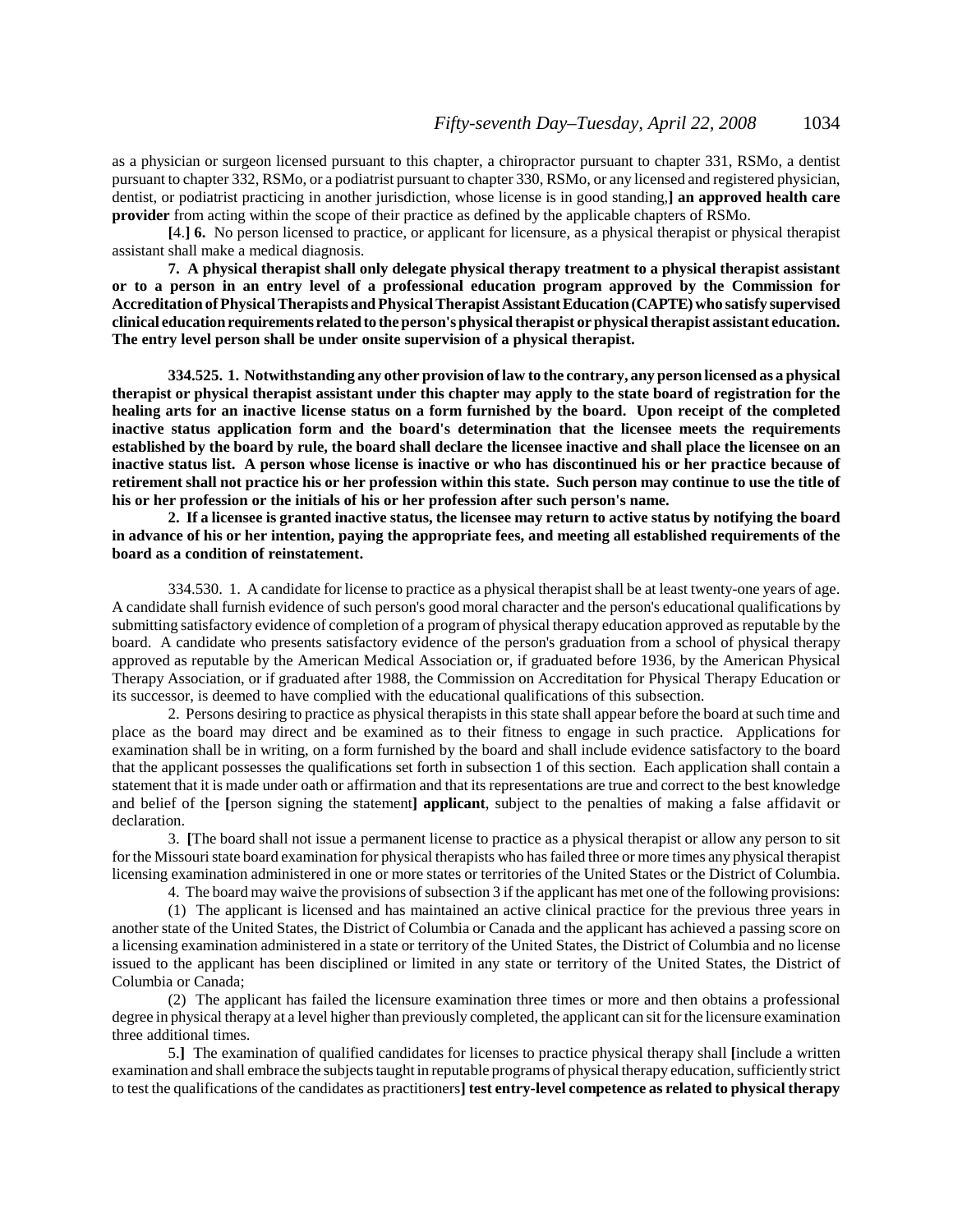#### **theory, examination and evaluation, physical therapy diagnosis, prognosis, treatment, intervention, prevention, and consultation**.

**[**6.**] 4.** The examination shall embrace, in relation to the human being, the subjects of anatomy, chemistry, kinesiology, pathology, physics, physiology, psychology, physical therapy theory and procedures as related to medicine, surgery and psychiatry, and such other subjects, including medical ethics, as the board deems useful to test the fitness of the candidate to practice physical therapy.

#### **5. The applicant shall pass a test administered by the board on the laws and rules related to the practice of physical therapy in Missouri.**

334.540. 1. The board shall issue a license to any physical therapist who **[**is licensed**] possesses an active license** in another jurisdiction and who has had no violations, suspensions or revocations of a license to practice physical therapy in any jurisdiction, provided that, such person is licensed in a jurisdiction whose requirements are substantially equal to, or greater than, the requirements for licensure of physical therapists in Missouri at the time the applicant applies for licensure.

2. Every applicant for a license pursuant to this section, upon making application and showing the necessary qualifications as provided in subsection 1 of this section, shall be required to pay the same fee as the fee required to be paid by applicants who apply to take the examination before the board. Within the limits provided in this section, the board may negotiate reciprocal compacts with licensing boards of other states for the admission of licensed practitioners from Missouri in other states.

3. **[**Notwithstanding the provisions of subsections 1 and 2 of this section, the board shall not issue a license to any applicant who has failed three or more times any physical therapist licensing examination administered in one or more states or territories of the United States or the District of Columbia.

4. The board may waive the provisions of subsection 3 if the applicant has met one of the following provisions:

(1) The applicant is licensed and has maintained an active clinical practice for the previous three years in another state of the United States, the District of Columbia or Canada and the applicant has achieved a passing score on a licensing examination administered in a state or territory of the United States, the District of Columbia and no license issued to the applicant has been disciplined or limited in any state or territory of the United States, the District of Columbia or Canada;

(2) The applicant has failed the licensure examination three times or more and then obtains a professional degree in physical therapy at a level higher than previously completed, the applicant can sit for the licensure examination three additional times**] The applicant shall pass a test administered by the board on the laws and rules related to practice of physical therapy in Missouri**.

334.550. **1.** An applicant who has not been previously examined in **this state or** another jurisdiction and meets the qualifications of subsection 1 of section 334.530**, or an applicant applying for reinstatement of an inactive license under a supervised active practice,** may pay a temporary license fee and submit an agreement-to-supervise form, which is signed by the applicant's supervising physical therapist, to the board and obtain without examination a nonrenewable temporary license. Such temporary licensee may only engage in the practice of physical therapy under the supervision of a licensed physical therapist. **The supervising physical therapist shall hold an unencumbered license to practice physical therapy in this state and shall provide the board proof of active clinical practice in this state for a minimum of one year prior to supervising a temporary licensee. The supervising physical therapist shall not be an immediate family member of the applicant.** The board shall define **immediate family member and** the scope of such supervision by rules and regulations. **The supervising physical therapist for the first-time examinee applicant shall submit to the board a signed notarized form prescribed by the board attesting that the applicant for temporary license shall begin employment at a location in this state within seven days of issuance of the temporary license. The supervising physical therapist shall notify the board within three days if the temporary licensee's employment ceases. A licensed physical therapist shall not supervise more than one temporary licensee.**

**2.** The temporary license **for the first-time examinee applicant** shall expire on **[**either**]** the date the applicant receives the results of the applicant's initial examination**, the date the applicant withdraws from sitting for the examination, the date the board is notified by the supervising physical therapist that the temporary licensee's employment has ceased,** or within ninety days of its issuance, whichever occurs first.

**3. The temporary license for the reinstatement applicant under the supervised active practice shall expire effective one year from the date of issuance.**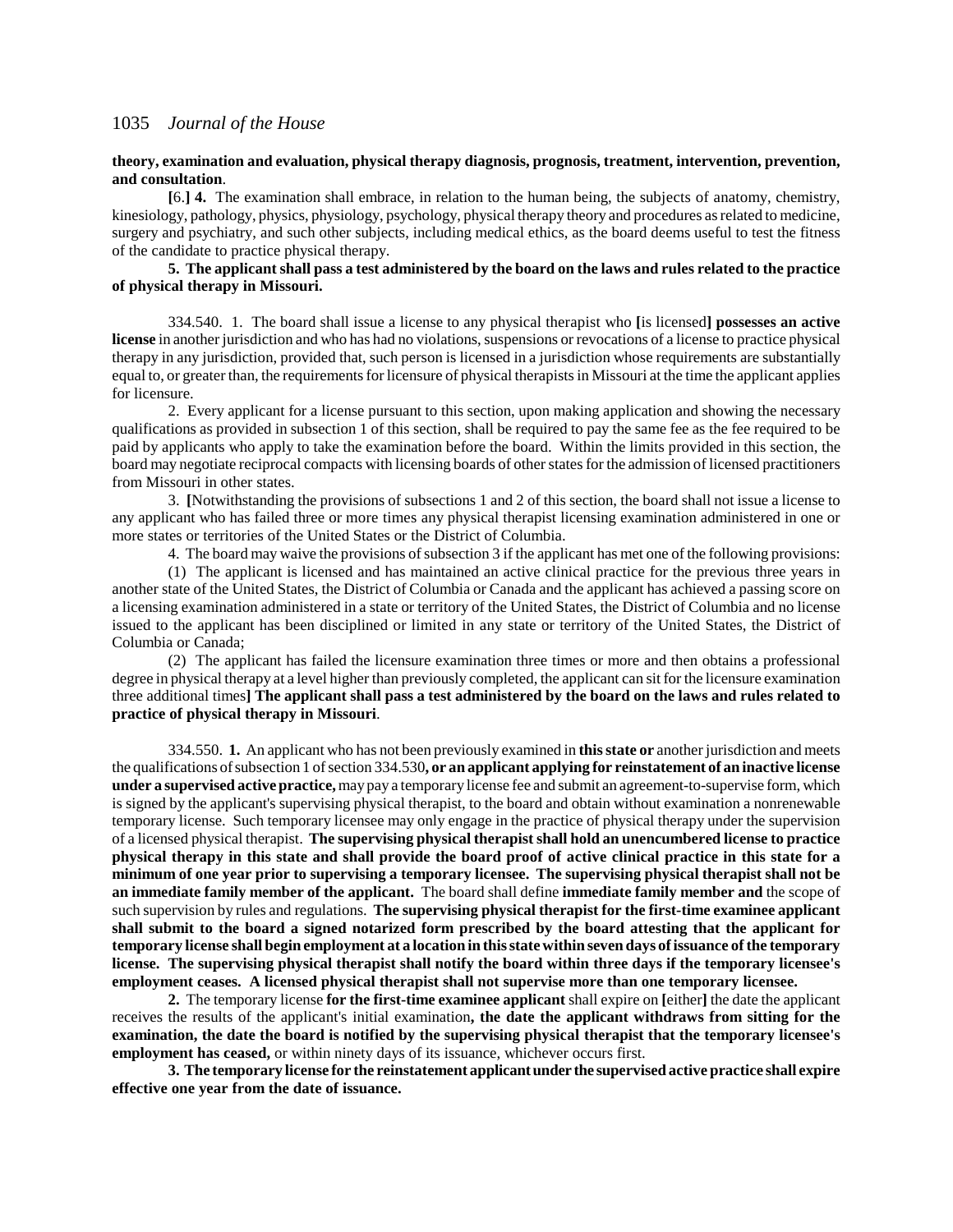334.560. The board shall charge each person who applies for examination for a license to practice as a physical therapist an examination fee. Should the examination prove unsatisfactory and the board refuse to issue a license thereon, the applicant failing to pass the examination may reapply **[**and return to any meeting**]** and be examined upon payment of a reexamination fee**[**; but no temporary license may be issued to such persons**]**.

334.570. 1. Every person licensed under sections 334.500 to 334.620 shall, on or before the registration renewal date, apply to the board for a certificate of registration for the ensuing licensing period. The application shall be made **under oath** on a form furnished to the applicant **[**and shall state**] by the board. The application shall include, but not be limited to, disclosure of the following:**

**(1)** The applicant's full name **[**and the address at which the person practices and the address at which the person resides and the date and number of such person's license**];**

**(2) The applicant's office address or addresses and telephone number or numbers;**

**(3) The applicant's home address and telephone number;**

**(4) The date and number of the applicant's license;**

**(5) All final disciplinary actions taken against the applicant by any professional association or society, licensed hospital or medical staff of a hospital, physical therapy facility, state, territory, federal agency or county; and**

**(6) Information concerning the applicant's current physical and mental fitness to practice his or her profession.**

#### **The applicant may be required to successfully complete a test administered by the board on the laws and rules related to the practice of physical therapy. The test process, dates, and passing scores shall be established by the board by rule**.

2. A **[**blank form**] notice** for application for registration shall be **[**mailed**] made available** to each person licensed in this state **[**at the person's last known address of practice or residence**]**. The failure to **[**mail the form of application or the failure to receive it**] receive the notice** does not, however, relieve any person of the duty to register and pay the fee required by sections 334.500 to 334.620 nor exempt such person from the penalties provided by sections 334.500 to 334.620 for failure to register.

**3. If a physical therapist does not renew such license for two consecutive renewal periods, such license shall be deemed void.**

**4. Each applicant for registration shall accompany the application for registration with a registration fee to be paid to the director of revenue for the licensing period for which registration is sought.**

**5. If the application is filed and the fee paid after the registration renewal date, a delinquent fee shall be paid; except that, whenever in the opinion of the board the applicant's failure to register is caused by extenuating circumstances including illness of the applicant, as defined by rule, the delinquent fee may be waived by the board.**

**6. Upon application and submission by such person of evidence satisfactory to the board that such person is licensed to practice in this state and upon the payment of fees required to be paid by this chapter, the board shall issue to such person a certificate of registration. The certificate of registration shall contain the name of the person to whom it is issued and his or her office address, the expiration date, and the number of the license to practice.**

**7. Upon receiving such certificate, every person shall cause the certificate to be readily available or conspicuously displayed at all times in every practice location maintained by such person in the state. If the licensee maintains more than one practice location in this state, the board shall, without additional fee, issue to such licensee duplicate certificates of registration for each practice location so maintained. If any licensee changes practice locations during the period for which any certificate of registration has been issued, the licensee shall, within fifteen days thereafter, notify the board of such change and the board shall issue to the licensee, without additional fee, a new registration certificate showing the new location.**

**8. Whenever any new license is granted to any physical therapist or physical therapist assistant under the provisions of this chapter, the board shall, upon application therefore, issue to such physical therapist or physical therapist assistant a certificate of registration covering a period from the date of the issuance of the license to the next renewal date without the payment of any registration fee.**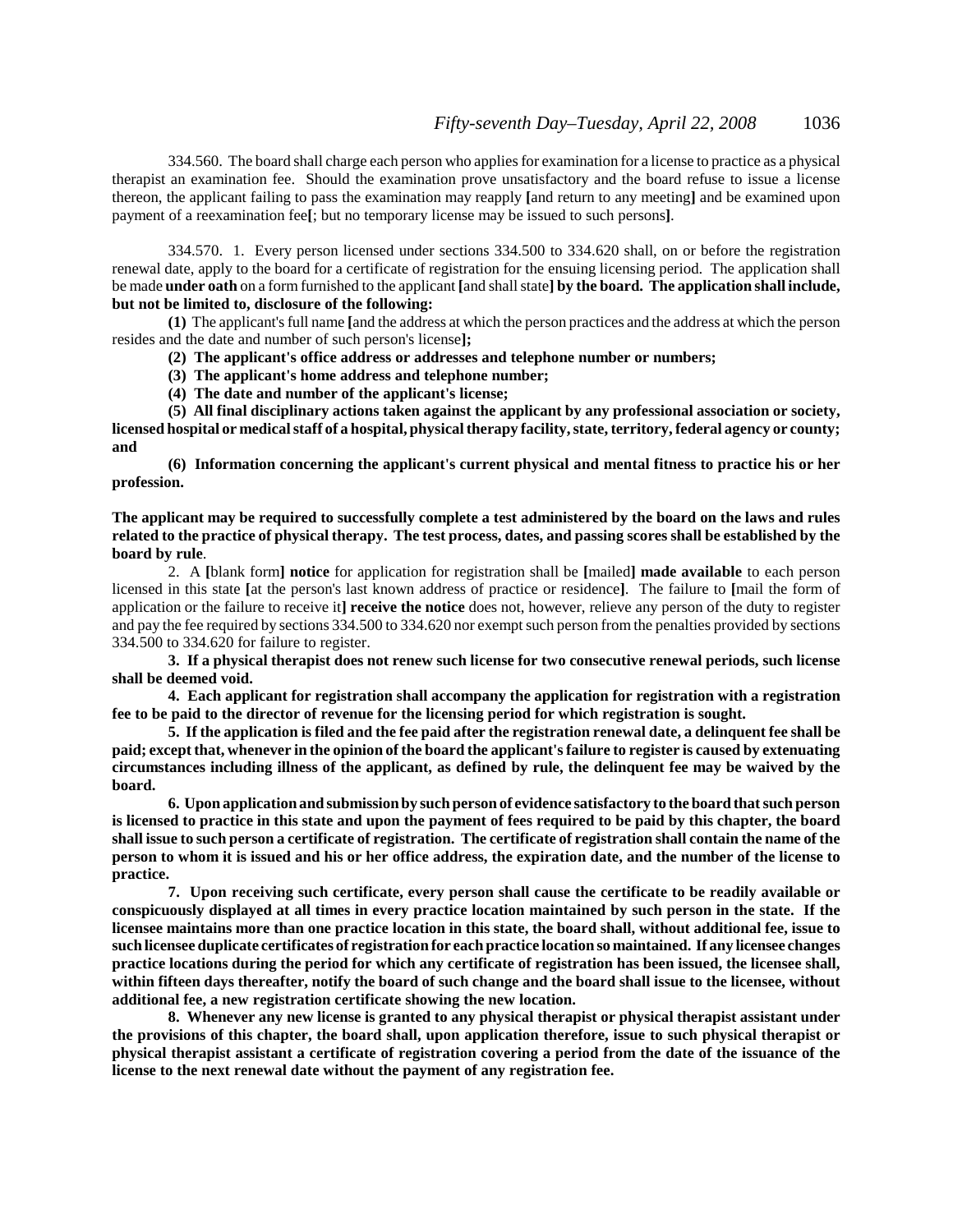**334.601. The board shall set the amount of the fees which this chapter authorizes and requires by rule. The fees shall be set at a level to produce revenue which shall not substantially exceed the cost and expense of administering this chapter.**

**334.602. 1. Physical therapists and physical therapist assistants shall provide documentation in order that an adequate and complete patient record can be maintained. All patient records shall be legible and available for review and shall include at a minimum documentation of the following information:**

**(1) Identification of the patient, including name, birthdate, address, and telephone number;**

- **(2) The date or dates the patient was seen;**
- **(3) The current status of the patient, including the reason for the visit;**
- **(4) Observation of pertinent physical findings;**
- **(5) Assessment and clinical impression of physical therapy diagnosis;**
- **(6) Plan of care and treatment;**
- **(7) Documentation of progress toward goals;**
- **(8) Informed consent;**
- **(9) Discharge summary.**

**2. Patient records remaining under the care, custody, and control of the licensee shall be maintained by the licensee of the board, or the licensee's designee, for a minimum of seven years from the date of when the last professional service was provided.**

**3. Any correction, addition, or change in any patient record shall be clearly marked and identified as such, and the date, time, and name of the person making the correction, addition, or change shall be included, as well as the reason for the correction, addition, or change.**

**4. The board shall not obtain a patient medical record without written authorization from the patient to obtain the medical record or the issuance of a subpoena for the patient medical record.**

334.610. Any person who holds himself or herself out to be a physical therapist or a licensed physical therapist within this state or any person who advertises as a physical therapist or claims that the person can render physical therapy services and who, in fact, does not hold a valid physical therapist license is guilty of a class B misdemeanor and, upon conviction, shall be punished as provided by law. Any person who, in any manner, represents himself or herself as a physical therapist, or who uses in connection with such person's name the words or letters "physical therapist", "physiotherapist", "registered physical therapist", **"doctor of physical therapy",** "P.T.", "Ph.T.", "P.T.T.", "R.P.T."**, "D.P.T.", "M.P.T."**, or any other letters, words, abbreviations or insignia, indicating or implying that the person is a physical therapist without a valid existing license as a physical therapist issued to such person pursuant to the provisions of sections 334.500 to 334.620, is guilty of a class B misdemeanor. Nothing in sections 334.500 to 334.620 shall prohibit any person licensed in this state under chapter 331, RSMo, from carrying out the practice for which the person is duly licensed, or from advertising the use of physiologic and rehabilitative modalities; nor shall it prohibit any person licensed or registered in this state under section 334.735 or any other law from carrying out the practice for which the person is duly licensed or registered; nor shall it prevent professional and semiprofessional teams, schools, YMCA clubs, athletic clubs and similar organizations from furnishing treatment to their players and members. This section, also, shall not be construed so as to prohibit masseurs and masseuses from engaging in their practice not otherwise prohibited by law and provided they do not represent themselves as physical therapists. This section shall not apply to physicians and surgeons licensed under this chapter or to a person in an entry level of a professional education program approved by the commission for accreditation of physical therapists and physical therapist assistant education (CAPTE) who is satisfying supervised clinical education requirements related to the person's physical therapist or physical therapist assistant education while under on-site supervision of a physical therapist; or to a physical therapist who is practicing in the United States Armed Services, United States Public Health Service, or Veterans Administration under federal regulations for state licensure for health care providers.

**334.611. Notwithstanding any other provision of law to the contrary, any qualified physical therapist who is legally authorized to practice under the laws of another state may practice as a physical therapist in this state without examination by the board or payment of any fee if such practice consists solely of the provision of gratuitous services provided for a summer camp or teaching or participating in a continuing educational seminar for a period not to exceed fourteen days in any one calendar year. Nothing in sections 334.500 to 334.625 shall be construed to prohibit isolated or occasional gratuitous service to and treatment of the afflicted or to prohibit**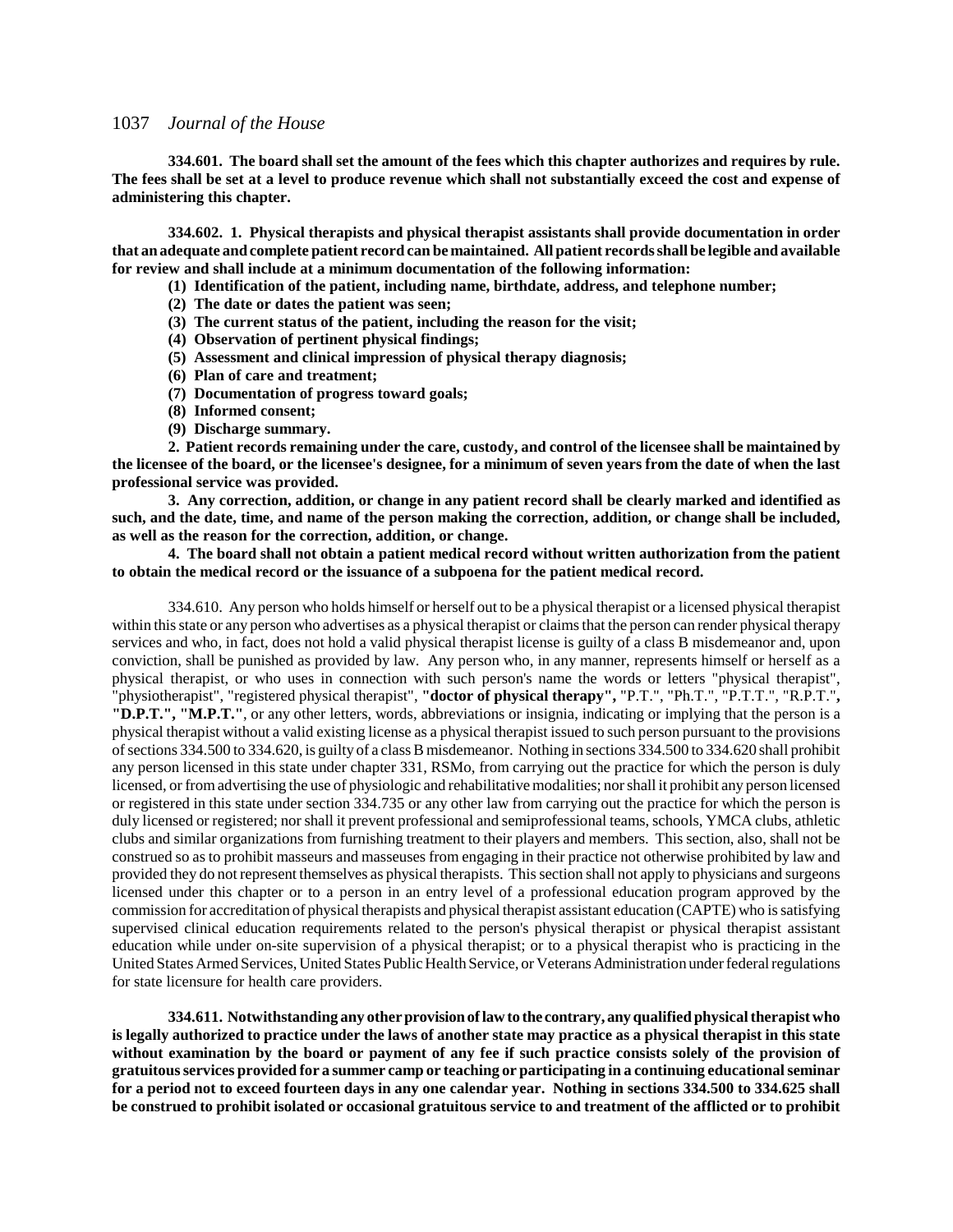**physical therapists from other nations, states, or territories from performing their duties for their respective teams or organizations during the course of their teams' or organizations' stay in this state.**

**334.612. 1. If the board finds merit to a complaint by an individual incarcerated or under the care and control of the department of corrections and takes further investigative action, no documentation shall appear on file or disciplinary action shall be taken in regards to the licensee's license unless the provisions of subsection 2 of section 334.613 have been violated. Any case file documentation that does not result in the board filing an action under subsection 2 of section 334.613 shall be destroyed within three months after the final case disposition by the board. No notification to any other licensing board in another state or any national registry regarding any investigative action shall be made unless the provisions of subsection 2 of section 334.613 have been violated.**

**2. Upon written request of the physical therapist or physical therapist assistant subject to a complaint prior to August 28, 1999, by an individual incarcerated or under the care and control of the department of corrections that did not result in the board filing an action described in subsection 2 of section 334.613, the board and the division of professional registration shall in a timely fashion:**

**(1) Destroy all documentation regarding the complaint;**

**(2) If previously notified of the complaint, notify any other licensing board in another state or any national registry regarding the board's actions; and**

**(3) Send a letter to the licensee that clearly states that the board found the complaint to be unsubstantiated, that the board has taken the requested action, and notify the licensee of the provisions of subsection 3 of this section.**

**3. Any person who has been the subject of an unsubstantiated complaint as provided in subsection 1 or 2 of this section shall not be required to disclose the existence of such complaint in subsequent applications or representations relating to their practice.**

**334.613. 1. The board may refuse to issue or renew a license to practice as a physical therapist or physical therapist assistant for one or any combination of causes stated in subsection 2 of this section. The board shall notify the applicant in writing of the reasons for the refusal and shall advise the applicant of the applicant's right to file a complaint with the administrative hearing commission as provided by chapter 621, RSMo. As an alternative to a refusal to issue or renew a license to practice as a physical therapist or physical therapist assistant, the board may, at its discretion, issue a license which is subject to probation, restriction, or limitation to an applicant for licensure for any one or any combination of causes stated in subsection 2 of this section. The board's order of probation, limitation, or restriction shall contain a statement of the discipline imposed, the basis therefor, the date such action shall become effective, and a statement that the applicant has thirty days to request in writing a hearing before the administrative hearing commission. If the board issues a probationary, limited, or restricted license to an applicant for licensure, either party may file a written petition with the administrative hearing commission within thirty days of the effective date of the probationary, limited, or restricted license seeking review of the board's determination. If no written request for a hearing is received by the administrative hearing commission within the thirty-day period, the right to seek review of the board's decision shall be considered as waived.**

**2. The board may cause a complaint to be filed with the administrative hearing commission as provided by chapter 621, RSMo, against any holder of a license to practice as a physical therapist or physical therapist assistant who has failed to renew or has surrendered his or her license for any one or any combination of the following causes:**

**(1) Use of any controlled substance, as defined in chapter 195, RSMo, or alcoholic beverage to an extent that such use impairs a person's ability to perform the work of a physical therapist or physical therapist assistant;**

**(2) The person has been finally adjudicated and found guilty, or entered a plea of guilty or nolo contendere, in a criminal prosecution under the laws of any state or of the United States, for any offense reasonably related to the qualifications, functions, or duties of a physical therapist or physical therapist assistant, for any offense an essential element of which is fraud, dishonesty, or an act of violence, or for any offense involving moral turpitude, whether or not sentence is imposed;**

**(3) Use of fraud, deception, misrepresentation, or bribery in securing any certificate of registration or authority, permit, or license issued under this chapter or in obtaining permission to take any examination given or required under this chapter;**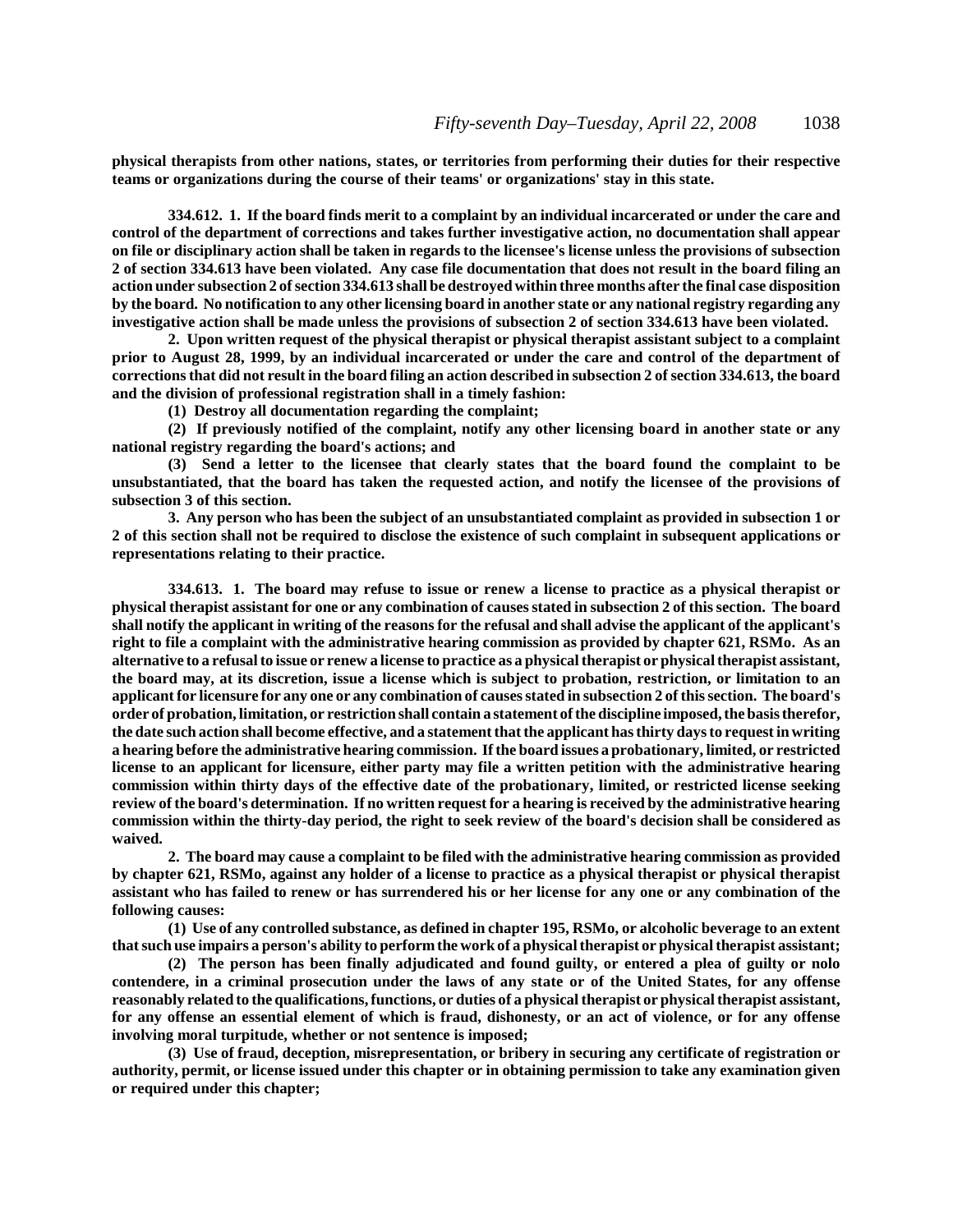**(4) Misconduct, fraud, misrepresentation, dishonesty, unethical conduct, or unprofessional conduct in the performance of the functions or duties of a physical therapist or physical therapist assistant, including but not limited to the following:**

**(a) Obtaining or attempting to obtain any fee, charge, tuition, or other compensation by fraud, deception, or misrepresentation; willfully and continually overcharging or overtreating patients; or charging for sessions of physical therapy which did not occur unless the services were contracted for in advance, or for services which were not rendered or documented in the patient's records;**

**(b) Attempting, directly or indirectly, by way of intimidation, coercion, or deception, to obtain or retain a patient or discourage the use of a second opinion or consultation;**

**(c) Willfully and continually performing inappropriate or unnecessary treatment or services;**

**(d) Delegating professional responsibilities to a person who is not qualified by training, skill, competency, age, experience, or licensure to perform such responsibilities;**

**(e) Misrepresenting that any disease, ailment, or infirmity can be cured by a method, procedure, treatment, medicine, or device;**

**(f) Performing services which have been declared by board rule to be of no physical therapy value;**

**(g) Final disciplinary action by any professional association, professional society, licensed hospital or medical staff of the hospital, or physical therapy facility in this or any other state or territory, whether agreed to voluntarily or not, and including but not limited to any removal, suspension, limitation, or restriction of the person's professional employment, malpractice, or any other violation of any provision of this chapter;**

**(h) Administering treatment without sufficient examination, or for other than medically accepted therapeutic or experimental or investigative purposes duly authorized by a state or federal agency, or not in the course of professional physical therapy practice;**

**(i) Engaging in or soliciting sexual relationships, whether consensual or nonconsensual, while a physical therapist or physical therapist assistant/patient relationship exists; making sexual advances, requesting sexual favors, or engaging in other verbal conduct or physical contact of a sexual nature with patients or clients;**

**(j) Terminating the care of a patient without adequate notice or without making other arrangements for the continued care of the patient;**

**(k) Failing to furnish details of a patient's physical therapy records to treating physicians, other physical therapists, or hospitals upon proper request; or failing to comply with any other law relating to physical therapy records;**

**(l) Failure of any applicant or licensee, other than the licensee subject to the investigation, to cooperate with the board during any investigation;**

**(m) Failure to comply with any subpoena or subpoena duces tecum from the board or an order of the board;**

**(n) Failure to timely pay license renewal fees specified in this chapter;**

**(o) Violating a probation agreement with this board or any other licensing agency;**

**(p) Failing to inform the board of the physical therapist's or physical therapist assistant's current telephone number, residence, and business address;**

**(q) Advertising by an applicant or licensee which is false or misleading, or which violates any rule of the board, or which claims without substantiation the positive cure of any disease, or professional superiority to or greater skill than that possessed by any other physical therapist or physical therapist assistant. An applicant or licensee shall also be in violation of this provision if the applicant or licensee has a financial interest in any organization, corporation, or association which issues or conducts such advertising;**

**(5) Any conduct or practice which is or might be harmful or dangerous to the mental or physical health of a patient or the public; or incompetency, gross negligence, or repeated negligence in the performance of the functions or duties of a physical therapist or physical therapist assistant. For the purposes of this subdivision, "repeated negligence" means the failure, on more than one occasion, to use that degree of skill and learning ordinarily used under the same or similar circumstances by the member of the applicant's or licensee's profession;**

**(6) Violation of, or attempting to violate, directly or indirectly, or assisting or enabling any person to violate, any provision of this chapter, or of any lawful rule adopted under this chapter;**

**(7) Impersonation of any person licensed as a physical therapist or physical therapist assistant or allowing any person to use his or her license or diploma from any school;**

**(8) Revocation, suspension, restriction, modification, limitation, reprimand, warning, censure, probation, or other final disciplinary action against a physical therapist or physical therapist assistant for a license or other**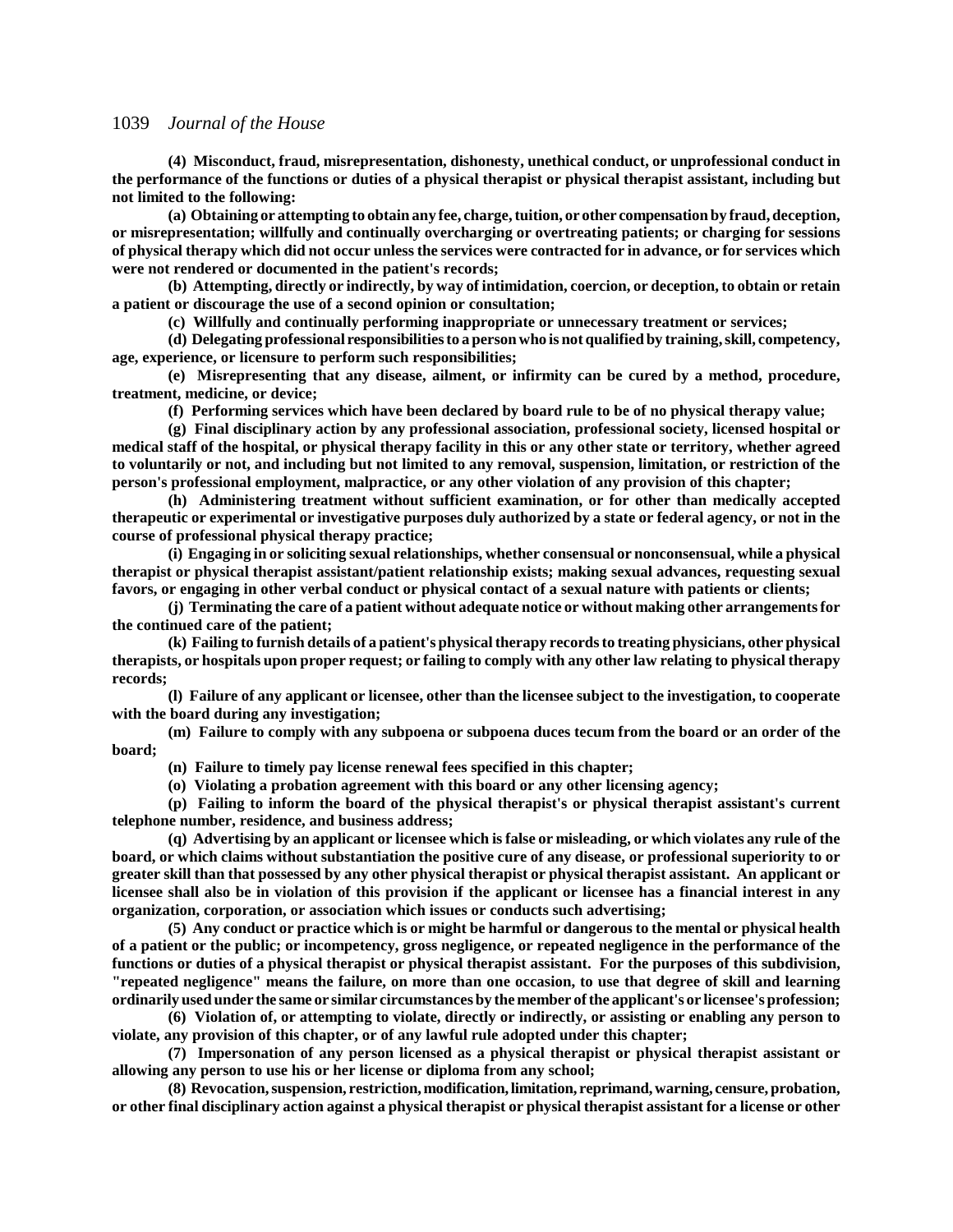**right to practice as a physical therapist or physical therapist assistant by another state, territory, federal agency or country, whether or not voluntarily agreed to by the licensee or applicant, including but not limited to the denial of licensure, surrender of the license, allowing the license to expire or lapse, or discontinuing or limiting the practice of physical therapy while subject to an investigation or while actually under investigation by any licensing authority, medical facility, branch of the armed forces of the United States of America, insurance company, court, agency of the state or federal government, or employer;**

**(9) A person is finally adjudged incapacitated or disabled by a court of competent jurisdiction;**

**(10) Assisting or enabling any person to practice or offer to practice who is not licensed and currently eligible to practice under this chapter; or knowingly performing any act which in any way aids, assists, procures, advises, or encourages any person to practice physical therapy who is not licensed and currently eligible to practice under this chapter;**

**(11) Issuance of a license to practice as a physical therapist or physical therapist assistant based upon a material mistake of fact;**

**(12) Failure to display a valid license pursuant to practice as a physical therapist or physical therapist assistant;**

**(13) Knowingly making, or causing to be made, or aiding, or abetting in the making of, a false statement in any document executed in connection with the practice of physical therapy;**

**(14) Soliciting patronage in person or by agents or representatives, or by any other means or manner, under the person's own name or under the name of another person or concern, actual or pretended, in such a manner as to confuse, deceive, or mislead the public as to the need or necessity for or appropriateness of physical therapy services for all patients, or the qualifications of an individual person or persons to render, or perform physical therapy services;**

**(15) Using, or permitting the use of, the person's name under the designation of "physical therapist", "physiotherapist", "registered physical therapist", "P.T.", "Ph.T.", "P.T.T.", "D.P.T.", "M.P.T." or "R.P.T.", "physical therapist assistant", "P.T.A.", "L.P.T.A.", "C.P.T.A.", or any similar designation with reference to the commercial exploitation of any goods, wares or merchandise;**

**(16) Knowingly making or causing to be made a false statement or misrepresentation of a material fact, with intent to defraud, for payment under chapter 208, RSMo, or chapter 630, RSMo, or for payment from Title XVIII or Title XIX of the federal Medicare program;**

**(17) Failure or refusal to properly guard against contagious, infectious, or communicable diseases or the spread thereof; maintaining an unsanitary facility or performing professional services under unsanitary conditions; or failure to report the existence of an unsanitary condition in any physical therapy facility to the board, in writing, within thirty days after the discovery thereof;**

**(18) Any candidate for licensure or person licensed to practice as a physical therapist or physical therapist assistant, paying or offering to pay a referral fee or, notwithstanding section 334.010 to the contrary, practicing or offering to practice professional physical therapy independent of the prescription and direction of a person licensed and registered as a physician and surgeon under this chapter, as a physician assistant under this chapter, as a chiropractor under chapter 331, RSMo, as a dentist under chapter 332, RSMo, as a podiatrist under chapter 330, RSMo, or any licensed and registered physician, chiropractor, dentist, or podiatrist practicing in another jurisdiction, whose license is in good standing;**

**(19) Any candidate for licensure or person licensed to practice as a physical therapist or physical therapist assistant, treating or attempting to treat ailments or other health conditions of human beings other than by professional physical therapy and as authorized by sections 334.500 to 334.685;**

**(20) A pattern of personal use or consumption of any controlled substance unless it is prescribed, dispensed, or administered by a physician who is authorized by law to do so;**

**(21) Failing to maintain adequate patient records under 334.602;**

**(22) Attempting to engage in conduct that subverts or undermines the integrity of the licensing examination or the licensing examination process, including but not limited to utilizing in any manner recalled or memorized licensing examination questions from or with any person or entity, failing to comply with all test center security procedures, communicating or attempting to communicate with any other examinees during the test, or copying or sharing licensing examination questions or portions of questions;**

**(23) Any candidate for licensure or person licensed to practice as a physical therapist or physical therapist assistant who requests, receives, participates or engages directly or indirectly in the division, transferring, assigning, rebating or refunding of fees received for professional services or profits by means of a**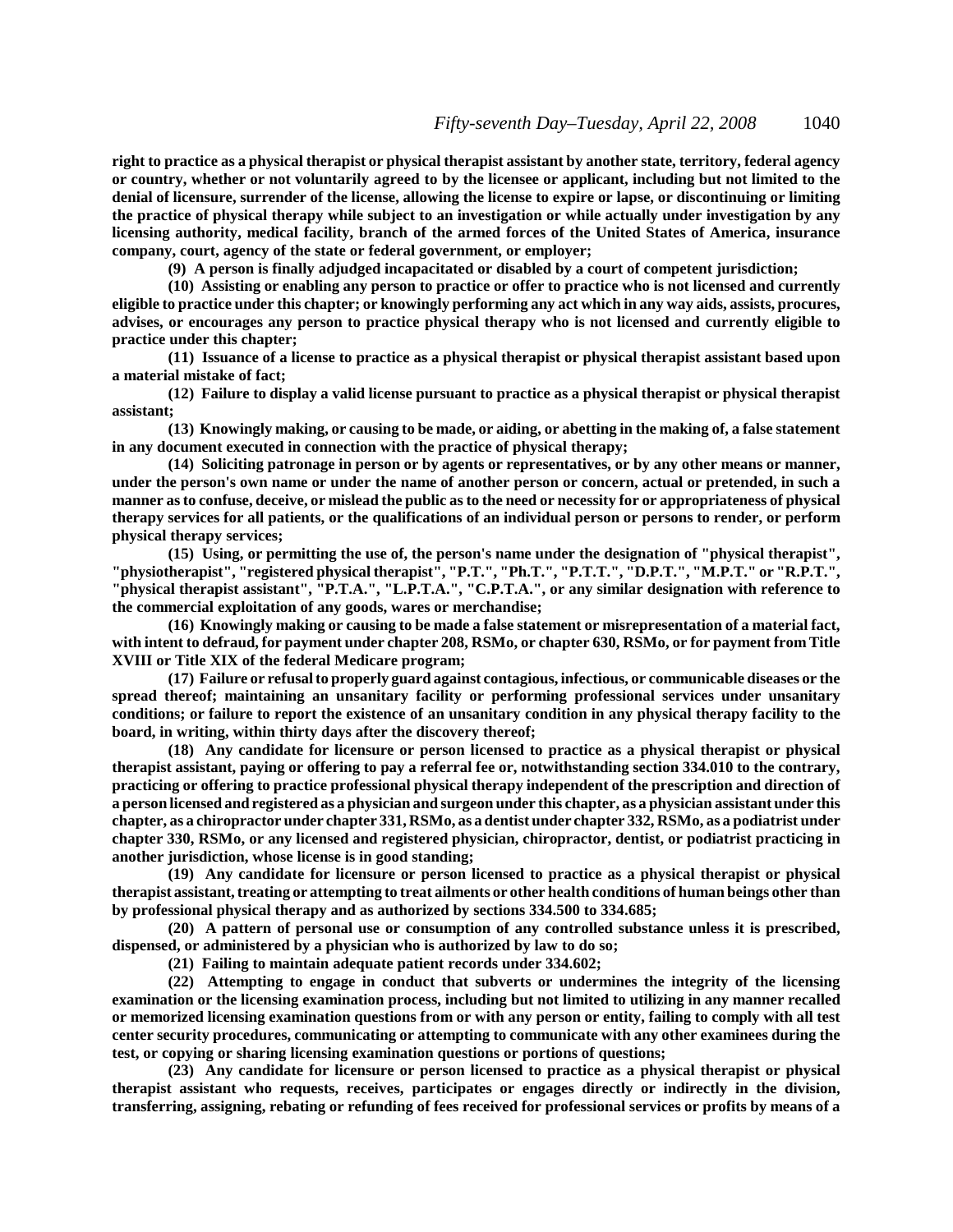**credit or other valuable consideration such as wages, an unearned commission, discount or gratuity with any person who referred a patient, or with any relative or business associate of the referring person;**

**(24) Being unable to practice as a physical therapist or physical therapist assistant with reasonable skill and safety to patients by reasons of incompetency, or because of illness, drunkenness, excessive use of drugs, narcotics, chemicals, or as a result of any mental or physical condition. The following shall apply to this subdivision:**

**(a) In enforcing this subdivision the board shall, after a hearing by the board, upon a finding of probable cause, require a physical therapist or physical therapist assistant to submit to a reexamination for the purpose of establishing his or her competency to practice as a physical therapist or physical therapist assistant conducted in accordance with rules adopted for this purpose by the board, including rules to allow the examination of the pattern and practice of such physical therapist's or physical therapist assistant's professional conduct, or to submit to a mental or physical examination or combination thereof by a facility or professional approved by the board;**

**(b) For the purpose of this subdivision, every physical therapist and physical therapist assistant licensed under this chapter is deemed to have consented to submit to a mental or physical examination when directed in writing by the board;**

**(c) In addition to ordering a physical or mental examination to determine competency, the board may, notwithstanding any other law limiting access to medical or other health data, obtain medical data and health records relating to a physical therapist, physical therapist assistant or applicant without the physical therapist's, physical therapist assistant's or applicant's consent;**

**(d) Written notice of the reexamination or the physical or mental examination shall be sent to the physical therapist or physical therapist assistant, by registered mail, addressed to the physical therapist or physical therapist assistant at the physical therapist's or physical therapist assistant's last known address. Failure of a physical therapist or physical therapist assistant to submit to the examination when directed shall constitute an admission of the allegations against the physical therapist or physical therapist assistant, in which case the board may enter a final order without the presentation of evidence, unless the failure was due to circumstances beyond the physical therapist's or physical therapist assistant's control. A physical therapist or physical therapist assistant whose right to practice has been affected under this subdivision shall, at reasonable intervals, be afforded an opportunity to demonstrate that the physical therapist or physical therapist assistant can resume the competent practice as a physical therapist or physical therapist assistant with reasonable skill and safety to patients;**

**(e) In any proceeding under this subdivision neither the record of proceedings nor the orders entered by the board shall be used against a physical therapist or physical therapist assistant in any other proceeding. Proceedings under this subdivision shall be conducted by the board without the filing of a complaint with the administrative hearing commission;**

**(f) When the board finds any person unqualified because of any of the grounds set forth in this subdivision, it may enter an order imposing one or more of the disciplinary measures set forth in subsection 3 of this section.**

**3. After the filing of such complaint before the administrative hearing commission, the proceedings shall be conducted in accordance with the provisions of chapter 621, RSMo. Upon a finding by the administrative hearing commission that the grounds provided in subsection 2 of this section for disciplinary action are met, the board may, singly or in combination:**

**(1) Warn, censure or place the physical therapist or physical therapist assistant named in the complaint on probation on such terms and conditions as the board deems appropriate for a period not to exceed ten years;**

**(2) Suspend the physical therapist's or physical therapist assistant's license for a period not to exceed three years;**

**(3) Restrict or limit the physical therapist's or physical therapist assistant's license for an indefinite period of time;**

- **(4) Revoke the physical therapist's or physical therapist assistant's license;**
- **(5) Administer a public or private reprimand;**
- **(6) Deny the physical therapist's or physical therapist assistant's application for a license;**
- **(7) Permanently withhold issuance of a license;**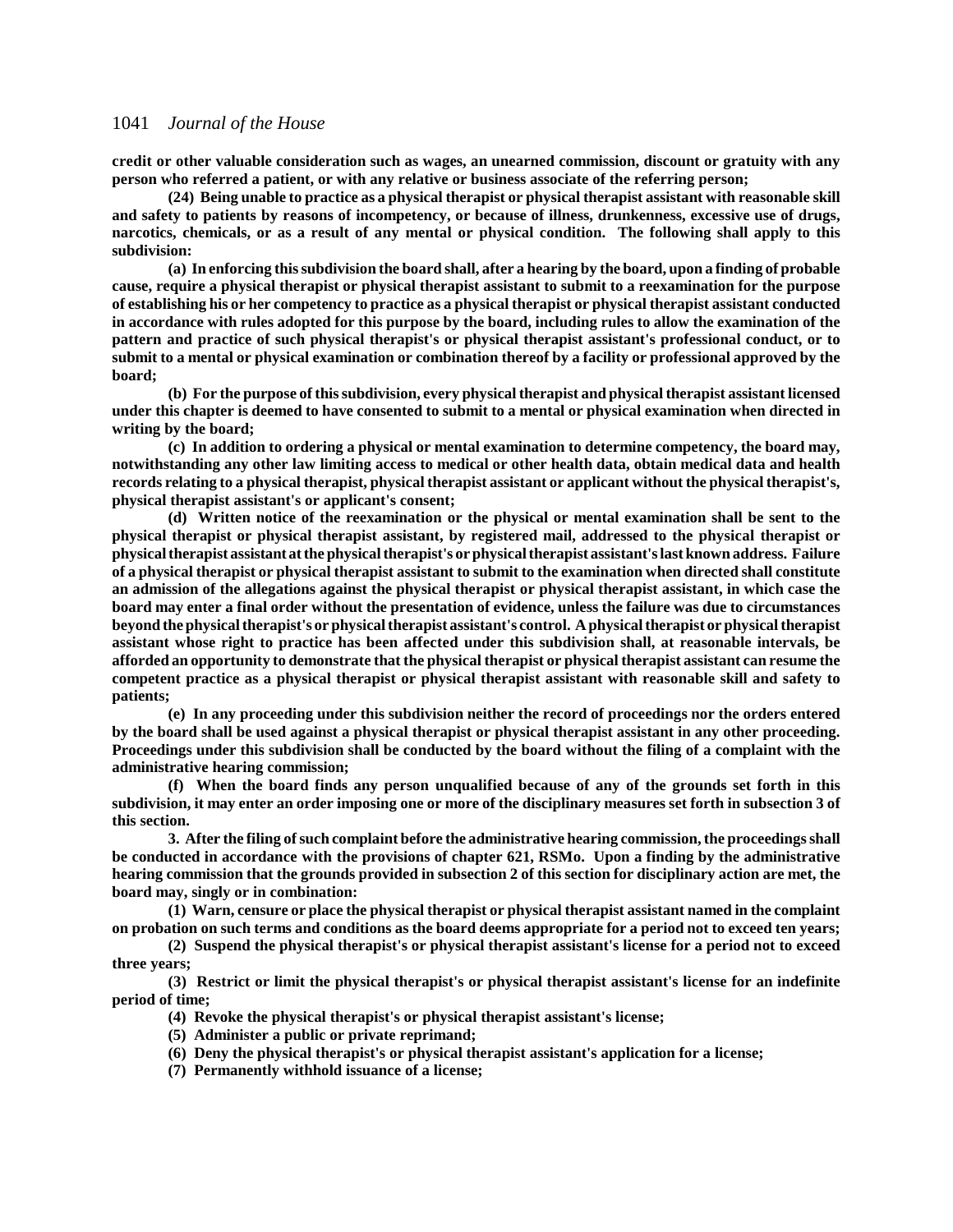**(8) Require the physical therapist or physical therapist assistant to submit to the care, counseling or treatment of physicians designated by the board at the expense of the physical therapist or physical therapist assistant to be examined;**

**(9) Require the physical therapist or physical therapist assistant to attend such continuing educational courses and pass such examinations as the board may direct.**

**4. In any order of revocation, the board may provide that the physical therapist or physical therapist assistant shall not apply for reinstatement of the physical therapist's or physical therapist assistant's license for a period of time ranging from two to seven years following the date of the order of revocation. All stay orders shall toll this time period.**

**5. Before restoring to good standing a license issued under this chapter which has been in a revoked, suspended, or inactive state for any cause for more than two years, the board may require the applicant to attend such continuing medical education courses and pass such examinations as the board may direct.**

**6. In any investigation, hearing or other proceeding to determine a physical therapist's, physical therapist assistant's or applicant's fitness to practice, any record relating to any patient of the physical therapist, physical therapist assistant, or applicant shall be discoverable by the board and admissible into evidence, regardless of any statutory or common law privilege which such physical therapist, physical therapist assistant, applicant, record custodian, or patient might otherwise invoke. In addition, no such physical therapist, physical therapist assistant, applicant, or record custodian may withhold records or testimony bearing upon a physical therapist's, physical therapist assistant's, or applicant's fitness to practice on the ground of privilege between such physical therapist, physical therapist assistant, applicant, or record custodian and a patient.**

**334.614. 1. Notwithstanding any other provisions of section 620.010, RSMo, to the contrary, the board shall at least quarterly publish a list of the names and addresses of all physical therapists and physical therapist assistants who hold licenses under the provisions of this chapter, and shall publish a list of all physical therapists and physical therapist assistants whose licenses have been suspended, revoked, surrendered, restricted, denied, or withheld.**

**2. Notwithstanding any other provisions of section 620.010, RSMo, to the contrary, in addition, the board shall prepare and make available to the public a report upon the disciplinary matters submitted to them where the board recommends disciplinary action, except in those instances when physical therapists and physical therapist assistants possessing licenses voluntarily enter treatment and monitoring programs for purposes of rehabilitation and, in such instances, only such specific action shall not be reported with any other actions taken prior to, as part of, or following voluntary entrance into such treatment programs. The report shall set forth findings of fact and any final disciplinary actions of the board. If the board does not recommend disciplinary action, a report stating that no action is recommended shall be prepared and forwarded to the complaining party.**

**334.615. 1. Upon receipt of information that the holder of any license as a physical therapist or physical therapist assistant issued under this chapter may present a clear and present danger to the public health and safety, the executive director shall direct that the information be brought to the board in the form of sworn testimony or affidavits during a meeting of the board.**

**2. The board may issue an order suspending or restricting the holder of a license as a physical therapist or physical therapist assistant if it believes:**

**(1) The licensee's acts, conduct, or condition may have violated subsection 2 of section 334.613; and**

**(2) A licensee is practicing, attempting, or intending to practice in Missouri; and**

**(3) (a) A licensee is unable by reason of any physical or mental condition to receive and evaluate information or to communicate decisions to the extent that the licensee's condition or actions significantly affect the licensee's ability to practice; or**

**(b) Another state, territory, federal agency, or country has issued an order suspending or restricting the physical therapist's or physical therapist assistant's right to practice his or her profession; or**

**(c) The licensee has engaged in repeated acts of life-threatening negligence as defined in subsection 2 of section 334.613; and**

**(4) The acts, conduct, or condition of the licensee constitute a clear and present danger to the public health and safety.**

**3. (1) The order of suspension or restriction:**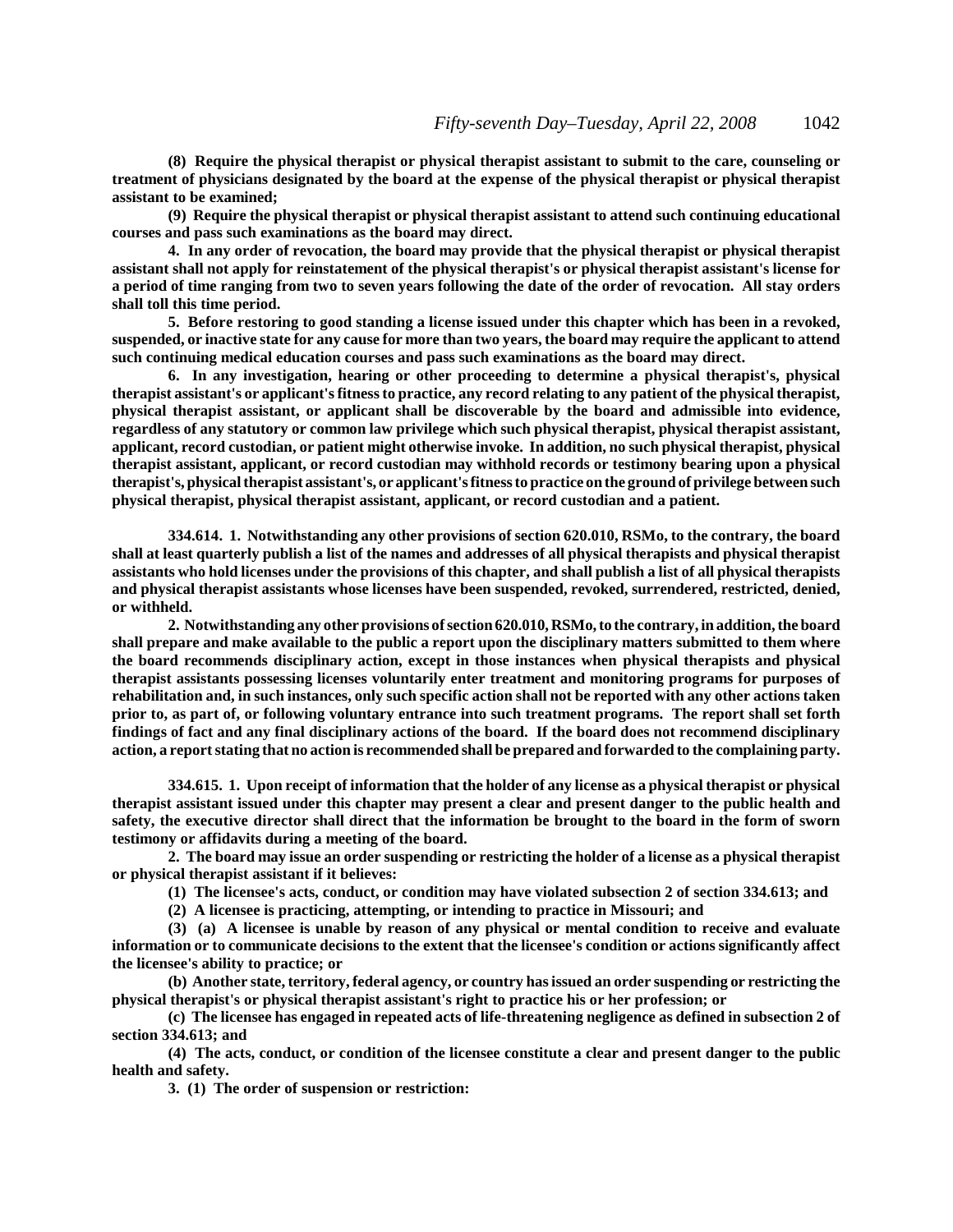**(a) Shall be based on the sworn testimony or affidavits presented to the board;**

**(b) May be issued without notice and hearing to the licensee;**

**(c) Shall include the facts which lead the board to conclude that the acts, conduct, or condition of the licensee constitute a clear and present danger to the public health and safety.**

**(2) The board or the administrative hearing commission shall serve the licensee, in person or by certified mail, with a copy of the order of suspension or restriction and all sworn testimony or affidavits presented to the board, a copy of the complaint and the request for expedited hearing, and a notice of the place of and the date upon which the preliminary hearing will be held.**

**(3) The order of restriction shall be effective upon service of the documents required in subdivision (2) of this subsection.**

**(4) The order of suspension shall become effective upon the entry of the preliminary order of the administrative hearing commission.**

**(5) The licensee may seek a stay order from the circuit court of Cole County from the preliminary order of suspension, pending the issuance of a final order by the administrative hearing commission.**

**4. The board shall file a complaint in the administrative hearing commission with a request for expedited preliminary hearing and shall certify the order of suspension or restriction and all sworn testimony or affidavits presented to the board. Immediately upon receipt of a complaint filed under this section, the administrative hearing commission shall set the place and date of the expedited preliminary hearing which shall be conducted as soon as possible, but not later than five days after the date of service upon the licensee. The administrative hearing commission shall grant a licensee's request for a continuance of the preliminary hearing; however, the board's order shall remain in full force and effect until the preliminary hearing, which shall be held not later than forty-five days after service of the documents required in subdivision (2) of subsection 3 of this section.**

**5. At the preliminary hearing, the administrative hearing commission shall receive into evidence all information certified by the board and shall only hear evidence on the issue of whether the board's order of suspension or restriction should be terminated or modified. Within one hour after the preliminary hearing, the administrative hearing commission shall issue its oral or written preliminary order, with or without findings of fact and conclusions of law, that adopts, terminates, or modifies the board's order. The administrative hearing commission shall reduce to writing any oral preliminary order within five business days, but the effective date of the order shall be the date orally issued.**

**6. The preliminary order of the administrative hearing commission shall become a final order and shall remain in effect for three years unless either party files a request for a full hearing on the merits of the complaint filed by the board within thirty days from the date of the issuance of the preliminary order of the administrative hearing commission.**

**7. Upon receipt of a request for full hearing, the administrative hearing commission shall set a date for hearing and notify the parties in writing of the time and place of the hearing. If a request for full hearing is timely filed, the preliminary order of the administrative hearing commission shall remain in effect until the administrative hearing commission enters an order terminating, modifying, or dismissing its preliminary order or until the board issues an order of discipline following its consideration of the decision of the administrative hearing commission under section 621.110, RSMo, and subsection 3 of section 334.100.**

**8. In cases where the board initiates summary suspension or restriction proceedings against a physical therapist or physical therapist assistant licensed under this chapter, and such petition is subsequently denied by the administrative hearing commission, in addition to any award made under sections 536.085 and 536.087, RSMo, the board, but not individual members of the board, shall pay actual damages incurred during any period of suspension or restriction.**

**9. Notwithstanding the provisions of this chapter or chapter 610, RSMo, or chapter 621, RSMo, to the contrary, the proceedings under this section shall be closed and no order shall be made public until it is final, for purposes of appeal.**

**10. The burden of proving the elements listed in subsection 2 of this section shall be upon the state board of registration for the healing arts.**

**334.616. 1. A license issued under this chapter by the Missouri state board of registration for the healing arts shall be automatically revoked at such time as the final trial proceedings are concluded whereby a licensee has been adjudicated and found guilty, or has entered a plea of guilty or nolo contendere, in a felony criminal prosecution under the laws of the state of Missouri, the laws of any other state, or the laws of the United States**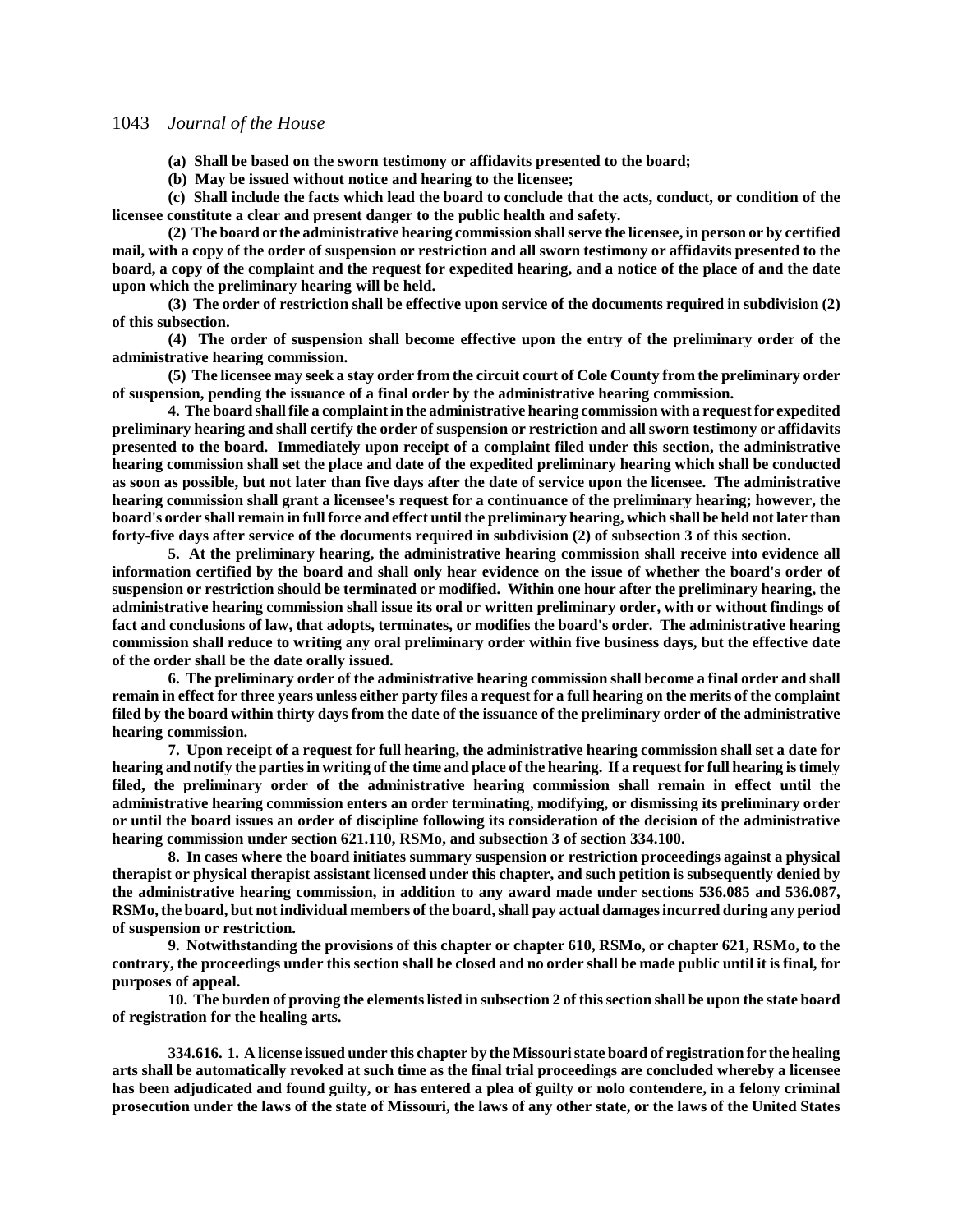**of America for any offense reasonably related to the qualifications, functions or duties of their profession, or for any felony offense, an essential element of which is fraud, dishonesty or an act of violence, or for any felony offense involving moral turpitude, whether or not sentence is imposed, or, upon the final and unconditional revocation of the license to practice their profession in another state or territory upon grounds for which revocation is authorized in this state following a review of the record of the proceedings and upon a formal motion of the state board of registration for the healing arts. The license of any such licensee shall be automatically reinstated if the conviction or the revocation is ultimately set aside upon final appeal in any court of competent jurisdiction.**

**2. Anyone who has been denied a license, permit, or certificate to practice in another state shall automatically be denied a license to practice in this state. However, the board of healing arts may set up other qualifications by which such person may ultimately be qualified and licensed to practice in Missouri.**

**334.617. l. Upon application by the board and the necessary burden having been met, a court of general jurisdiction may grant an injunction, restraining order, or other order as may be appropriate to enjoin a person from:**

**(1) Offering to engage or engaging in the performance of any acts or practices for which a license is required by chapters 334.500 to 334.687 upon a showing that such acts or practices were performed or offered to be performed without a license; or**

**(2) Engaging in any practice or business authorized by a license issued under chapters 334.500 to 334.687 upon a showing that the holder presents a substantial probability of serious danger to the health, safety, or welfare of any resident of the state or client or patient of the licensee.**

**2. Any such action shall be commenced in the county in which such conduct occurred or in the county in which the defendant resides or Cole County.**

**3. Any action brought under this section shall be in addition to and not in lieu of any penalty provided by chapters 334.500 to 334.687 and may be brought concurrently with other actions to enforce chapters 334.500 to 334.687.**

**334.618. Upon receiving information that any provision of sections 334.500 to 334.687 has been or is being violated, the executive director of the board or other person designated by the board shall investigate, and upon probable cause appearing, the executive director shall, under the direction of the board, file a complaint with the administrative hearing commission or appropriate official or court. All such complaints shall be handled as provided by rule promulgated under subdivision (6) of subsection 16 of section 620.010, RSMo.**

334.650. 1. After January 1, 1997, no person shall hold himself or herself out as being a physical therapist assistant in this state unless the person is licensed as provided in sections 334.650 to 334.685.

2. A licensed physical therapist shall direct and supervise a physical therapist assistant **[**at all times. The licensed physical therapist shall have the responsibility of supervising the physical therapy treatment program**]**. **The physical therapist shall retain ultimate authority and responsibility for the physical therapy treatment. The licensed physical therapist shall have the responsibility of supervising the physical therapy treatment program.** No physical therapist may establish a treating office in which the physical therapist assistant is the primary care provider. No licensed physical therapist shall have under their direct supervision more than four **full-time equivalent** physical therapist assistants.

334.655. 1. A candidate for licensure to practice as a physical therapist assistant shall be at least nineteen years of age. A candidate shall furnish evidence of the person's good moral character and of the person's educational qualifications. The educational requirements for licensure as a physical therapist assistant are:

(1) A certificate of graduation from an accredited high school or its equivalent; and

(2) Satisfactory evidence of completion of an associate degree program of physical therapy education accredited by the commission on accreditation of physical therapy education. physical therapist assistant in this state shall appear before the board at such time and place as the board may direct and be examined as to the person's fitness to engage in such practice. Applications for examination shall be **[**in writing,**]** on a form furnished by the board and shall include evidence satisfactory to the board that the applicant possesses the qualifications provided in subsection 1 of this section. Each application shall contain a statement that the statement is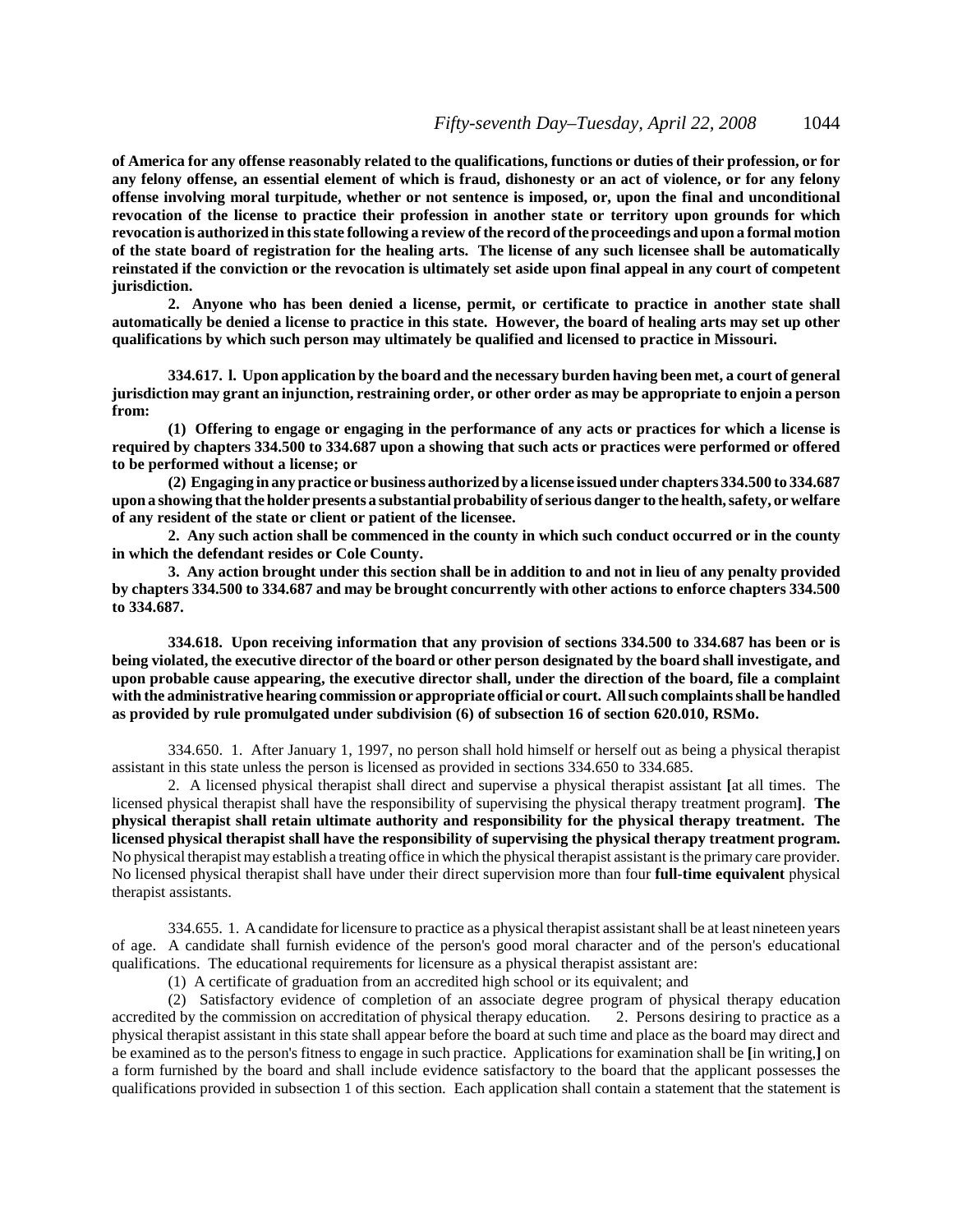made under oath of affirmation and that its representations are true and correct to the best knowledge and belief of the person signing the statement, subject to the penalties of making a false affidavit or declaration.

3. The examination of qualified candidates for licensure to practice as physical therapist assistants shall embrace **[**a written**] an** examination **[**and**]** which shall cover the curriculum taught in accredited associate degree programs of physical therapy assistant education. Such examination shall be sufficient to test the qualification of the candidates as practitioners.

4. **[**The board shall not issue a license to practice as a physical therapist assistant or allow any person to sit for the Missouri state board examination for physical therapist assistants who has failed three or more times any physical therapist licensing examination administered in one or more states or territories of the United States or the District of Columbia.

5. The board may waive the provisions of subsection 4 if the applicant has met one of the following provisions: the applicant is licensed and has maintained an active clinical practice for the previous three years in another state of the United States, the District of Columbia or Canada and the applicant has achieved a passing score on a licensing examination administered in a state or territory of the United States, the District of Columbia and no license issued to the applicant has been disciplined or limited in any state or territory of the United States, the District of Columbia or Canada.

6.**]** The examination shall include, as related to the human body, the subjects of anatomy, kinesiology, pathology, physiology, psychology, physical therapy theory and procedures as related to medicine and such other subjects, including medical ethics, as the board deems useful to test the fitness of the candidate to practice as a physical therapist assistant.

#### **5. The applicant shall pass a test administered by the board on the laws and rules related to the practice as a physical therapist assistant in this state.**

**[**7.**] 6.** The board shall license without examination any legally qualified person who is a resident of this state and who was actively engaged in practice as a physical therapist assistant on August 28, 1993. The board may license such person pursuant to this subsection until ninety days after the effective date of this section.

**[**8.**] 7.** A candidate to practice as a physical therapist assistant who does not meet the educational qualifications may submit to the board an application for examination if such person can furnish written evidence to the board that the person has been employed in this state for at least three of the last five years under the supervision of a licensed physical therapist and such person possesses the knowledge and training equivalent to that obtained in an accredited school. The board may license such persons pursuant to this subsection until ninety days after rules developed by the state board of healing arts regarding physical therapist assistant licensing become effective.

334.660. 1. The board shall license without examination legally qualified persons who **[**hold**] possess active** certificates of licensure, registration or certification in any state or territory of the United States or the District of Columbia, who have had no violations, suspensions or revocations of such license, registration or certification, if such persons have passed **[**a written**] an** examination to practice as a physical therapist assistant that was substantially equal to the examination requirements of this state and in all other aspects, including education, the requirements for such certificates of licensure, registration or certification were, at the date of issuance, substantially equal to the requirements for licensure in this state.

2. **[**The board shall not issue a license to any applicant who has failed three or more times any physical therapist assistant licensing examination administered in one or more states or territories of the United States or the District of Columbia.

3. The board may waive the provisions of subsection 1 if the applicant has met one of the following provisions: the applicant is licensed and has maintained an active clinical practice for the previous three years in another state of the United States, the District of Columbia or Canada and the applicant has achieved a passing score on a licensing examination administered in a state or territory of the United States, the District of Columbia and no license issued to the applicant has been disciplined or limited in any state or territory of the United States, the District of Columbia or Canada.

4.**]** Every applicant for a license pursuant to this section, upon making application and providing documentation of the necessary qualifications as provided in this section, shall pay the same fee required of applicants to take the examination before the board. Within the limits of this section, the board may negotiate reciprocal contracts with licensing boards of other states for the admission of licensed practitioners from Missouri in other states.

**3. The applicant shall successfully pass a test administered by the board on the laws and rules related to practice as a physical therapist assistant in this state.**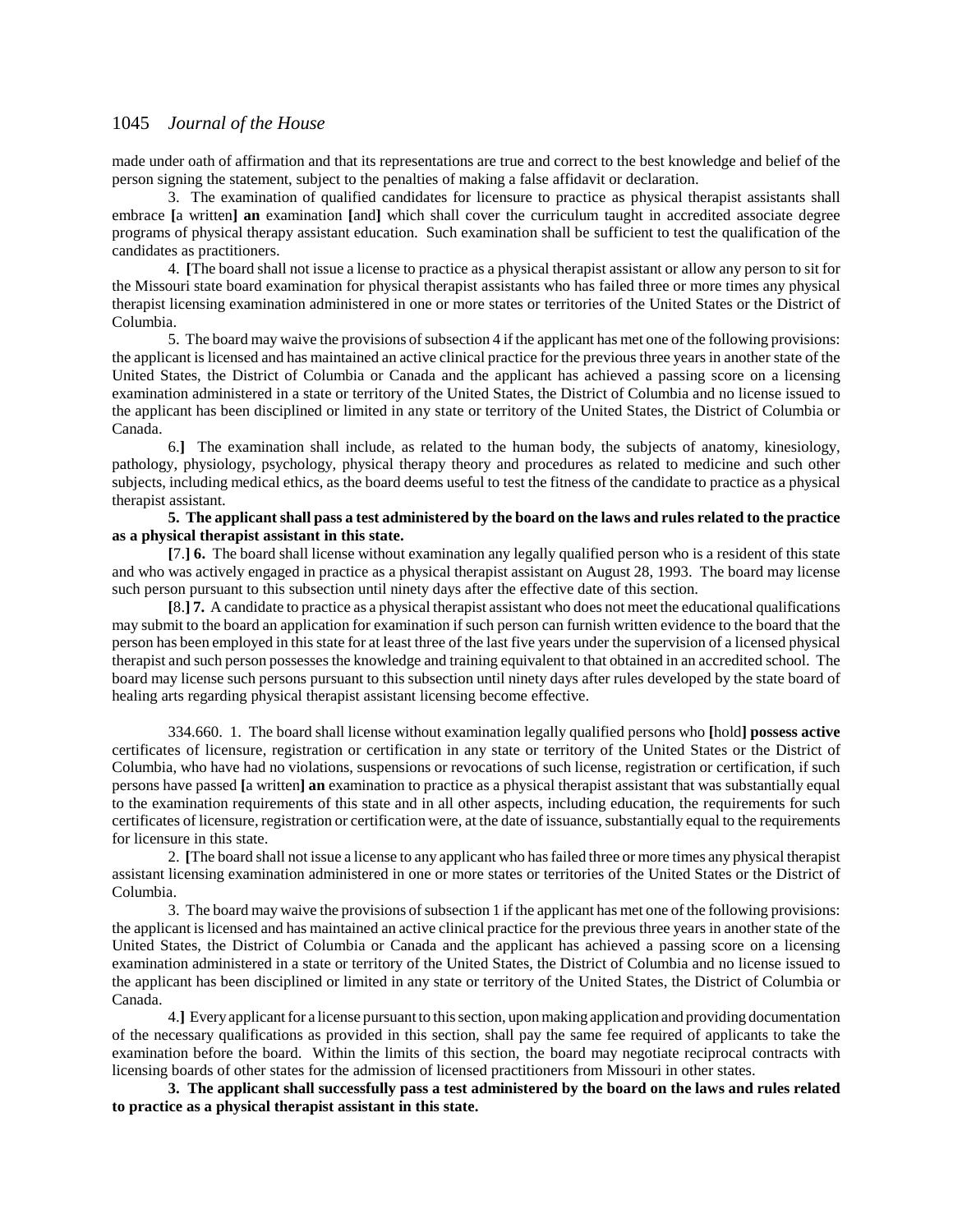334.665. **1.** An applicant who has not been previously examined in another jurisdiction and meets the qualifications of subsection 1 of section 334.655 **or an applicant applying for reinstatement of an inactive license under a supervised active practice** may pay a temporary license fee and submit an agreement-to-supervise form which is signed by the applicant's supervising physical therapist to the board and obtain without examination a nonrenewable temporary license. Such temporary licensee may only practice under the supervision of a licensed physical therapist. **The supervising physical therapist shall hold an unencumbered license to practice physical therapy in the state of Missouri and shall provide the board proof of active clinical practice in the state of Missouri for a minimum of one year prior to supervising the temporary licensee. The supervising physical therapist shall not be an immediate family member of the applicant. The board shall define immediate family member and the scope of such supervision by rule. The supervising physical therapist for the first-time examinee applicant shall submit to the board a signed notarized form prescribed by the board attesting that the applicant for temporary license shall begin employment at a location in this state within seven days of issuance of the temporary license. The supervising physical therapist shall notify the board within three days if the temporary licensee's employment ceases.** A licensed physical therapist shall supervise no more than one temporary licensee. **[**The board shall define the scope of such supervision by rules and regulations.**]**

**2.** The temporary license **for the first-time examinee applicant** shall expire on **[**either**]** the date the applicant receives the results of the applicant's initial examination**, the date the applicant withdraws from sitting for the examination, the date the board is notified by the supervising physical therapist that the temporary licensee's employment has ceased,** or within ninety days of its issuance, whichever occurs first.

**3. The temporary license for the reinstatement applicant under the supervised active practice shall expire effective one year from the date of issuance.**

334.670. The board shall charge a person, who applies for examination for a license to practice as a physical therapist assistant, an examination fee. If the person does not score a passing grade on the examination, the board may refuse to issue a license. Any applicant who fails to pass the examination may reapply and be reexamined upon payment of a reexamination fee. **[**No temporary license may be issued to any person who has previously failed the examination in Missouri or any other state or jurisdiction.**]**

334.675. 1. Every person licensed pursuant to sections 334.650 to 334.685 shall, on or before the licensing renewal date, apply to the board for a certificate of licensure for the next licensing period. The application for renewal shall be made **under oath** on a form furnished to the applicant **[**and shall state**] by the board. The application shall include, but not be limited to, disclosure of the following:**

**(1)** The applicant's full name **[**and the address at which the applicant practices and the address at which the applicant resides and**];**

**(2) The applicant's office address or addresses and telephone number or numbers;**

**(3) The applicant's home address and telephone number;**

**(4)** The date and number of the applicant's license**;**

**(5) All final disciplinary actions taken against the applicant by any professional association or society, licensed hospital or medical staff of the hospital, physical therapy facility, state, territory, federal agency or country; and**

**(6) Information concerning the applicant's current physical and mental fitness to practice the applicant's profession.**

**The applicant may be required to successfully complete a test administered by the board on the laws and rules related to the practice of physical therapy in this state. The test process, dates, and passing scores shall be established by the board by rule**.

2. A **[**blank application form**] notice** shall be **[**mailed**] made available** to each person licensed in this state **[**pursuant to sections 334.650 to 334.685 at the person's last known address of practice or residence. The failure to mail the application for or the failure to receive the application form**]. The failure to receive the notice** does not relieve any person of the duty to renew the person's license and pay the renewal fee as required by sections 334.650 to 334.685 nor shall it exempt the person from the penalties provided by sections 334.650 to 334.685 for failure to renew a license.

**3. If a physical therapist assistant does not renew such license for two consecutive renewal periods, such license shall be deemed voided.**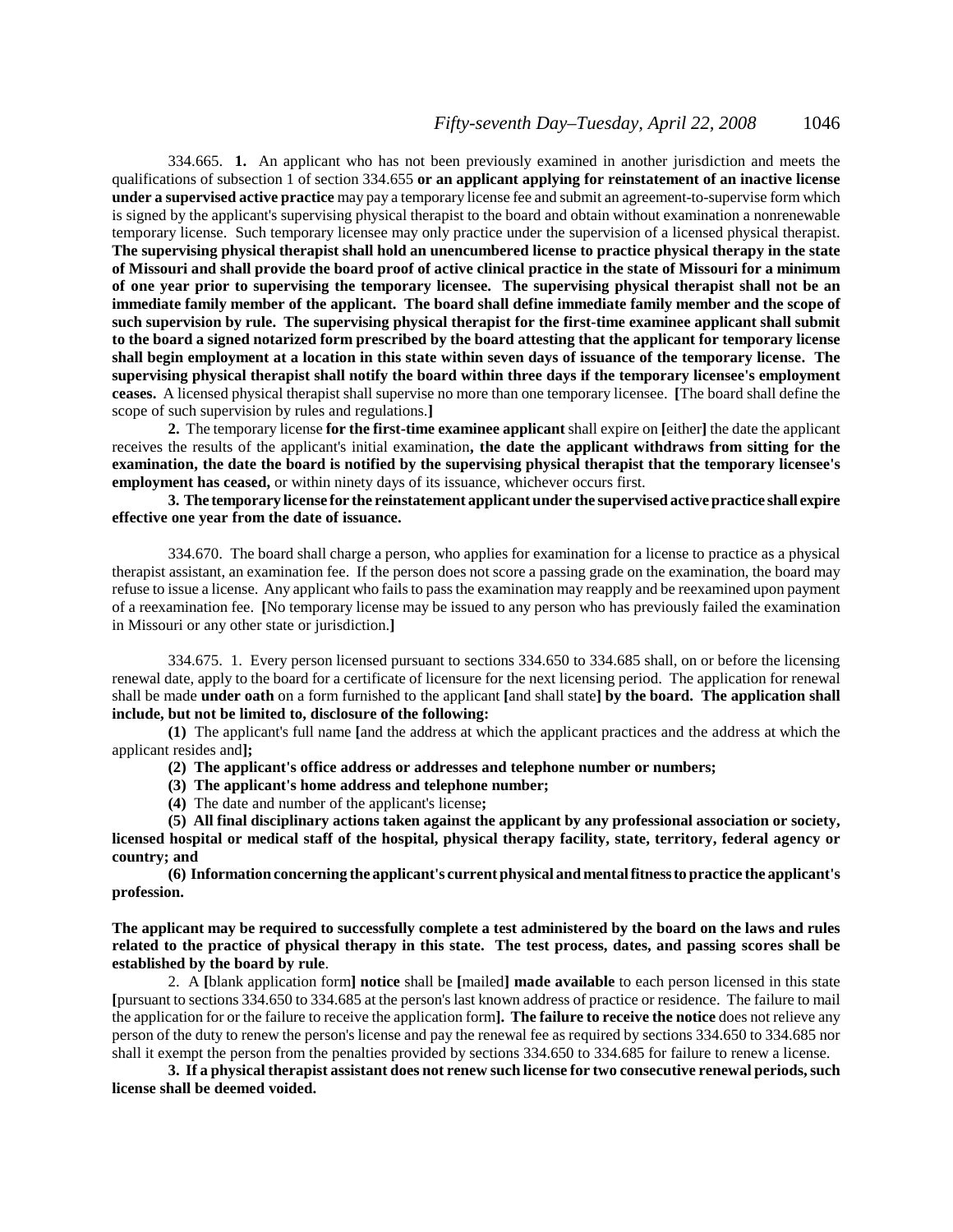**4. Each applicant for registration shall accompany the application for registration with a registration fee to be paid to the director of revenue for the licensing period for which registration is sought.**

**5. If the application is filed and the fee paid after the registration renewal date, a delinquent fee shall be paid; except that, if in the opinion of the board the applicant's failure to register is caused by extenuating circumstances, including illness of the applicant as defined by rule, the delinquent fee may be waived by the board.**

**6. Upon due application therefore and upon submission by such person of evidence satisfactory to the board that he or she is licensed to practice in this state and upon the payment of fees required to be paid by this chapter, the board shall issue to such person a certificate of registration. The certificate of registration shall contain the name of the person to whom it is issued and his or her office address, the expiration date, and the number of the license to practice.**

**7. Upon receiving such certificate, every person shall cause it to be readily available or conspicuously displayed at all times in every practice location maintained by such licensee in the state. If the licensee maintains more than one practice location in this state, the board shall without additional fee issue to them duplicate certificates of registration for each practice location so maintained. If any licensee changes practice locations during the period for which any certificate of registration has been issued, such licensee shall, within fifteen days thereafter, notify the board of such change and the board shall issue to the licensee, without additional fee, a new registration certificate showing the new location.**

**8. Whenever any new license is granted to any physical therapist or physical therapist assistant under the provisions of this chapter, the board shall, upon application therefore, issue to such physical therapist or physical therapist assistant a certificate of registration covering a period from the date of the issuance of the license to the next renewal date without the payment of any registration fee.**

**334.686. Any person who holds himself or herself out to be a physical therapist assistant or a licensed physical therapist assistant within this state or any person who advertises as a physical therapist assistant and who, in fact, does not hold a valid physical therapist assistant license is guilty of a class B misdemeanor and, upon conviction, shall be punished as provided by law. Any person who, in any manner, represents himself or herself as a physical therapist assistant, or who uses in connection with such person's name the words or letters, "physical therapist assistant", the letters "P.T.A.", "L.P.T.A.", "C.P.T.A.", or any other letters, words, abbreviations or insignia, indicating or implying that the person is a physical therapist assistant without a valid existing license as a physical therapist assistant issued to such person under the provisions of sections 334.500 to 334.620, is guilty of a class B misdemeanor. This section shall not apply to physicians and surgeons licensed under this chapter or to a person in an entry level of a professional education program approved by the Commission for Accreditation of Physical Therapists and Physical Therapist Assistant Education (CAPTE) who is satisfying supervised clinical education requirements related to the person's physical therapist or physical therapist assistant education while under onsite supervision of a physical therapist; or to a physical therapist who is practicing in the United States Armed Forces, United States Public Health Service, or Veterans Administration under federal regulations for state licensure for health care providers.**

**334.687. 1. For purposes of this section, the licensing of physical therapists and physical therapist assistants shall take place within processes established by the state board of registration for the healing arts through rules. The board of healing arts is authorized to adopt rules establishing licensing and renewal procedures, supervision of physical therapist assistants, and former licensees who wish to return to the practice of physical therapy, fees, and addressing such other matters as are necessary to protect the public and discipline the profession.**

**2. Any rule or portion of a rule, as that term is defined in section 536.010, RSMo, that is created under the authority delegated in this section shall become effective only if it complies with and is subject to all of the provisions of chapter 536, RSMo, and, if applicable, section 536.028, RSMo. This section and chapter 536, RSMo, are nonseverable and if any of the powers vested with the general assembly pursuant to chapter 536, RSMo, to review, to delay the effective date, or to disapprove and annul a rule are subsequently held unconstitutional, then the grant of rulemaking authority and any rule proposed or adopted after August 28, 2008, shall be invalid and void.**"; and

Further amend said title, enacting clause and intersectional references accordingly.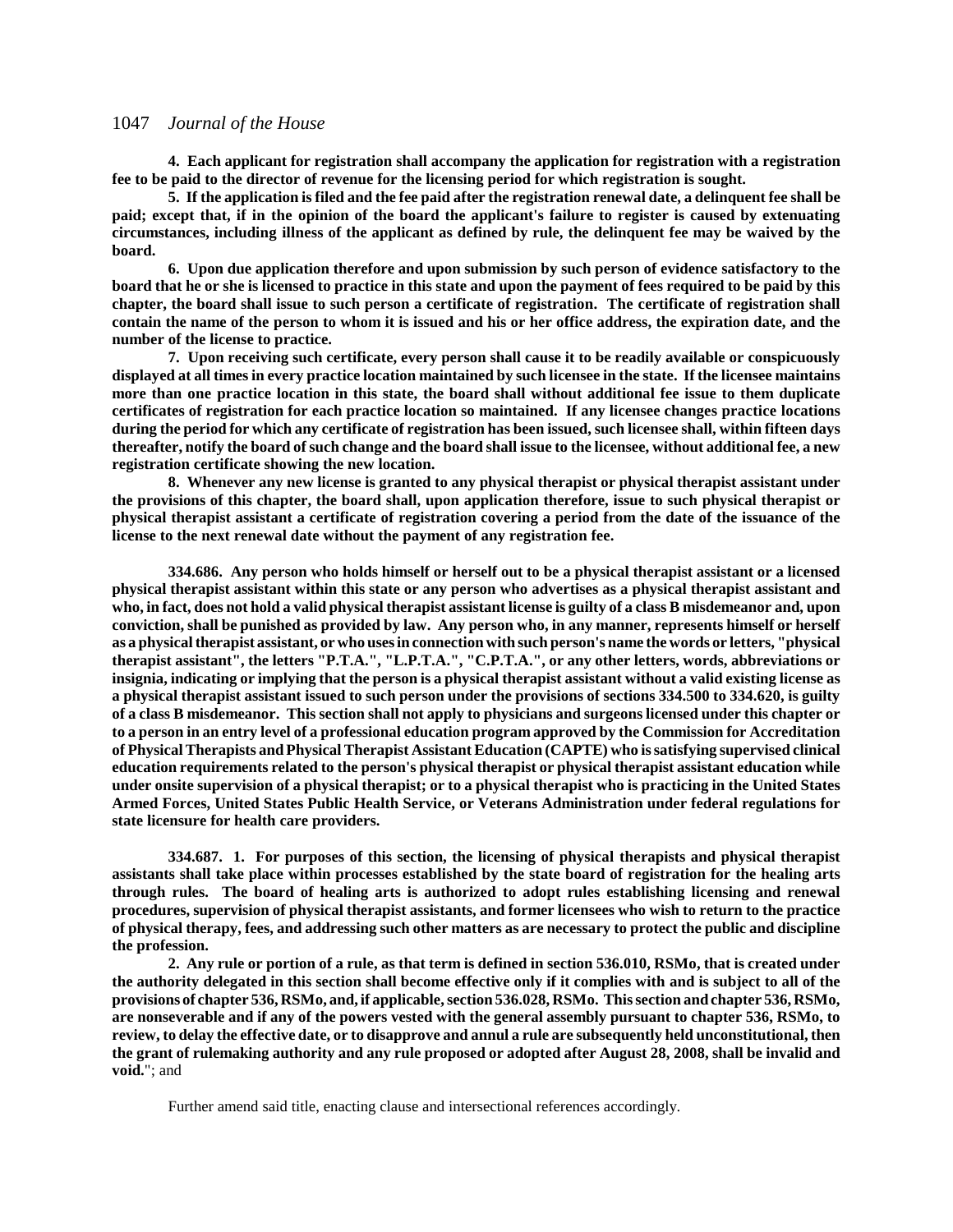On motion of Representative Wasson, **House Amendment No. 2** was adopted by the following vote:

#### AYES: 143

| Aull                          | Baker 25      | <b>Bivins</b>        | Bland        | <b>Brandom</b> |
|-------------------------------|---------------|----------------------|--------------|----------------|
| <b>Bringer</b>                | Brown 30      | Brown 50             | <b>Bruns</b> | <b>Burnett</b> |
| Casey                         | Cooper 120    | Cooper 155           | $\cos$       | Cunningham 145 |
| Cunningham 86                 | Curls         | Darrough             | Daus         | Davis          |
| Day                           | Deeken        | Denison              | Dethrow      | Dixon          |
| Donnelly                      | Dougherty     | Dusenberg            | Emery        | Ervin          |
| Faith                         | Fallert       | Fares                | Fisher       | Flook          |
| Frame                         | Franz         | Funderburk           | George       | Grill          |
| Grisamore                     | Guest         | Harris <sub>23</sub> | Harris 110   | Haywood        |
| Hobbs                         | Hodges        | Holsman              | Hoskins      | Hughes         |
| Hunter                        | Icet          | Jones 89             | Kasten       | Kelly          |
| Kingery                       | Komo          | Kratky               | Kuessner     | Lampe          |
| Lembke                        | LeVota        | Liese                | Lipke        | Loehner        |
| Low 39                        | Lowe 44       | May                  | McClanahan   | <b>Meadows</b> |
| Meiners                       | Moore         | Munzlinger           | Muschany     | Nance          |
| Nasheed                       | <b>Nieves</b> | Nolte                | Norr         | Onder          |
| Page                          | Parkinson     | Parson               | Pearce       | Pollock        |
| Portwood                      | Pratt         | Quinn 7              | Quinn 9      | Richard        |
| Robb                          | Roorda        | Rucker               | Ruestman     | Ruzicka        |
| Salva                         | Sander        | Sater                | Scavuzzo     | Schaaf         |
| Schad                         | Scharnhorst   | Schieffer            | Schlottach   | Schneider      |
| Schoeller                     | Schoemehl     | Self                 | Shively      | Silvey         |
| Smith 14                      | Smith 150     | Stevenson            | St. Onge     | Storch         |
| Stream                        | Sutherland    | Swinger              | Talboy       | Thomson        |
| Threlkeld                     | Tilley        | Todd                 | Viebrock     | Villa          |
| Vogt                          | Wallace       | Walsh                | Walton       | Wasson         |
| Wells                         | Weter         | Wildberger           | Wilson 119   | Wilson 130     |
| Witte                         | Wood          | Wright 159           | Wright-Jones | Yaeger         |
| Yates                         | Zimmerman     | Mr Speaker           |              |                |
| <b>NOES: 002</b>              |               |                      |              |                |
| Skaggs                        | Whorton       |                      |              |                |
| PRESENT: 001                  |               |                      |              |                |
| Oxford                        |               |                      |              |                |
| <b>ABSENT WITH LEAVE: 015</b> |               |                      |              |                |
| Avery                         | Baker 123     | Chappelle-Nadal      | Corcoran     | El-Amin        |
| Hubbard                       | Johnson       | Jones 117            | Kraus        | Marsh          |
| McGhee                        | Robinson      | Spreng               | Young        | Zweifel        |
| <b>VACANCIES: 002</b>         |               |                      |              |                |

Representative Wasson offered **House Amendment No. 3**.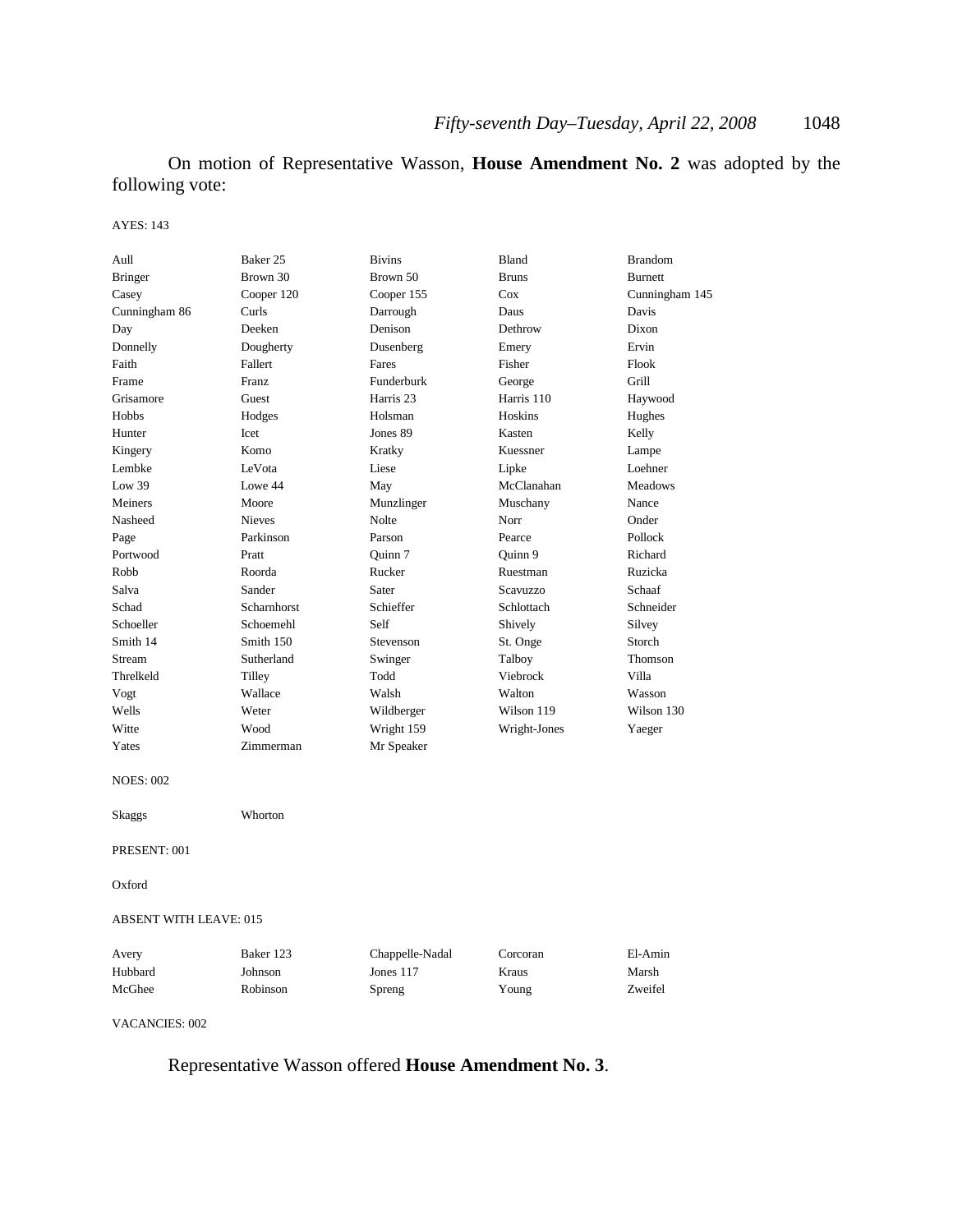#### *House Amendment No. 3*

AMEND House Committee Substitute for House Bill No. 1700, Page 16, Section 338.132, Line 12, by inserting after all of said line the following:

"339.010. 1. A "real estate broker" is any person, partnership, association, or corporation, foreign or domestic who, for another, and for a compensation or valuable consideration, does, or attempts to do, any or all of the following:

(1) Sells, exchanges, purchases, rents, or leases real estate;

(2) Offers to sell, exchange, purchase, rent or lease real estate;

(3) Negotiates or offers or agrees to negotiate the sale, exchange, purchase, rental or leasing of real estate;

(4) Lists or offers or agrees to list real estate for sale, lease, rental or exchange;

(5) Buys, sells, offers to buy or sell or otherwise deals in options on real estate or improvements thereon;

(6) Advertises or holds himself or herself out as a licensed real estate broker while engaged in the business of buying, selling, exchanging, renting, or leasing real estate;

(7) Assists or directs in the procuring of prospects, calculated to result in the sale, exchange, leasing or rental of real estate;

(8) Assists or directs in the negotiation of any transaction calculated or intended to result in the sale, exchange, leasing or rental of real estate;

(9) Engages in the business of charging to an unlicensed person an advance fee in connection with any contract whereby the real estate broker undertakes to promote the sale of that person's real estate through its listing in a publication issued for such purpose intended to be circulated to the general public;

(10) Performs any of the foregoing acts **[**as an employee of, or**]** on behalf of**[**,**]** the owner of real estate, or interest therein, or improvements affixed thereon, for compensation.

2. A "real estate salesperson" is any person who for a compensation or valuable consideration becomes associated, either as an independent contractor or employee, either directly or indirectly, with a real estate broker to do any of the things above mentioned. The provisions of sections 339.010 to 339.180 and sections 339.710 to 339.860 shall not be construed to deny a real estate salesperson who is compensated solely by commission the right to be associated with a broker as an independent contractor.

3. The term "commission" as used in sections 339.010 to 339.180 and sections 339.710 to 339.860 means the Missouri real estate commission.

4. "Real estate" for the purposes of sections 339.010 to 339.180 and sections 339.710 to 339.860 shall mean, and include, leaseholds, as well as any other interest or estate in land, whether corporeal, incorporeal, freehold or nonfreehold, and the real estate is situated in this state.

5. "Advertising" shall mean any communication, whether oral or written, between a licensee or other entity acting on behalf of one or more licensees and the public**[**; it**], and** shall include, but not be limited to, business cards, signs, insignias, letterheads, radio, television, newspaper and magazine ads, Internet advertising, web sites, display or group ads in telephone directories, and billboards.

6. The provisions of sections 339.010 to 339.180 and sections 339.710 to 339.860 shall not apply to:

(1) Any person, partnership, association, or corporation who as owner, lessor, or lessee shall perform any of the acts described in subsection 1 of this section with reference to property owned or leased by them, or to the regular employees thereof**[**, provided such owner, lessor, or lessee is not engaged in the real estate business**]**;

(2) Any licensed attorney-at-law;

(3) An auctioneer employed by the owner of the property;

(4) Any person acting as receiver, trustee in bankruptcy, administrator, executor, or guardian or while acting under a court order or under the authority of a will, trust instrument or deed of trust or as a witness in any judicial proceeding or other proceeding conducted by the state or any governmental subdivision or agency;

(5) Any person employed or retained to manage real property by, for, or on behalf of the agent or the owner of any real estate shall be exempt from holding a license, if the person is limited to one or more of the following activities:

(a) Delivery of a lease application, a lease, or any amendment thereof, to any person;

(b) Receiving a lease application, lease, or amendment thereof, a security deposit, rental payment, or any related payment, for delivery to, and made payable to, a broker or owner;

(c) Showing a rental unit to any person, as long as the employee is acting under the direct instructions of the broker or owner, including the execution of leases or rental agreements;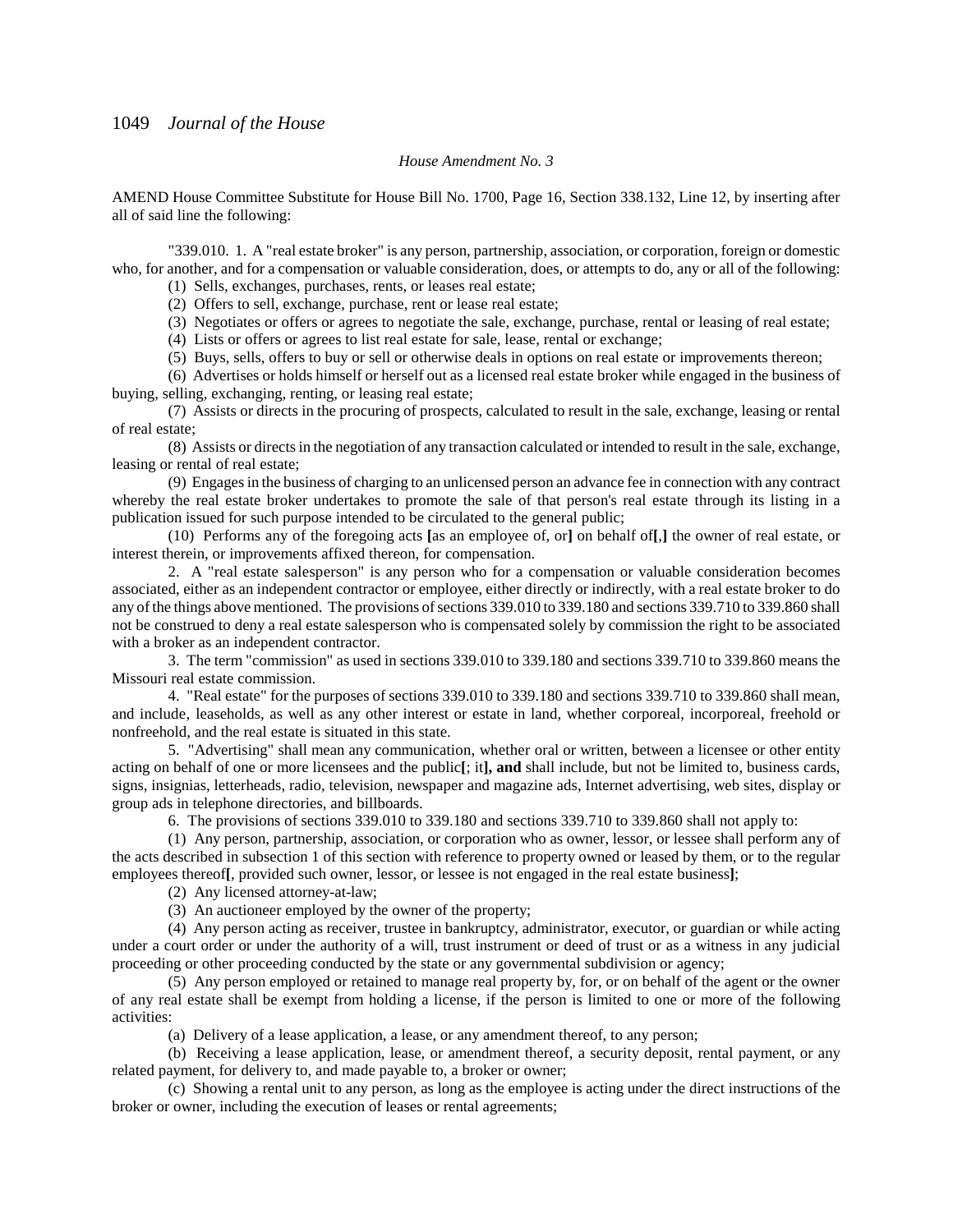(d) Conveying information prepared by a broker or owner about a rental unit, a lease, an application for lease, or the status of a security deposit, or the payment of rent, by any person;

(e) Assisting in the performance of brokers' or owners' functions, administrative, clerical or maintenance tasks;

(f) If the person described in this section is employed or retained by, for, or on behalf of a real estate broker, the real estate broker shall be subject to discipline under this chapter for any conduct of the person that violates this chapter or the regulations promulgated thereunder;

(6) Any officer or employee of a federal agency or the state government or any political subdivision thereof performing official duties;

(7) Railroads and other public utilities regulated by the state of Missouri, or their subsidiaries or affiliated corporations, or to the officers or regular employees thereof, unless performance of any of the acts described in subsection 1 of this section is in connection with the sale, purchase, lease or other disposition of real estate or investment therein unrelated to the principal business activity of such railroad or other public utility or affiliated or subsidiary corporation thereof;

(8) Any bank, trust company, savings and loan association, credit union, insurance company, mortgage banker, or farm loan association organized under the laws of this state or of the United States when engaged in the transaction of business on its own behalf and not for others;

(9) Any newspaper, magazine, periodical, Internet site, Internet communications, or any form of communications regulated or licensed by the Federal Communications Commission or any successor agency or commission whereby the advertising of real estate is incidental to its operation;

(10) Any developer selling Missouri land owned by the developer;

(11) Any employee acting on behalf of a nonprofit community, or regional economic development association, agency or corporation which has as its principal purpose the general promotion and economic advancement of the community at large, provided that such entity:

(a) Does not offer such property for sale, lease, rental or exchange on behalf of another person or entity;

(b) Does not list or offer or agree to list such property for sale, lease, rental or exchange; or

(c) Receives no fee, commission or compensation, either monetary or in kind, that is directly related to sale or disposal of such properties. An economic developer's normal annual compensation shall be excluded from consideration as commission or compensation related to sale or disposal of such properties; or

(12) Any neighborhood association, as that term is defined in section 441.500, RSMo, that without compensation, either monetary or in kind, provides to prospective purchasers or lessors of property the asking price, location, and contact information regarding properties in and near the association's neighborhood, including any publication of such information in a newsletter, Internet site, or other medium."; and

Further amend said title, enacting clause and intersectional references accordingly.

On motion of Representative Wasson, **House Amendment No. 3** was adopted by the following vote:

| Aull           | Baker 25 | <b>Bivins</b>  | Bland         | <b>Brandom</b> |
|----------------|----------|----------------|---------------|----------------|
| <b>Bringer</b> | Brown 30 | Brown 50       | <b>Bruns</b>  | <b>Burnett</b> |
| Casey          | Cox      | Cunningham 145 | Cunningham 86 | Curls          |
| Darrough       | Daus     | Davis          | Day           | Deeken         |
| Denison        | Dethrow  | Dixon          | Dougherty     | Dusenberg      |
| Emery          | Ervin    | Faith          | Fallert       | Fares          |
| Fisher         | Flook    | Frame          | Franz         | Funderburk     |
| George         | Grill    | Grisamore      | Guest         | Harris 110     |
| Haywood        | Hobbs    | Hodges         | Holsman       | Hoskins        |
| Hubbard        | Hunter   | Icet           | Jones 89      | Kasten         |
| Kelly          | Kingery  | Komo           | Kratky        | Kuessner       |
| Lampe          | Lembke   | LeVota         | Liese         | Lipke          |
| Loehner        | Low 39   | Lowe 44        | May           | McClanahan     |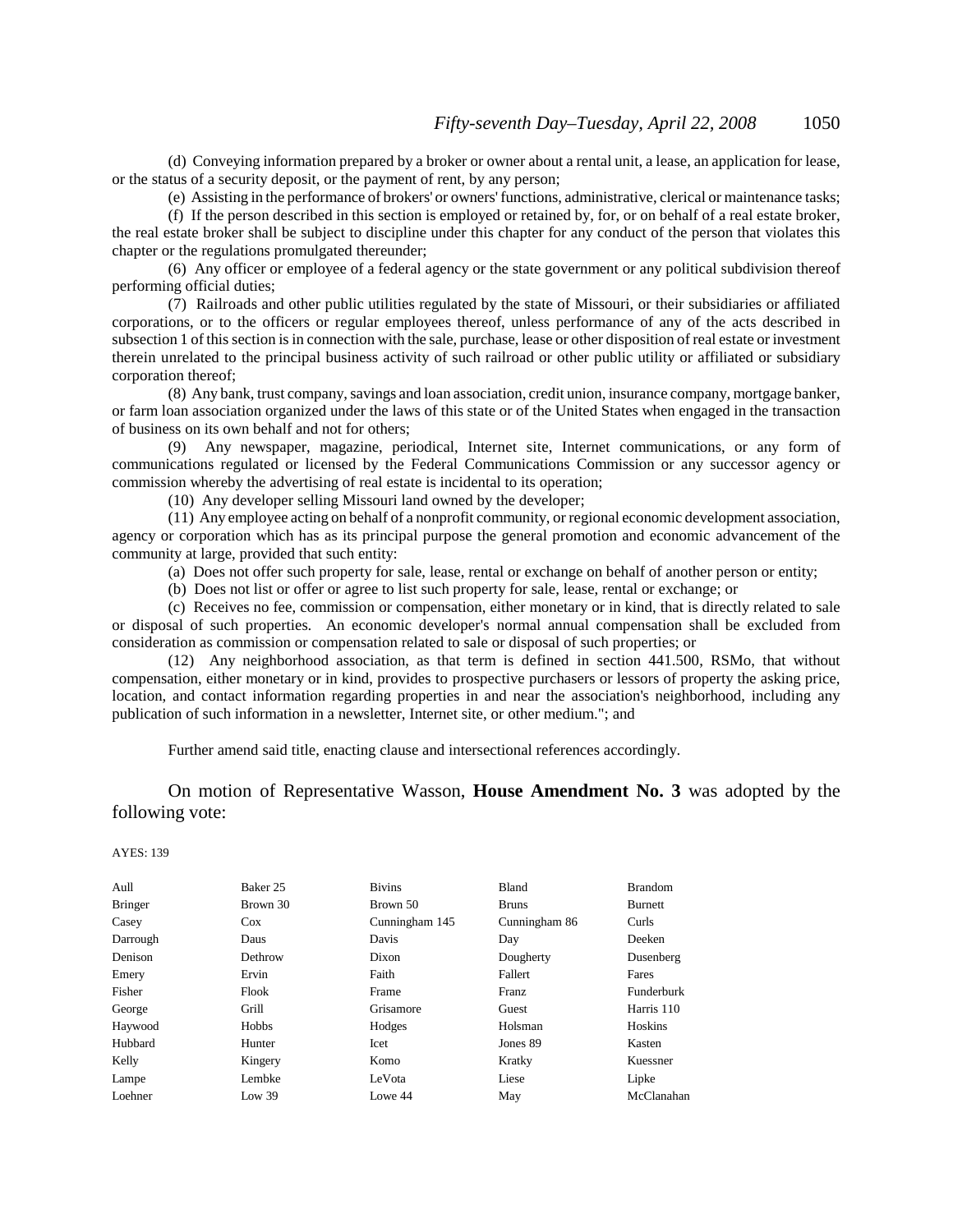| McGhee                        | <b>Meadows</b> | Meiners         | Moore                | Munzlinger |
|-------------------------------|----------------|-----------------|----------------------|------------|
| Muschany                      | Nance          | Nasheed         | <b>Nolte</b>         | Norr       |
| Onder                         | Page           | Parkinson       | Parson               | Pearce     |
| Pollock                       | Pratt          | Ouinn 7         | Ouinn 9              | Richard    |
| Robb                          | Roorda         | Rucker          | Ruestman             | Ruzicka    |
| Salva                         | Sander         | Sater           | Scavuzzo             | Schaaf     |
| Schad                         | Scharnhorst    | Schieffer       | Schlottach           | Schneider  |
| Schoeller                     | Schoemehl      | Self            | Shively              | Silvey     |
| Skaggs                        | Smith 14       | Smith 150       | Stevenson            | St. Onge   |
| Storch                        | Stream         | Sutherland      | Swinger              | Talboy     |
| Thomson                       | Threlkeld      | Tilley          | Todd                 | Viebrock   |
| Villa                         | Vogt           | Wallace         | Walsh                | Walton     |
| Wasson                        | Wells          | Weter           | Whorton              | Wildberger |
| Wilson 119                    | Wilson 130     | Witte           | Wood                 | Wright 159 |
| Yaeger                        | Yates          | Zimmerman       | Mr Speaker           |            |
| <b>NOES: 001</b>              |                |                 |                      |            |
| Hughes                        |                |                 |                      |            |
| PRESENT: 001                  |                |                 |                      |            |
| Oxford                        |                |                 |                      |            |
| <b>ABSENT WITH LEAVE: 020</b> |                |                 |                      |            |
| Avery                         | Baker 123      | Chappelle-Nadal | Cooper 120           | Cooper 155 |
| Corcoran                      | Donnelly       | El-Amin         | Harris <sub>23</sub> | Johnson    |
| Jones 117                     | Kraus          | Marsh           | <b>Nieves</b>        | Portwood   |

Robinson Spreng Wright-Jones Young Zweifel

VACANCIES: 002

Representative Jones (89) assumed the Chair.

Representative Darrough requested a division of the question on **HCS HB 1700, as amended**.

Speaker Pro Tem Pratt resumed the Chair.

Representative Tilley moved the previous question.

Which motion was adopted by the following vote:

| <b>Bivins</b>  | <b>Brandom</b> | Brown 30  | <b>Bruns</b> | $\cos$ |
|----------------|----------------|-----------|--------------|--------|
| Cunningham 145 | Cunningham 86  | Davis     | Day          | Deeken |
| Denison        | Dethrow        | Dixon     | Dougherty    | Emery  |
| Ervin          | Faith          | Fares     | Fisher       | Flook  |
| Franz          | Funderburk     | Grisamore | Guest        | Hobbs  |
| Hunter         | Icet           | Jones 89  | Kasten       | Kelly  |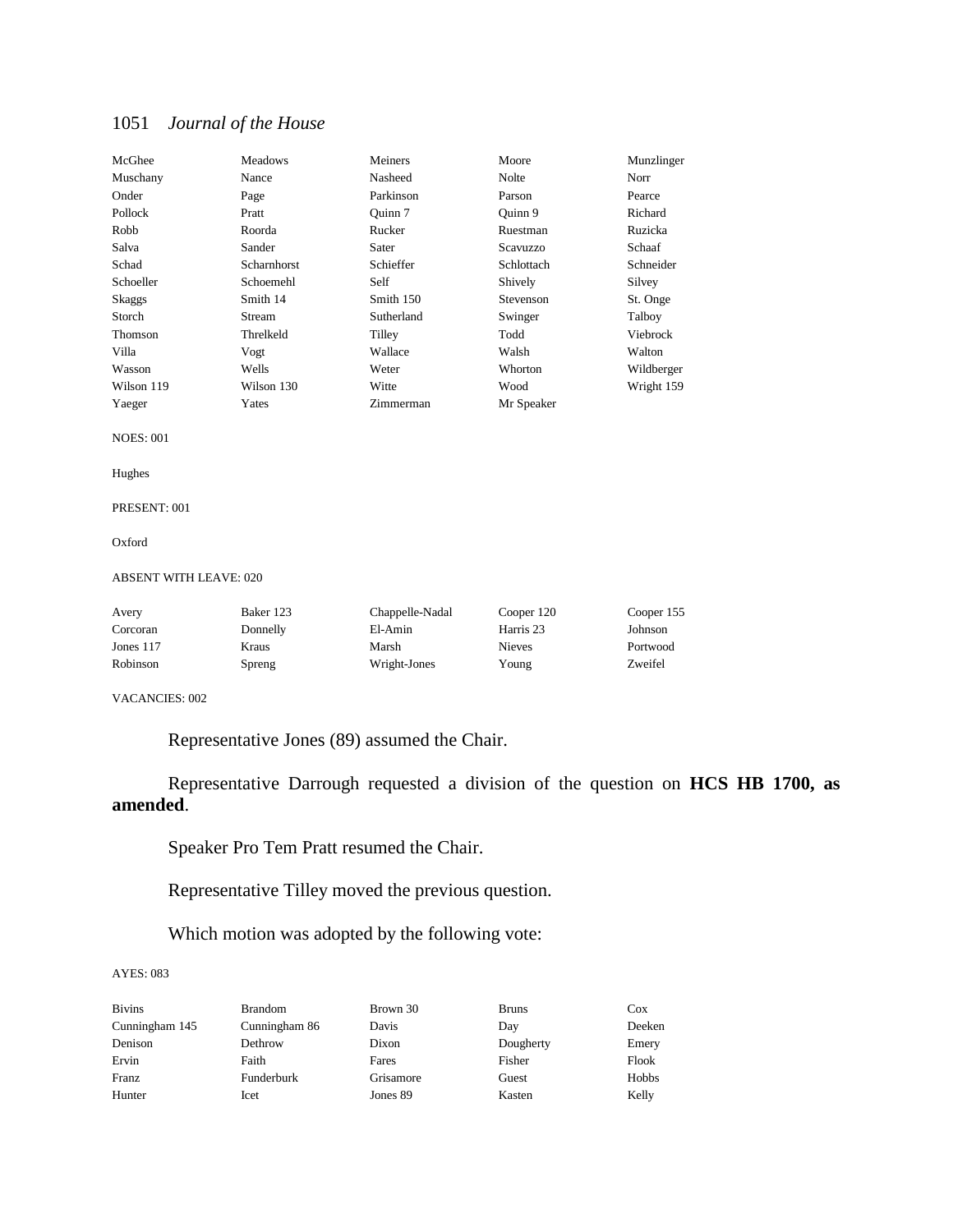## *Fifty-seventh Day–Tuesday, April 22, 2008* 1052

| Kingery          | Lipke      | Loehner       | May            | McGhee        |
|------------------|------------|---------------|----------------|---------------|
| Moore            | Munzlinger | Muschany      | Nance          | <b>Nieves</b> |
| Nolte            | Onder      | Parkinson     | Parson         | Pearce        |
| Pollock          | Portwood   | Pratt         | Ouinn 7        | Richard       |
| Robb             | Ruestman   | Ruzicka       | Sander         | Sater         |
| Schaaf           | Schad      | Scharnhorst   | Schlottach     | Schneider     |
| Schoeller        | Self       | Silvey        | Smith 14       | Smith 150     |
| Stevenson        | St. Onge   | <b>Stream</b> | Sutherland     | Thomson       |
| Threlkeld        | Tilley     | Viebrock      | Wallace        | Wasson        |
| Wells            | Weter      | Wilson 119    | Wilson 130     | Wood          |
| Wright 159       | Yates      | Mr Speaker    |                |               |
| <b>NOES: 052</b> |            |               |                |               |
| Aull             | Baker 25   | Bland         | <b>Bringer</b> | Brown 50      |
| Casey            | Curls      | Darrough      | Daus           | Fallert       |
| Frame            | George     | Grill         | Harris 110     | Haywood       |
| Hodges           | Holsman    | Hoskins       | Hubbard        | Hughes        |
| Komo             | Kratky     | Kuessner      | Lampe          | LeVota        |
| Liese            | Lowe 44    | McClanahan    | Meiners        | Nasheed       |
| Norr             | Oxford     | Ouinn 9       | Rucker         | Salva         |
| <b>Scavuzzo</b>  | Schieffer  | Schoemehl     | Shively        | Skaggs        |
| Storch           | Swinger    | Talboy        | Todd           | Villa         |
| Vogt             | Walsh      | Whorton       | Wildberger     | Witte         |
| Yaeger           | Zimmerman  |               |                |               |

#### PRESENT: 000

#### ABSENT WITH LEAVE: 026

| Avery      | Baker 123 | <b>Burnett</b> | Chappelle-Nadal | Cooper 120 |
|------------|-----------|----------------|-----------------|------------|
| Cooper 155 | Corcoran  | Donnelly       | Dusenberg       | El-Amin    |
| Harris 23  | Johnson   | Jones 117      | Kraus           | Lembke     |
| Low $39$   | Marsh     | <b>Meadows</b> | Page            | Robinson   |
| Roorda     | Spreng    | Walton         | Wright-Jones    | Young      |
| Zweifel    |           |                |                 |            |

#### VACANCIES: 002

## On motion of Representative Wasson, **Part I of HCS HB 1700** was adopted.

Representative Tilley moved the previous question.

### Which motion was adopted by the following vote:

| Baker 123  | <b>Bivins</b> | <b>Brandom</b> | Brown 30      | <b>Bruns</b> |
|------------|---------------|----------------|---------------|--------------|
| Cooper 120 | $\cos$        | Cunningham 145 | Cunningham 86 | Davis        |
| Day        | Deeken        | Denison        | Dethrow       | Dixon        |
| Dougherty  | Dusenberg     | Emery          | Ervin         | Faith        |
| Fares      | Fisher        | Flook          | Franz         | Funderburk   |
| Grisamore  | Guest         | Hobbs          | Hunter        | Icet         |
| Jones 89   | Kasten        | Kelly          | Kingery       | Lembke       |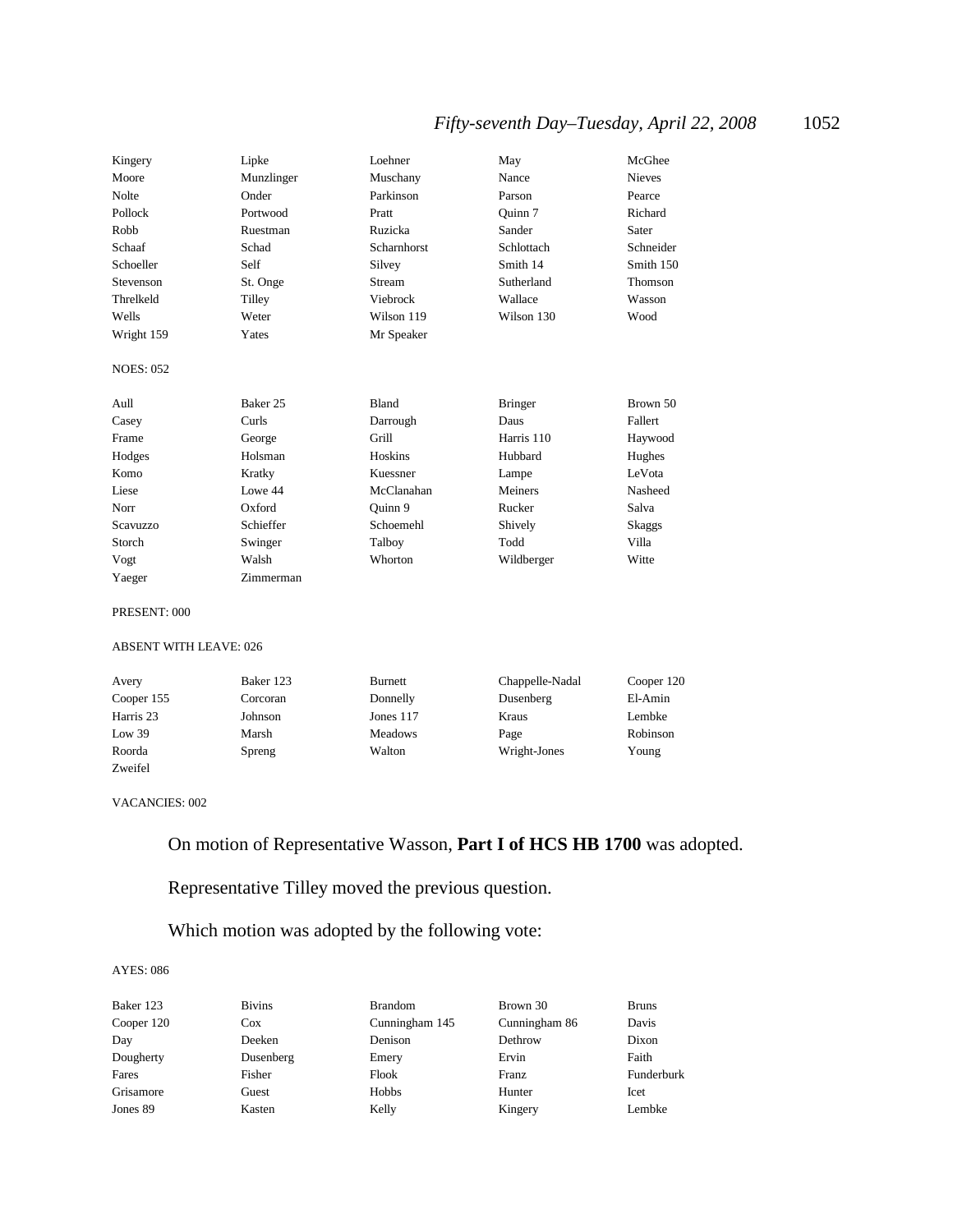| Lipke              | Loehner    | May        | McGhee         | Moore        |
|--------------------|------------|------------|----------------|--------------|
| Munzlinger         | Muschany   | Nance      | <b>Nieves</b>  | <b>Nolte</b> |
| Onder              | Parkinson  | Parson     | Pearce         | Pollock      |
| Portwood           | Pratt      | Ouinn 7    | Richard        | Robb         |
| Ruestman           | Ruzicka    | Sander     | Sater          | Schad        |
| <b>Scharnhorst</b> | Schlottach | Schneider  | Schoeller      | Self         |
| Silvey             | Smith 14   | Smith 150  | Stevenson      | St. Onge     |
| Stream             | Sutherland | Thomson    | Threlkeld      | Tilley       |
| Viebrock           | Wallace    | Wasson     | Wells          | Weter        |
| Wilson 119         | Wilson 130 | Wood       | Wright 159     | Yates        |
| Mr Speaker         |            |            |                |              |
| <b>NOES: 056</b>   |            |            |                |              |
| Aull               | Baker 25   | Bland      | <b>Bringer</b> | Brown 50     |
| <b>Burnett</b>     | Curls      | Darrough   | Daus           | Fallert      |
| Frame              | George     | Grill      | Harris 110     | Haywood      |
| Hodges             | Holsman    | Hoskins    | Hubbard        | Hughes       |
| Komo               | Kratky     | Kuessner   | Lampe          | LeVota       |
| Liese              | Lowe 44    | McClanahan | <b>Meadows</b> | Meiners      |
| Nasheed            | Norr       | Oxford     | Page           | Quinn 9      |
| Roorda             | Rucker     | Scavuzzo   | Schieffer      | Schoemehl    |
| Shively            | Skaggs     | Storch     | Swinger        | Talboy       |
| Todd               | Villa      | Vogt       | Walsh          | Walton       |
| Whorton            | Wildberger | Witte      | Wright-Jones   | Yaeger       |
| Zimmerman          |            |            |                |              |

#### PRESENT: 000

#### ABSENT WITH LEAVE: 019

| Avery    | Casey    | Chappelle-Nadal | Cooper 155 | Corcoran  |
|----------|----------|-----------------|------------|-----------|
| Donnelly | El-Amin  | Harris 23       | Johnson    | Jones 117 |
| Kraus    | Low $39$ | Marsh           | Robinson   | Salva     |
| Schaaf   | Spreng   | Young           | Zweifel    |           |

#### VACANCIES: 002

On motion of Representative Wasson, **Part II of HCS HB 1700, as amended**, was adopted.

## Representative Tilley moved the previous question.

## Which motion was adopted by the following vote:

| <b>Bivins</b>  | <b>Brandom</b> | Brown 30   | <b>Bruns</b> | $\cos$    |
|----------------|----------------|------------|--------------|-----------|
| Cunningham 145 | Cunningham 86  | Davis      | Day          | Deeken    |
| Denison        | Dethrow        | Dixon      | Dougherty    | Dusenberg |
| Emery          | Ervin          | Faith      | Fares        | Fisher    |
| Flook          | Franz          | Funderburk | Grisamore    | Guest     |
| Hobbs          | Icet           | Jones 89   | Kasten       | Kelly     |
| Kingery        | Lembke         | Lipke      | Loehner      | May       |
| McGhee         | Moore          | Munzlinger | Muschany     | Nance     |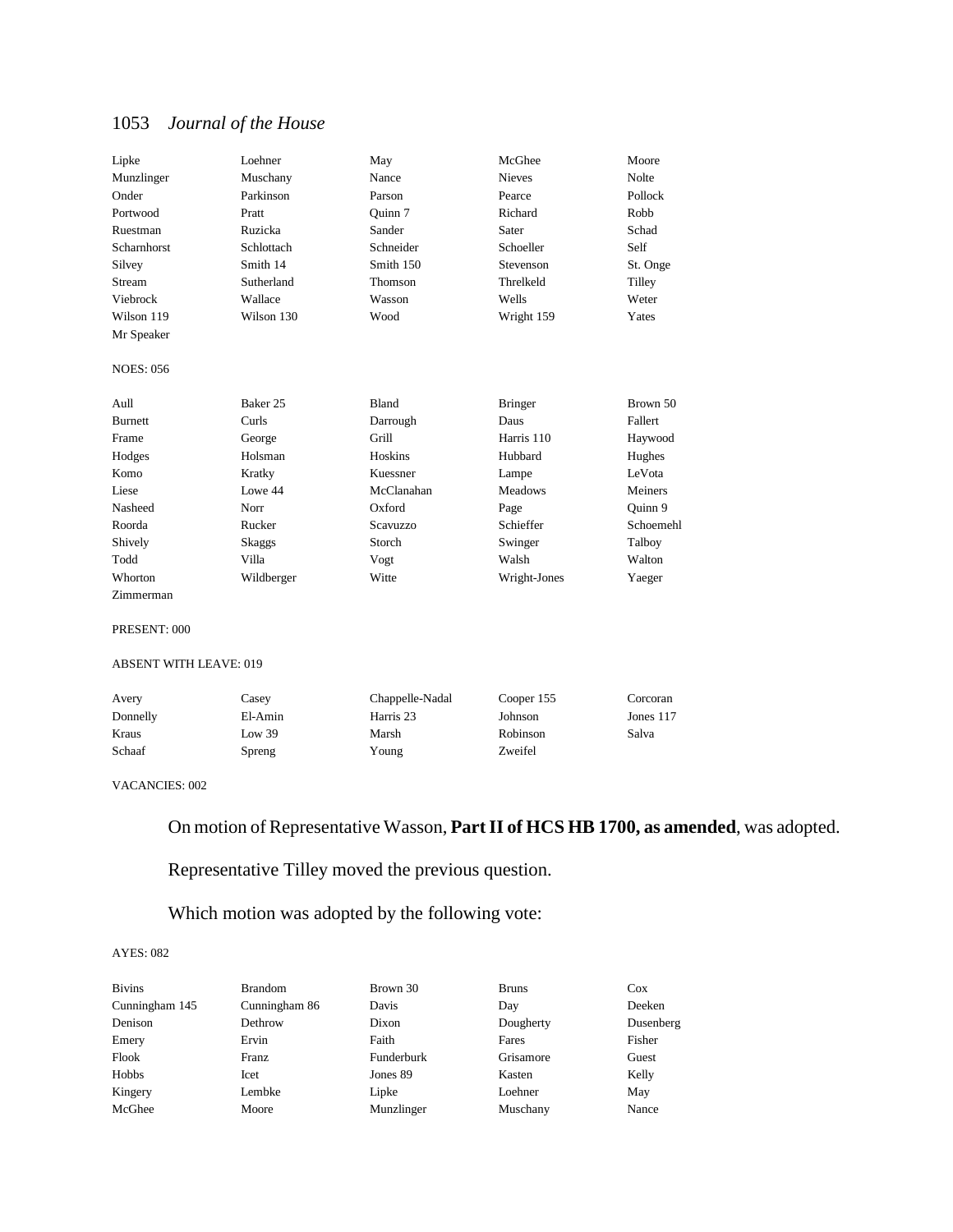## *Fifty-seventh Day–Tuesday, April 22, 2008* 1054

| <b>Nieves</b>    | Nolte      | Onder          | Parkinson          | Parson    |
|------------------|------------|----------------|--------------------|-----------|
| Pearce           | Pollock    | Portwood       | Pratt              | Ouinn 7   |
| Richard          | Robb       | Ruestman       | Ruzicka            | Sander    |
| Sater            | Schaaf     | Schad          | <b>Scharnhorst</b> | Schneider |
| Schoeller        | Self       | Silvey         | Smith 14           | Smith 150 |
| Stevenson        | St. Onge   | Stream         | Sutherland         | Thomson   |
| Threlkeld        | Tilley     | Viebrock       | Wallace            | Wasson    |
| Wells            | Weter      | Wilson 119     | Wilson 130         | Wood      |
| Wright 159       | Yates      |                |                    |           |
|                  |            |                |                    |           |
| <b>NOES: 053</b> |            |                |                    |           |
|                  |            |                |                    |           |
| Aull             | Baker 25   | <b>Bland</b>   | <b>Bringer</b>     | Brown 50  |
| Casey            | Darrough   | Daus           | Fallert            | Frame     |
| George           | Grill      | Harris 110     | Haywood            | Hodges    |
| Holsman          | Hoskins    | Hubbard        | Hughes             | Komo      |
| Kratky           | Kuessner   | Lampe          | LeVota             | Liese     |
| Lowe 44          | McClanahan | <b>Meadows</b> | Meiners            | Norr      |
| Oxford           | Page       | Quinn 9        | Roorda             | Scavuzzo  |
| Schieffer        | Schoemehl  | Shively        | Skaggs             | Storch    |
| Swinger          | Talboy     | Todd           | Villa              | Vogt      |
| Walsh            | Walton     | Whorton        | Wildberger         | Witte     |
| Wright-Jones     | Yaeger     | Zimmerman      |                    |           |
|                  |            |                |                    |           |
| PRESENT: 000     |            |                |                    |           |

#### ABSENT WITH LEAVE: 026

| Avery      | Baker 123  | <b>Burnett</b> | Chappelle-Nadal | Cooper 120 |
|------------|------------|----------------|-----------------|------------|
| Cooper 155 | Corcoran   | Curls          | Donnelly        | El-Amin    |
| Harris 23  | Hunter     | Johnson        | Jones 117       | Kraus      |
| Low 39     | Marsh      | Nasheed        | Robinson        | Rucker     |
| Salva      | Schlottach | Spreng         | Young           | Zweifel    |
| Mr Speaker |            |                |                 |            |

#### VACANCIES: 002

## On motion of Representative Wasson, **Part III of HCS HB 1700** was adopted.

## Representative Tilley moved the previous question.

## Which motion was adopted by the following vote:

| Baker 123  | <b>Bivins</b> | <b>Brandom</b> | Brown 30       | <b>Bruns</b>  |
|------------|---------------|----------------|----------------|---------------|
| Cooper 120 | Cooper 155    | $\cos$         | Cunningham 145 | Cunningham 86 |
| Davis      | Day           | Deeken         | Dethrow        | Dixon         |
| Dougherty  | Dusenberg     | Emery          | Ervin          | Faith         |
| Fares      | Fisher        | Flook          | Franz          | Funderburk    |
| Grisamore  | Guest         | Hobbs          | Icet           | Jones 89      |
| Kasten     | Kelly         | Kingery        | Lembke         | Lipke         |
| Loehner    | May           | Moore          | Munzlinger     | Muschany      |
| Nance      | <b>Nieves</b> | Nolte          | Onder          | Parkinson     |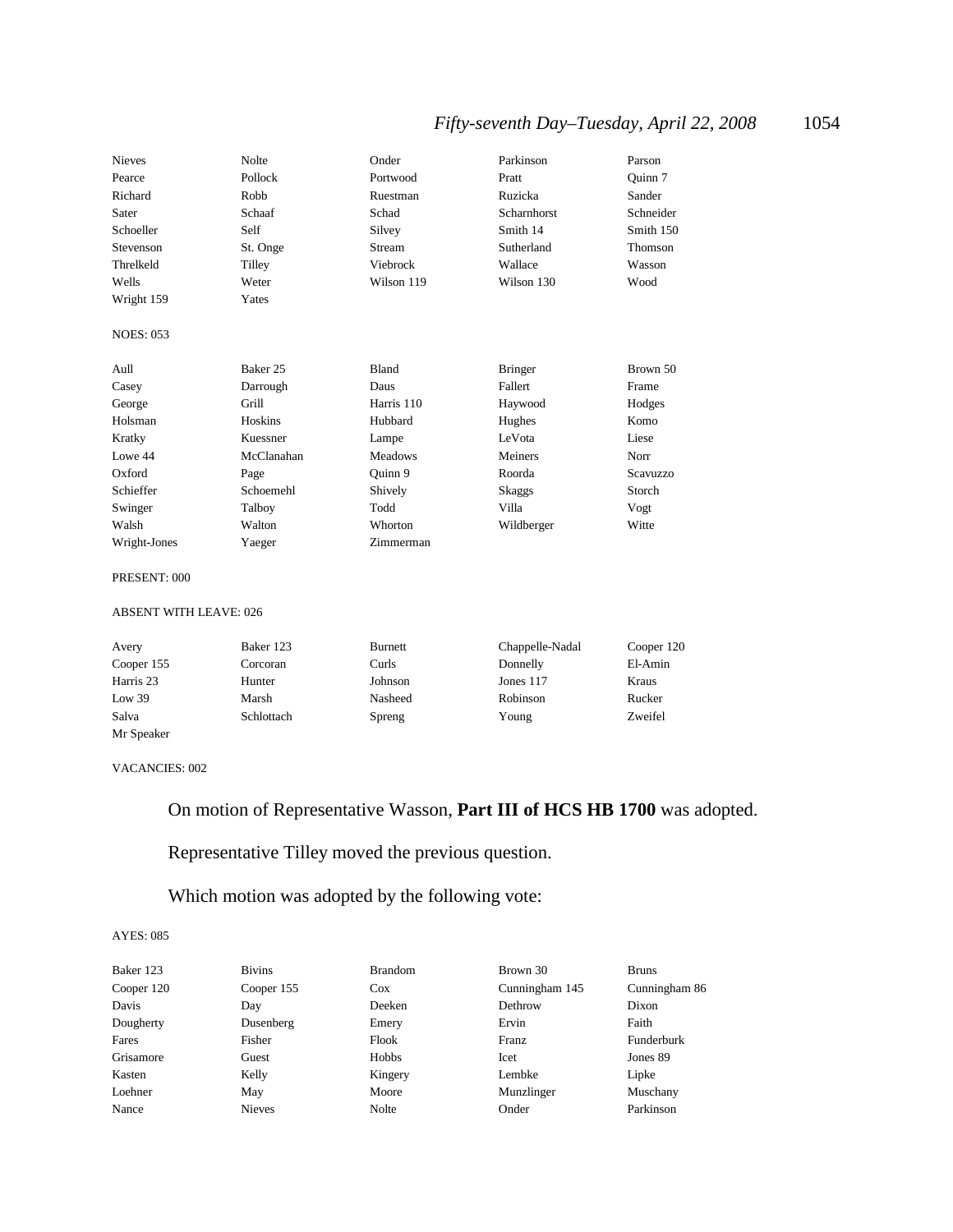| Parson           | Pearce     | Pollock        | Portwood   | Pratt       |
|------------------|------------|----------------|------------|-------------|
| Quinn 7          | Richard    | Robb           | Ruestman   | Ruzicka     |
| Sander           | Sater      | Schaaf         | Schad      | Scharnhorst |
| Schlottach       | Schneider  | Schoeller      | Self       | Silvey      |
| Smith 14         | Smith 150  | Stevenson      | St. Onge   | Stream      |
| Sutherland       | Thomson    | Threlkeld      | Tilley     | Viebrock    |
| Wallace          | Wasson     | Wells          | Weter      | Wilson 119  |
| Wilson 130       | Wood       | Wright 159     | Yates      | Mr Speaker  |
| <b>NOES: 052</b> |            |                |            |             |
| Aull             | Baker 25   | <b>Bringer</b> | Brown 50   | Casey       |
| Curls            | Darrough   | Daus           | Fallert    | Frame       |
| George           | Grill      | Harris 110     | Haywood    | Hodges      |
| Holsman          | Hoskins    | Hubbard        | Hughes     | Komo        |
| Kratky           | Kuessner   | Lampe          | LeVota     | Liese       |
| Lowe 44          | McClanahan | <b>Meadows</b> | Meiners    | Nasheed     |
| Norr             | Oxford     | Page           | Quinn 9    | Roorda      |
| Schieffer        | Schoemehl  | Shively        | Skaggs     | Storch      |
| Swinger          | Talboy     | Todd           | Villa      | Vogt        |
| Walsh            | Walton     | Whorton        | Wildberger | Witte       |
| Yaeger           | Zimmerman  |                |            |             |

#### PRESENT: 000

### ABSENT WITH LEAVE: 024

| Avery   | Bland        | Burnett | Chappelle-Nadal | Corcoran |
|---------|--------------|---------|-----------------|----------|
| Denison | Donnelly     | El-Amin | Harris 23       | Hunter   |
| Johnson | Jones $117$  | Kraus   | Low 39          | Marsh    |
| McGhee  | Robinson     | Rucker  | Salva           | Scavuzzo |
| Spreng  | Wright-Jones | Young   | Zweifel         |          |

#### VACANCIES: 002

## On motion of Representative Wasson, **Part IV of HCS HB 1700, as amended**, was adopted.

Representative Tilley moved the previous question.

## Which motion was adopted by the following vote:

| Baker 123  | <b>Bivins</b> | <b>Brandom</b> | Brown 30       | <b>Bruns</b>  |
|------------|---------------|----------------|----------------|---------------|
| Cooper 120 | Cooper 155    | <b>Cox</b>     | Cunningham 145 | Cunningham 86 |
| Davis      | Day           | Deeken         | Denison        | Dethrow       |
| Dixon      | Dougherty     | Dusenberg      | Emery          | Ervin         |
| Faith      | Fares         | Fisher         | Flook          | Franz         |
| Funderburk | Grisamore     | Guest          | Hobbs          | Icet          |
| Jones 89   | Kelly         | Kingery        | Lembke         | Lipke         |
| Loehner    | May           | McGhee         | <b>Meadows</b> | Moore         |
| Munzlinger | Muschany      | Nance          | <b>Nieves</b>  | Nolte         |
| Onder      | Parkinson     | Parson         | Pearce         | Pollock       |
| Portwood   | Pratt         | Ouinn 7        | Richard        | Robb          |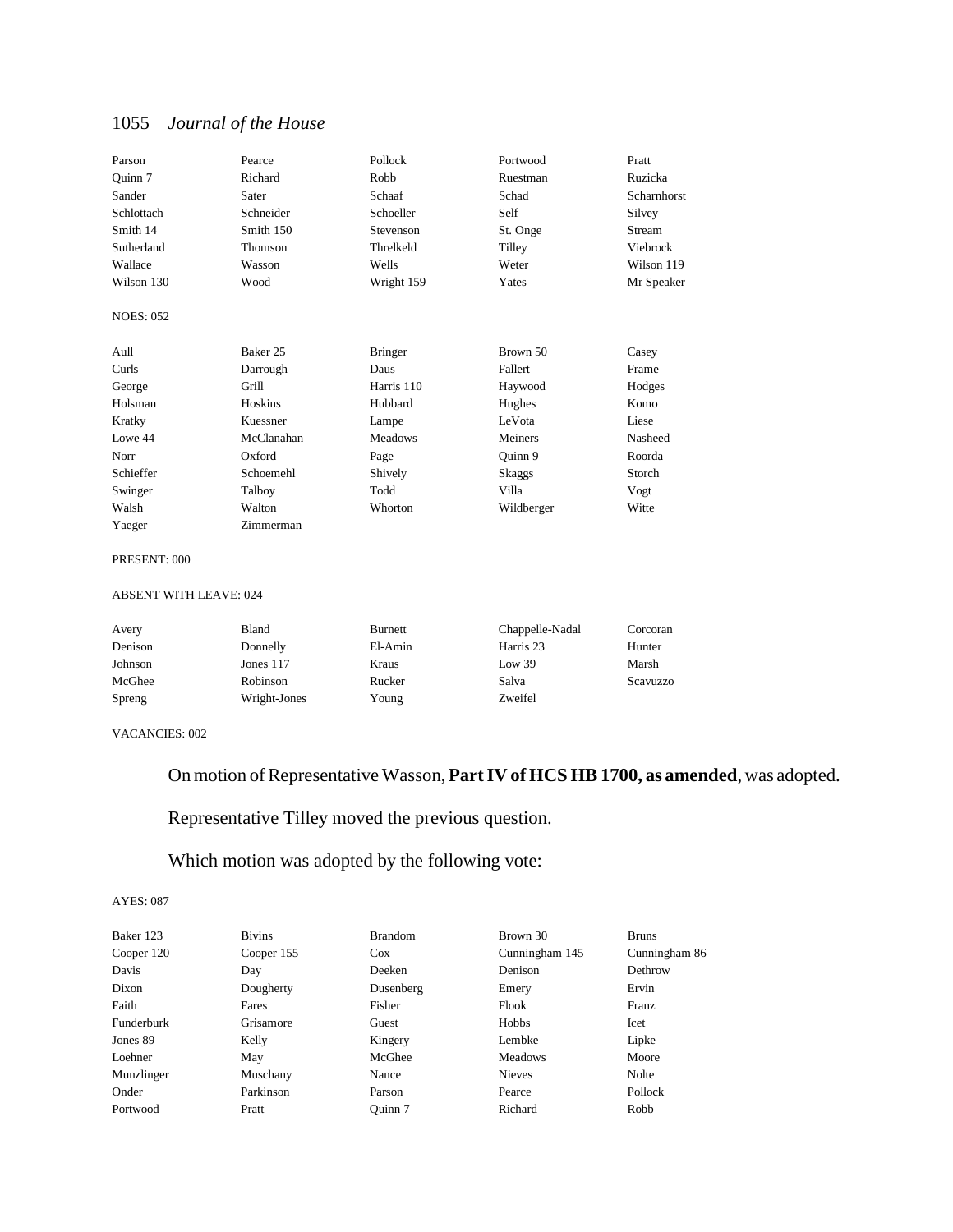## *Fifty-seventh Day–Tuesday, April 22, 2008* 1056

| Ruestman         | Ruzicka     | Sander     | Sater          | Schaaf     |
|------------------|-------------|------------|----------------|------------|
| Schad            | Scharnhorst | Schlottach | Schneider      | Schoeller  |
| Self             | Silvey      | Smith 14   | Smith 150      | Stevenson  |
| St. Onge         | Stream      | Sutherland | Thomson        | Threlkeld  |
| Tilley           | Viebrock    | Wallace    | Wasson         | Wells      |
| Weter            | Wilson 119  | Wilson 130 | Wood           | Wright 159 |
| Yates            | Mr Speaker  |            |                |            |
| <b>NOES: 051</b> |             |            |                |            |
| Aull             | Baker 25    | Bland      | <b>Bringer</b> | Brown 50   |
| Casey            | Curls       | Darrough   | Daus           | Fallert    |
| Frame            | George      | Grill      | Harris 110     | Haywood    |
| Holsman          | Hoskins     | Hubbard    | Hughes         | Komo       |
| Kratky           | Kuessner    | Lampe      | LeVota         | Liese      |
| Lowe 44          | McClanahan  | Meiners    | Nasheed        | Norr       |
| Oxford           | Quinn 9     | Roorda     | Scavuzzo       | Schieffer  |
| Schoemehl        | Shively     | Skaggs     | Storch         | Swinger    |
| Talboy           | Todd        | Villa      | Vogt           | Walsh      |
| Walton           | Whorton     | Wildberger | Witte          | Yaeger     |
| Zimmerman        |             |            |                |            |

#### PRESENT: 000

#### ABSENT WITH LEAVE: 023

| Avery        | Burnett   | Chappelle-Nadal | Corcoran | Donnelly |
|--------------|-----------|-----------------|----------|----------|
| El-Amin      | Harris 23 | Hodges          | Hunter   | Johnson  |
| Jones $117$  | Kasten    | Kraus           | Low 39   | Marsh    |
| Page         | Robinson  | Rucker          | Salva    | Spreng   |
| Wright-Jones | Young     | Zweifel         |          |          |

#### VACANCIES: 002

## On motion of Representative Wasson, **Part V of HCS HB 1700, as amended**, was adopted.

## On motion of Representative Wasson, **HCS HB 1700, as amended**, was ordered perfected and printed by the following vote:

| Aull           | Baker 25 | Baker 123      | <b>Bivins</b> | Bland      |
|----------------|----------|----------------|---------------|------------|
| <b>Brandom</b> | Brown 30 | <b>Bruns</b>   | Casey         | Cooper 120 |
| Cooper 155     | $\cos$   | Cunningham 145 | Cunningham 86 | Curls      |
| Daus           | Davis    | Day            | Deeken        | Denison    |
| Dethrow        | Dixon    | Dougherty      | Dusenberg     | Emery      |
| Ervin          | Faith    | Fallert        | Fares         | Fisher     |
| Flook          | Frame    | Franz          | Funderburk    | Grill      |
| Grisamore      | Guest    | Harris 110     | Hobbs         | Hodges     |
| Holsman        | Hoskins  | Hubbard        | Hunter        | Icet       |
| Jones 89       | Kelly    | Kingery        | Komo          | Kratky     |
| Kuessner       | Lampe    | Lembke         | LeVota        | Liese      |
| Lipke          | Loehner  | May            | McClanahan    | McGhee     |
| <b>Meadows</b> | Meiners  | Moore          | Munzlinger    | Muschany   |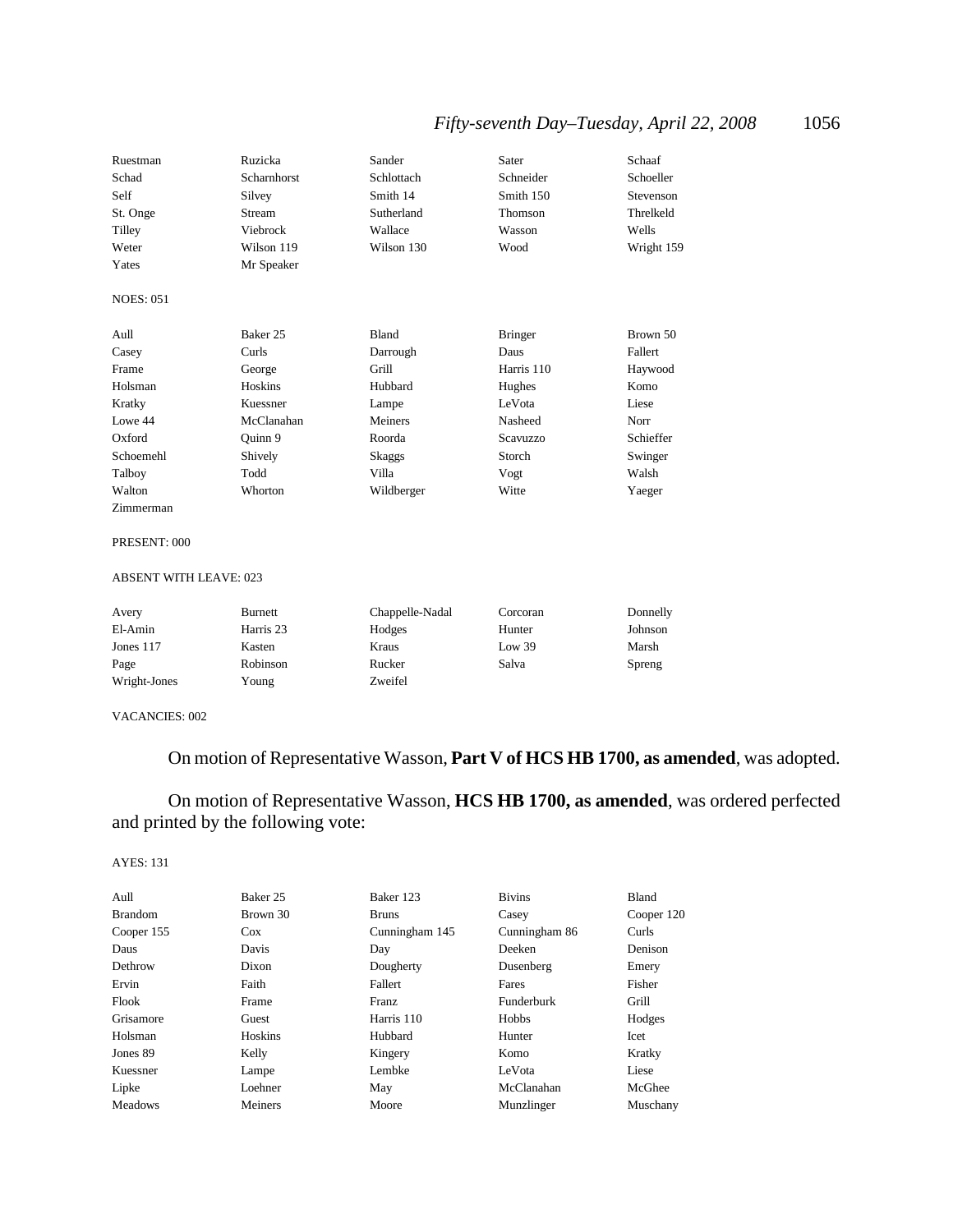| Nance                         | Nasheed        | <b>Nieves</b>   | <b>Nolte</b> | Norr      |
|-------------------------------|----------------|-----------------|--------------|-----------|
| Onder                         | Page           | Parkinson       | Parson       | Pearce    |
| Pollock                       | Portwood       | Pratt           | Ouinn 7      | Quinn 9   |
| Richard                       | Robb           | Roorda          | Rucker       | Ruestman  |
| Ruzicka                       | Sander         | Sater           | Scavuzzo     | Schaaf    |
| Schad                         | Scharnhorst    | Schieffer       | Schlottach   | Schneider |
| Schoeller                     | Schoemehl      | Self            | Shively      | Silvey    |
| Smith 14                      | Smith 150      | St. Onge        | Storch       | Stream    |
| Sutherland                    | Swinger        | Thomson         | Threlkeld    | Tilley    |
| Todd                          | Viebrock       | Villa           | Vogt         | Wallace   |
| Walsh                         | Walton         | Wasson          | Wells        | Weter     |
| Whorton                       | Wildberger     | Wilson 119      | Wilson 130   | Witte     |
| Wood                          | Wright 159     | Yaeger          | Yates        | Zimmerman |
| Mr Speaker                    |                |                 |              |           |
| <b>NOES: 010</b>              |                |                 |              |           |
| <b>Bringer</b>                | <b>Burnett</b> | Darrough        | George       | Haywood   |
| Hughes                        | Lowe 44        | Skaggs          | Stevenson    | Talboy    |
| PRESENT: 001                  |                |                 |              |           |
| Oxford                        |                |                 |              |           |
| <b>ABSENT WITH LEAVE: 019</b> |                |                 |              |           |
| Avery                         | Brown 50       | Chappelle-Nadal | Corcoran     | Donnelly  |
| El-Amin                       | Harris 23      | Johnson         | Jones 117    | Kasten    |
| Kraus                         | Low $39$       | Marsh           | Robinson     | Salva     |
| Spreng                        | Wright-Jones   | Young           | Zweifel      |           |
|                               |                |                 |              |           |

VACANCIES: 002

**HB 1756**, relating to counterfeiting, was taken up by Representative Walton.

On motion of Representative Walton, **HB 1756** was ordered perfected and printed.

**HCS HB 1383**, relating to the Business Premises Safety Act, was taken up by Representative Cox.

Representative Franz assumed the Chair.

Representative Burnett requested a division of the question on **HCS HB 1383**.

Representative Tilley moved the previous question.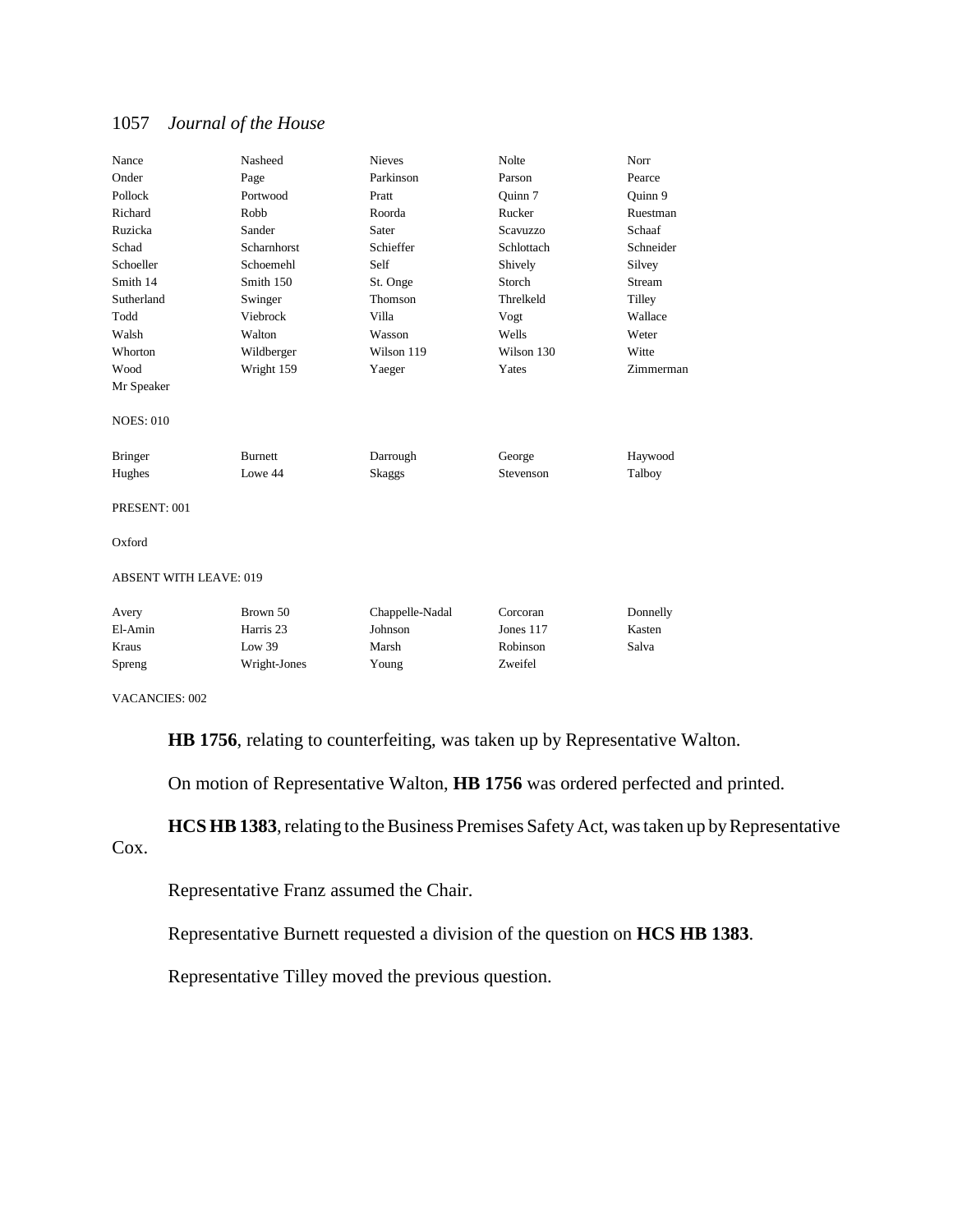## Which motion was adopted by the following vote:

#### AYES: 086

| Baker 123        | <b>Bivins</b>      | <b>Brandom</b> | Brown 30       | Cooper 120 |
|------------------|--------------------|----------------|----------------|------------|
| Cooper 155       | Cox                | Cunningham 145 | Cunningham 86  | Davis      |
| Day              | Deeken             | Denison        | Dethrow        | Dixon      |
| Dougherty        | Dusenberg          | Emery          | Ervin          | Faith      |
| Fares            | Fisher             | Flook          | <b>Franz</b>   | Funderburk |
| Grisamore        | Guest              | Hobbs          | Hunter         | Icet       |
| Jones 89         | Jones 117          | Kasten         | Kelly          | Kingery    |
| Lembke           | Lipke              | May            | McGhee         | Moore      |
| Munzlinger       | Muschany           | Nance          | <b>Nieves</b>  | Nolte      |
| Onder            | Parkinson          | Parson         | Pearce         | Pollock    |
| Portwood         | Pratt              | Ouinn 7        | Richard        | Robb       |
| Ruestman         | Ruzicka            | Sander         | Sater          | Schaaf     |
| Schad            | <b>Scharnhorst</b> | Schlottach     | Schoeller      | Self       |
| Silvey           | Smith 14           | Smith 150      | Stevenson      | St. Onge   |
| Stream           | Sutherland         | Thomson        | Threlkeld      | Tilley     |
| Viebrock         | Wallace            | Wasson         | Wells          | Weter      |
| Wilson 119       | Wilson 130         | Wood           | Wright 159     | Yates      |
| Mr Speaker       |                    |                |                |            |
| <b>NOES: 053</b> |                    |                |                |            |
| Aull             | Baker 25           | Bland          | <b>Bringer</b> | Brown 50   |
| Burnett          | Casey              | Corcoran       | Curls          | Darrough   |
| Daus             | Fallert            | Frame          | George         | Grill      |
| Harris 110       | Hodges             | Holsman        | Hoskins        | Hubbard    |
| Hughes           | Komo               | Kratky         | Kuessner       | Lampe      |
| LeVota           | Liese              | Lowe 44        | McClanahan     | Meiners    |
| Nasheed          | Norr               | Oxford         | Page           | Quinn 9    |
| Roorda           | <b>Scavuzzo</b>    | Schieffer      | Schoemehl      | Shively    |
| Skaggs           | Storch             | Swinger        | Talboy         | Todd       |
| Villa            | Vogt               | Walsh          | Walton         | Wildberger |
| Witte            | Yaeger             | Zimmerman      |                |            |
| PRESENT: 001     |                    |                |                |            |

Haywood

#### ABSENT WITH LEAVE: 021

| Avery     | <b>Bruns</b>   | Chappelle-Nadal | Donnelly     | El-Amin |
|-----------|----------------|-----------------|--------------|---------|
| Harris 23 | Johnson        | Kraus           | Loehner      | Low 39  |
| Marsh     | <b>Meadows</b> | Robinson        | Rucker       | Salva   |
| Schneider | Spreng         | Whorton         | Wright-Jones | Young   |
| Zweifel   |                |                 |              |         |

VACANCIES: 002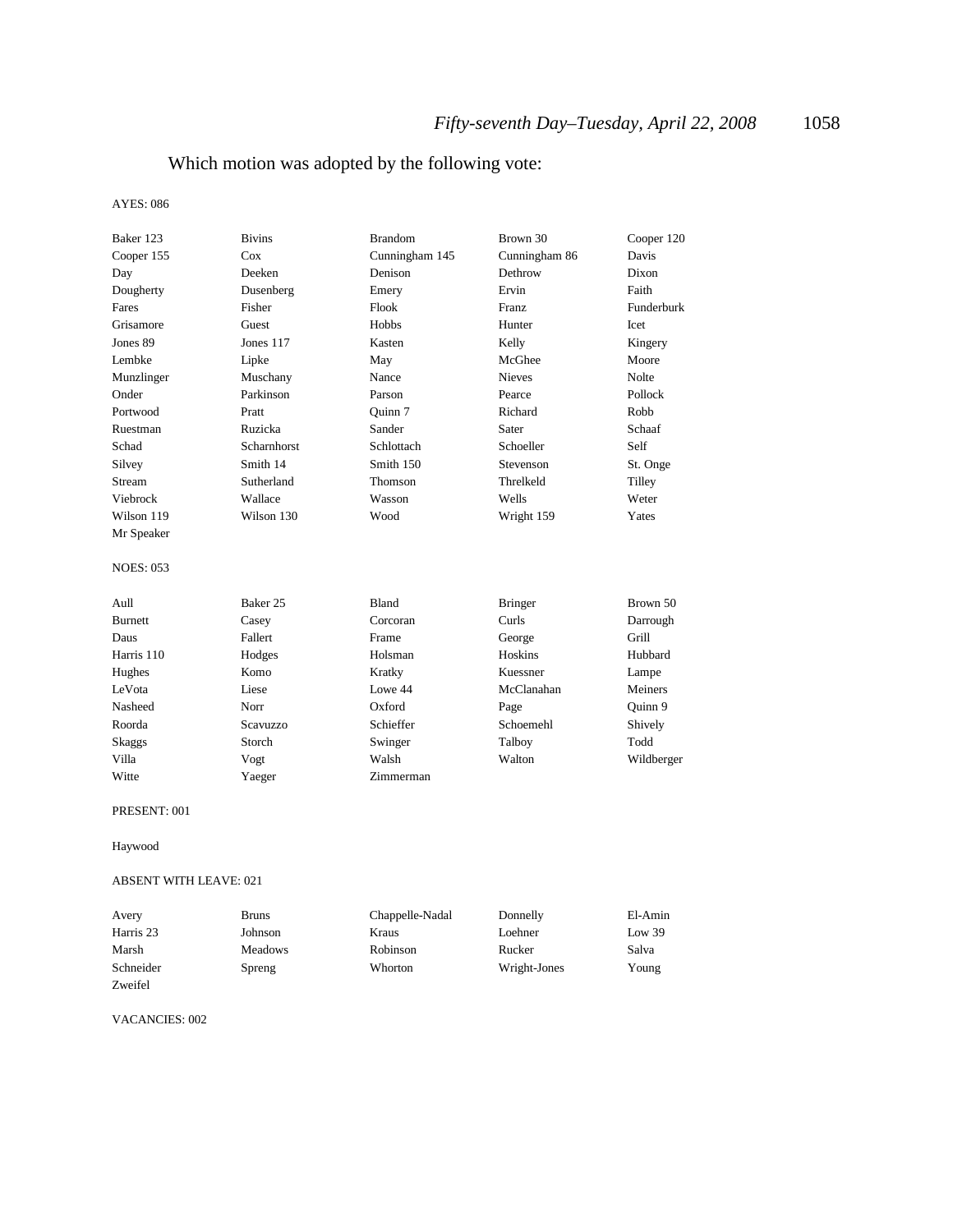On motion of Representative Cox, **Part I of HCS HB 1383** was adopted by the following vote:

#### AYES: 142

| Aull                   | Baker 25        | Baker 123     | <b>Bivins</b> | Bland        |
|------------------------|-----------------|---------------|---------------|--------------|
| <b>Brandom</b>         | <b>Bringer</b>  | Brown 30      | Brown 50      | <b>Bruns</b> |
| Burnett                | Casey           | Cooper 120    | Cooper 155    | Corcoran     |
| Cox                    | Cunningham 145  | Cunningham 86 | Curls         | Darrough     |
| Daus                   | Davis           | Day           | Deeken        | Denison      |
| Dethrow                | Dixon           | Dougherty     | Dusenberg     | Emery        |
| Ervin                  | Faith           | Fallert       | Fares         | Fisher       |
| Flook                  | Frame           | Franz         | Funderburk    | George       |
| Grill                  | Grisamore       | Guest         | Harris 110    | Haywood      |
| Hobbs                  | Hodges          | Holsman       | Hoskins       | Hubbard      |
| Hughes                 | Hunter          | Icet          | Jones 89      | Jones 117    |
| Kasten                 | Kelly           | Kingery       | Komo          | Kratky       |
| Kuessner               | Lampe           | Lembke        | LeVota        | Liese        |
| Lipke                  | Loehner         | Lowe 44       | May           | McClanahan   |
| McGhee                 | <b>Meadows</b>  | Meiners       | Moore         | Munzlinger   |
| Muschany               | Nance           | Nasheed       | <b>Nieves</b> | Nolte        |
| Norr                   | Onder           | Page          | Parkinson     | Parson       |
| Pearce                 | Pollock         | Portwood      | Pratt         | Ouinn 7      |
| Quinn 9                | Richard         | Robb          | Roorda        | Ruestman     |
| Ruzicka                | Sander          | Sater         | Scavuzzo      | Schaaf       |
| Schad                  | Scharnhorst     | Schieffer     | Schlottach    | Schoeller    |
| Schoemehl              | Self            | Shively       | Silvey        | Skaggs       |
| Smith 14               | Smith 150       | Stevenson     | St. Onge      | Storch       |
| Stream                 | Sutherland      | Swinger       | Talboy        | Thomson      |
| Threlkeld              | Tilley          | Todd          | Viebrock      | Villa        |
| Vogt                   | Wallace         | Walsh         | Walton        | Wasson       |
| Wells                  | Weter           | Whorton       | Wildberger    | Wilson 119   |
| Wilson 130             | Witte           | Wood          | Wright 159    | Yaeger       |
| Yates                  | Mr Speaker      |               |               |              |
| <b>NOES: 002</b>       |                 |               |               |              |
| Oxford                 | Zimmerman       |               |               |              |
| PRESENT: 000           |                 |               |               |              |
| ABSENT WITH LEAVE: 017 |                 |               |               |              |
| Avery                  | Chappelle-Nadal | Donnelly      | El-Amin       | Harris 23    |
| Johnson                | Kraus           | Low 39        | Marsh         | Robinson     |
| Rucker                 | Salva           | Schneider     | Spreng        | Wright-Jones |
| Young                  | Zweifel         |               |               |              |
| <b>VACANCIES: 002</b>  |                 |               |               |              |

Representative Tilley moved the previous question.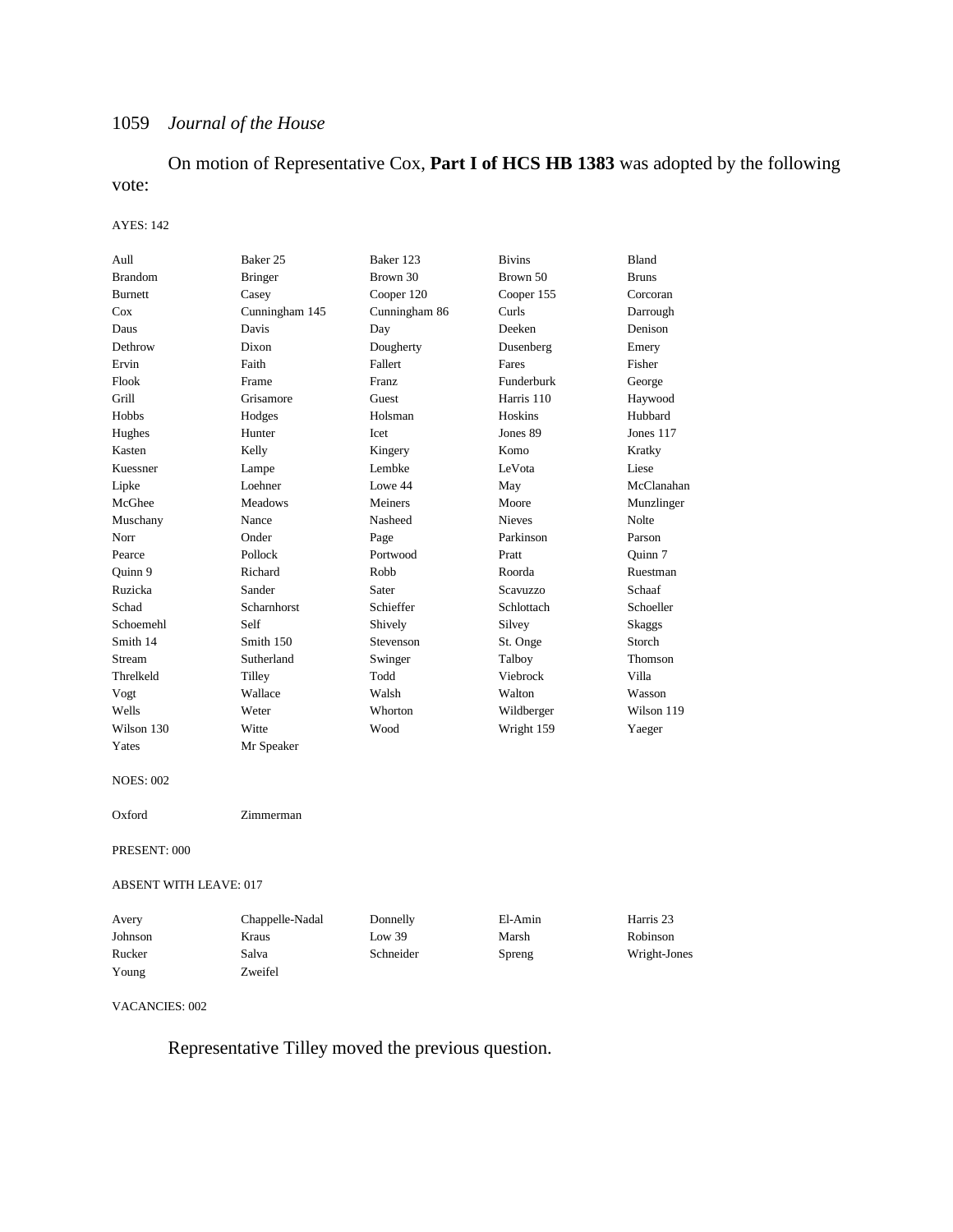## Which motion was adopted by the following vote:

#### AYES: 083

| Baker 123        | <b>Bivins</b>       | <b>Brandom</b> | Brown 30       | <b>Bruns</b>   |
|------------------|---------------------|----------------|----------------|----------------|
| Cooper 155       | Cox                 | Cunningham 145 | Cunningham 86  | Davis          |
| Day              | Deeken              | Denison        | Dethrow        | Dixon          |
| Dusenberg        | Emery               | Ervin          | Faith          | Fares          |
| Fisher           | Flook               | <b>Franz</b>   | Funderburk     | Grisamore      |
| Hobbs            | <b>Icet</b>         | Jones 89       | Jones 117      | Kasten         |
| Kelly            | Kingery             | Lembke         | Lipke          | Loehner        |
| May              | McGhee              | Moore          | Munzlinger     | Muschany       |
| Nance            | <b>Nieves</b>       | Nolte          | Onder          | Parkinson      |
| Parson           | Pearce              | Pollock        | Portwood       | Pratt          |
| Quinn 7          | Richard             | Robb           | Ruestman       | Ruzicka        |
| Sander           | Sater               | Schaaf         | Schad          | Scharnhorst    |
| Schlottach       | Schoeller           | Self           | Silvey         | Smith 14       |
| Smith 150        | Stevenson           | St. Onge       | Stream         | Sutherland     |
| Thomson          | Threlkeld           | Tilley         | Wallace        | Wasson         |
| Wells            | Weter               | Wilson 119     | Wilson 130     | Wood           |
| Wright 159       | Yates               | Mr Speaker     |                |                |
| <b>NOES: 054</b> |                     |                |                |                |
| Aull             | Baker <sub>25</sub> | <b>Bland</b>   | <b>Bringer</b> | Brown 50       |
| <b>Burnett</b>   | Casey               | Corcoran       | Darrough       | Daus           |
| Fallert          | Frame               | George         | Grill          | Harris 110     |
| Haywood          | Hodges              | Holsman        | Hoskins        | Hubbard        |
| Hughes           | Komo                | Kratky         | Kuessner       | Lampe          |
| LeVota           | Liese               | Lowe 44        | McClanahan     | <b>Meadows</b> |
| Meiners          | Norr                | Oxford         | Page           | Quinn 9        |
| Roorda           | Scavuzzo            | Schieffer      | Schoemehl      | Shively        |
| Skaggs           | Storch              | Talboy         | Todd           | Villa          |
| Vogt             | Walsh               | Walton         | Whorton        | Wildberger     |
| Witte            | Wright-Jones        | Yaeger         | Zimmerman      |                |

#### PRESENT: 000

#### ABSENT WITH LEAVE: 024

| Avery     | Chappelle-Nadal | Cooper 120 | Curls     | Donnelly |
|-----------|-----------------|------------|-----------|----------|
| Dougherty | El-Amin         | Guest      | Harris 23 | Hunter   |
| Johnson   | Kraus           | Low 39     | Marsh     | Nasheed  |
| Robinson  | Rucker          | Salva      | Schneider | Spreng   |
| Swinger   | Viebrock        | Young      | Zweifel   |          |

### VACANCIES: 002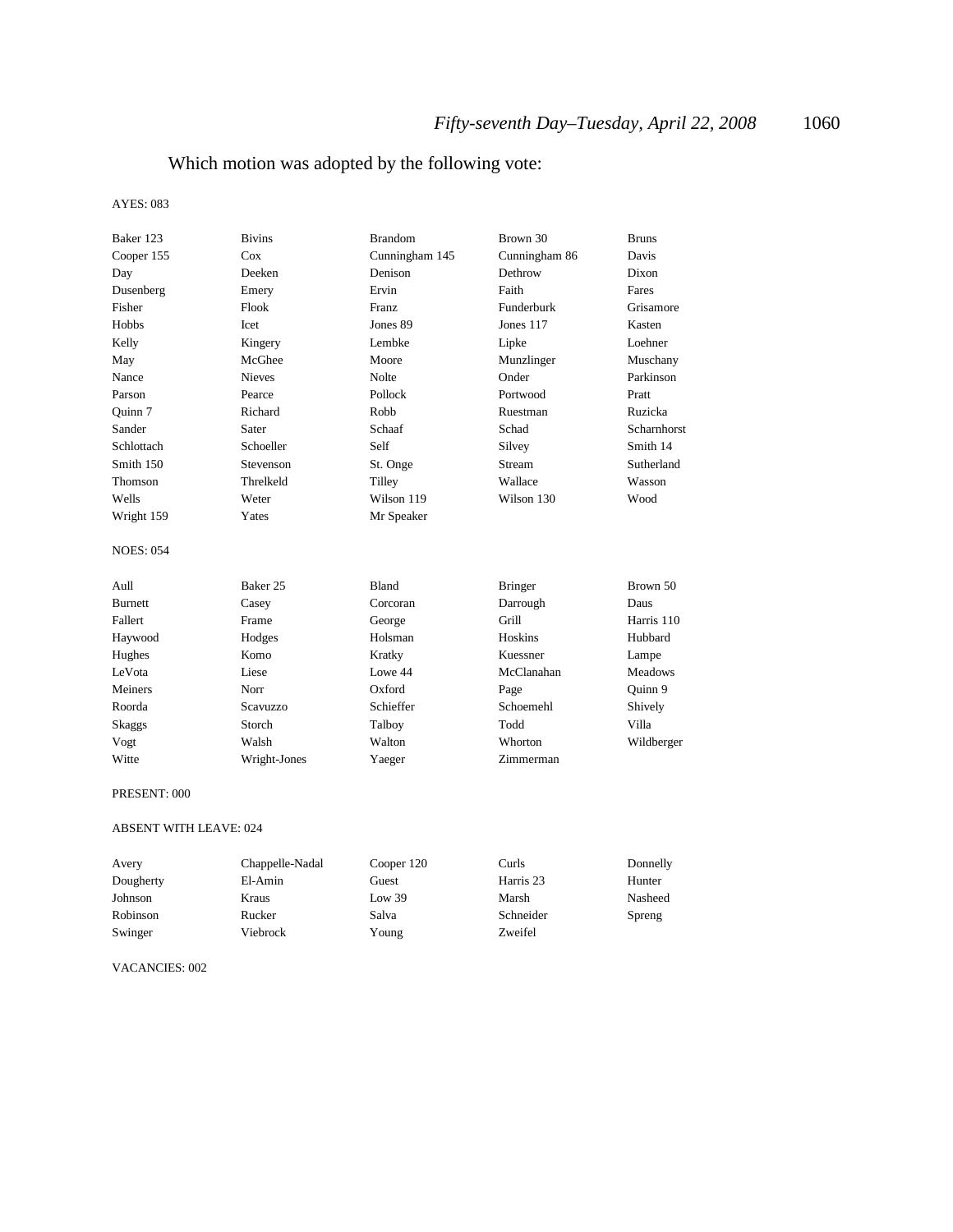## On motion of Representative Cox, **Part II of HCS HB 1383** was adopted by the following vote:

#### AYES: 129

| Aull                          | Baker 25        | Baker 123      | <b>Bivins</b>   | Bland          |
|-------------------------------|-----------------|----------------|-----------------|----------------|
| <b>Brandom</b>                | <b>Bringer</b>  | Brown 30       | Brown 50        | <b>Bruns</b>   |
| Casey                         | Cooper 120      | Cooper 155     | Cox             | Cunningham 145 |
| Cunningham 86                 | Curls           | Darrough       | Davis           | Day            |
| Deeken                        | Denison         | Dethrow        | Dixon           | Dusenberg      |
| Emery                         | Ervin           | Faith          | Fallert         | Fares          |
| Fisher                        | Flook           | Frame          | Franz           | Funderburk     |
| Grill                         | Guest           | Harris 110     | Haywood         | Hobbs          |
| Hodges                        | Holsman         | Hoskins        | Hubbard         | Hunter         |
| Icet                          | Jones 89        | Jones 117      | Kasten          | Kelly          |
| Kingery                       | Komo            | Kuessner       | Lampe           | Lembke         |
| LeVota                        | Liese           | Lipke          | Loehner         | May            |
| McClanahan                    | McGhee          | Meiners        | Moore           | Munzlinger     |
| Muschany                      | Nance           | Nasheed        | <b>Nieves</b>   | Nolte          |
| Norr                          | Onder           | Page           | Parkinson       | Parson         |
| Pearce                        | Pollock         | Portwood       | Pratt           | Quinn 7        |
| Ouinn 9                       | Richard         | Robb           | Roorda          | Ruestman       |
| Ruzicka                       | Sander          | Sater          | <b>Scavuzzo</b> | Schaaf         |
| Schad                         | Scharnhorst     | Schieffer      | Schlottach      | Schneider      |
| Schoeller                     | Self            | Shively        | Silvey          | <b>Skaggs</b>  |
| Smith 14                      | Smith 150       | Stevenson      | St. Onge        | Storch         |
| Stream                        | Sutherland      | Swinger        | Thomson         | Threlkeld      |
| Tilley                        | Todd            | Villa          | Wallace         | Walton         |
| Wasson                        | Wells           | Weter          | Whorton         | Wildberger     |
| Wilson 119                    | Wilson 130      | Witte          | Wood            | Wright 159     |
| Wright-Jones                  | Yates           | Zimmerman      | Mr Speaker      |                |
| <b>NOES: 012</b>              |                 |                |                 |                |
| <b>Burnett</b>                | Daus            | George         | Hughes          | Kratky         |
| Lowe 44                       | Oxford          | Schoemehl      | Talboy          | Vogt           |
| Walsh                         | Yaeger          |                |                 |                |
| PRESENT: 000                  |                 |                |                 |                |
| <b>ABSENT WITH LEAVE: 020</b> |                 |                |                 |                |
| Avery                         | Chappelle-Nadal | Corcoran       | Donnelly        | Dougherty      |
| El-Amin                       | Grisamore       | Harris 23      | Johnson         | Kraus          |
| Low 39                        | Marsh           | <b>Meadows</b> | Robinson        | Rucker         |
| Salva                         | Spreng          | Viebrock       | Young           | Zweifel        |

VACANCIES: 002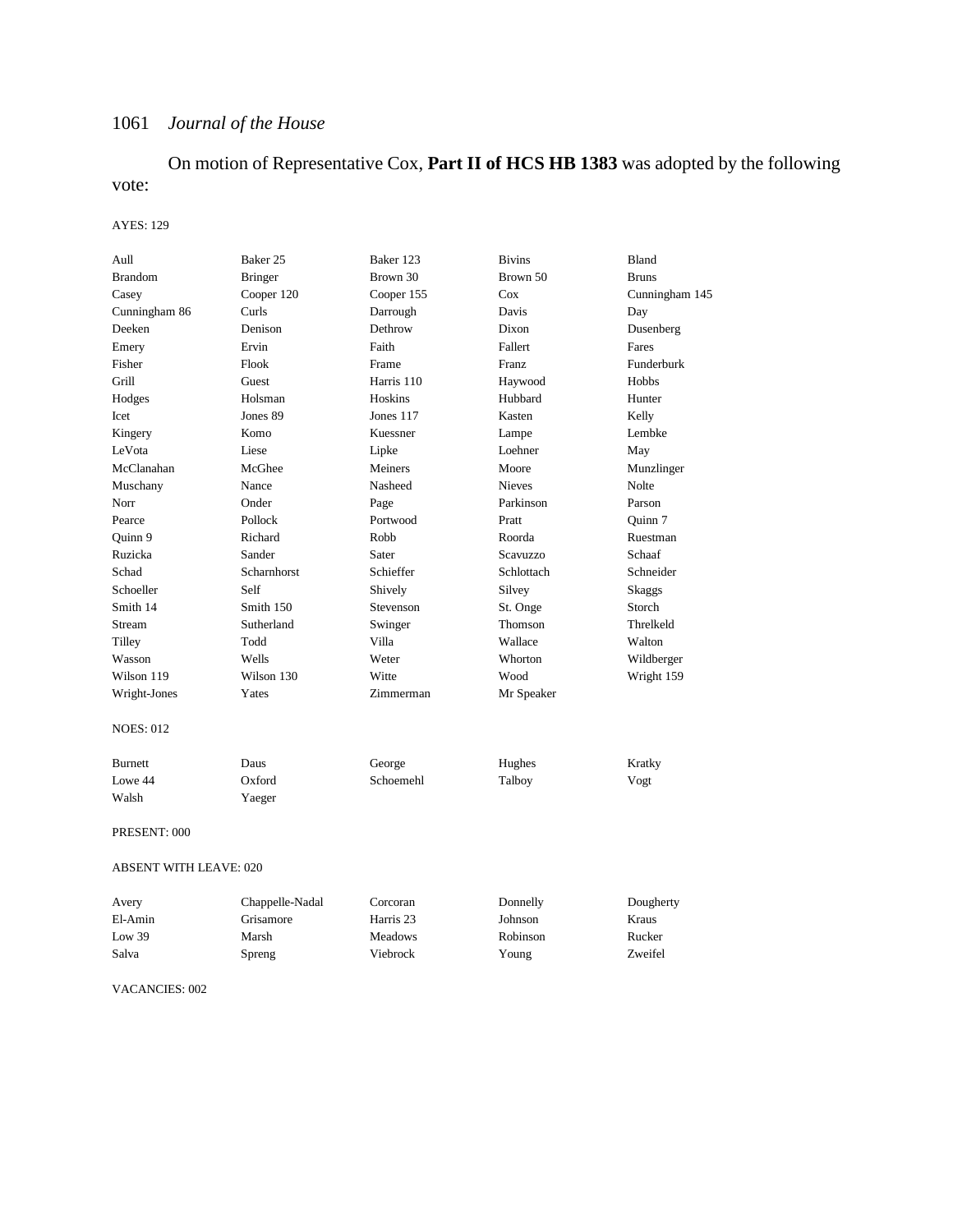On motion of Representative Cox, **HCS HB 1383** was ordered perfected and printed by the following vote:

#### AYES: 132

| Aull                          | Baker 25        | Baker 123   | <b>Bivins</b> | Bland          |
|-------------------------------|-----------------|-------------|---------------|----------------|
| <b>Brandom</b>                | Bringer         | Brown 30    | Brown 50      | <b>Bruns</b>   |
| Casey                         | Cooper 120      | Cooper 155  | Cox           | Cunningham 145 |
| Cunningham 86                 | Curls           | Darrough    | Davis         | Day            |
| Deeken                        | Denison         | Dethrow     | Dixon         | Dusenberg      |
| Emery                         | Ervin           | Faith       | Fallert       | Fares          |
| Fisher                        | Flook           | Frame       | Franz         | Funderburk     |
| George                        | Grill           | Grisamore   | Guest         | Harris 110     |
| Hobbs                         | Hodges          | Holsman     | Hoskins       | Hubbard        |
| Hunter                        | Icet            | Jones 89    | Jones 117     | Kasten         |
| Kelly                         | Kingery         | Komo        | Kratky        | Kuessner       |
| Lampe                         | LeVota          | Liese       | Lipke         | Loehner        |
| May                           | McClanahan      | McGhee      | Moore         | Munzlinger     |
| Muschany                      | Nance           | Nasheed     | <b>Nieves</b> | Nolte          |
| Norr                          | Onder           | Page        | Parkinson     | Parson         |
| Pearce                        | Pollock         | Portwood    | Pratt         | Quinn 7        |
| Quinn 9                       | Richard         | Robb        | Roorda        | Ruestman       |
| Ruzicka                       | Salva           | Sander      | Sater         | Scavuzzo       |
| Schaaf                        | Schad           | Scharnhorst | Schieffer     | Schlottach     |
| Schneider                     | Schoeller       | Self        | Shively       | Silvey         |
| Skaggs                        | Smith 14        | Smith 150   | Stevenson     | St. Onge       |
| Storch                        | Stream          | Sutherland  | Swinger       | Thomson        |
| Threlkeld                     | Tilley          | Todd        | Viebrock      | Villa          |
| Vogt                          | Wallace         | Walsh       | Wasson        | Wells          |
| Weter                         | Whorton         | Wildberger  | Wilson 119    | Wilson 130     |
| Witte                         | Wood            | Wright 159  | Wright-Jones  | Yates          |
| Zimmerman                     | Mr Speaker      |             |               |                |
|                               |                 |             |               |                |
| NOES: 006                     |                 |             |               |                |
| <b>Burnett</b>                | Daus            | Oxford      | Schoemehl     | Talboy         |
| Yaeger                        |                 |             |               |                |
| PRESENT: 000                  |                 |             |               |                |
| <b>ABSENT WITH LEAVE: 023</b> |                 |             |               |                |
| Avery                         | Chappelle-Nadal | Corcoran    | Donnelly      | Dougherty      |
| El-Amin                       | Harris 23       | Haywood     | Hughes        | Johnson        |
| Kraus                         | Lembke          | Low 39      | Lowe 44       | Marsh          |
| <b>Meadows</b>                | Meiners         | Robinson    | Rucker        | Spreng         |
| Walton                        | Young           | Zweifel     |               |                |
|                               |                 |             |               |                |

### VACANCIES: 002

Speaker Jetton resumed the Chair.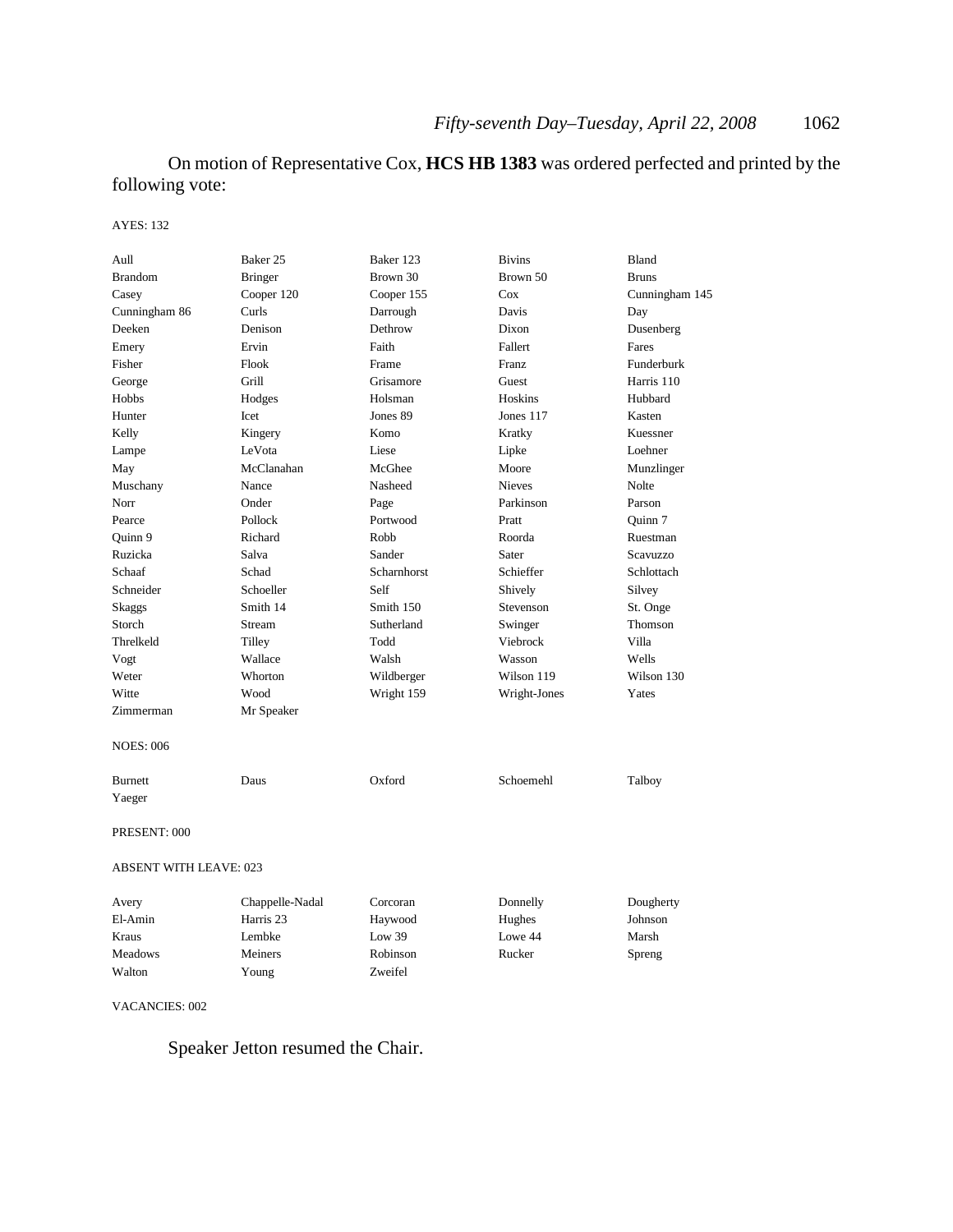**HCS HB 2059**, relating to the Teachers and School Districts Act, was taken up by Representative Wilson (130).

Representative Pearce resumed the Chair.

Representative Holsman requested a division of the question on **HCS HB 2059**.

Representative Pearce requested a parliamentary ruling.

The Parliamentary Committee denied the division of the question.

Representative Tilley moved the previous question.

Which motion was adopted by the following vote:

| <b>Bivins</b>    | <b>Brandom</b>      | Brown 30       | <b>Bruns</b>  | Cooper 120     |
|------------------|---------------------|----------------|---------------|----------------|
| Cooper 155       | Cox                 | Cunningham 145 | Cunningham 86 | Davis          |
| Day              | Deeken              | Denison        | Dethrow       | Dixon          |
| Dougherty        | Dusenberg           | Emery          | Ervin         | Faith          |
| Fares            | Fisher              | Flook          | <b>Franz</b>  | Funderburk     |
| Grisamore        | Guest               | Hunter         | Icet          | Jones 89       |
| Jones 117        | Kelly               | Kingery        | Lembke        | Lipke          |
| Loehner          | May                 | McGhee         | Moore         | Munzlinger     |
| Muschany         | Nance               | <b>Nieves</b>  | Nolte         | Onder          |
| Parkinson        | Parson              | Pearce         | Pollock       | Portwood       |
| Pratt            | Ouinn 7             | Richard        | Robb          | Ruestman       |
| Ruzicka          | Sander              | Sater          | Schaaf        | Schad          |
| Scharnhorst      | Schlottach          | Schneider      | Schoeller     | Self           |
| Silvey           | Smith 14            | Smith 150      | Stevenson     | St. Onge       |
| Stream           | Sutherland          | Thomson        | Threlkeld     | Tilley         |
| Viebrock         | Wallace             | Wasson         | Wells         | Weter          |
| Wilson 119       | Wilson 130          | Wood           | Wright 159    | Yates          |
| Mr Speaker       |                     |                |               |                |
|                  |                     |                |               |                |
| <b>NOES: 052</b> |                     |                |               |                |
|                  |                     |                |               |                |
| Aull             | Baker <sub>25</sub> | <b>Bringer</b> | Brown 50      | <b>Burnett</b> |
| Casey            | Curls               | Darrough       | Daus          | Fallert        |
| George           | Grill               | Harris 110     | Haywood       | Hodges         |
| Holsman          | Hoskins             | Hubbard        | Hughes        | Komo           |
| Kratky           | Kuessner            | Lampe          | LeVota        | Liese          |
| Lowe 44          | McClanahan          | <b>Meadows</b> | Nasheed       | Norr           |
| Oxford           | Ouinn 9             | Roorda         | Salva         | Scavuzzo       |
| Schieffer        | Schoemehl           | Shively        | Skaggs        | Storch         |
| Swinger          | Talboy              | Todd           | Villa         | Vogt           |
| Walsh            | Walton              | Whorton        | Wildberger    | Witte          |
| Yaeger           | Zimmerman           |                |               |                |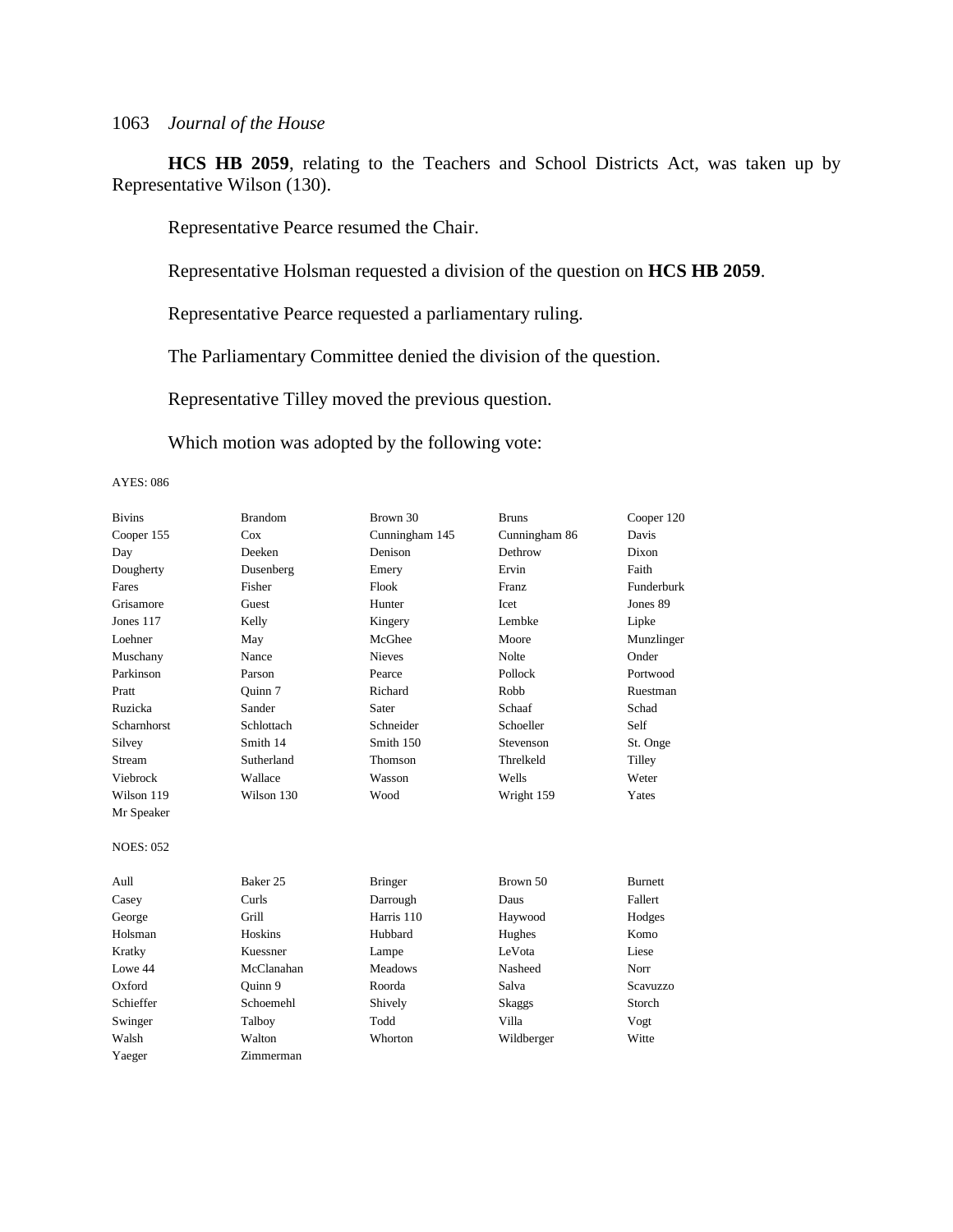#### PRESENT: 001

#### Kasten

#### ABSENT WITH LEAVE: 022

| Avery    | Baker 123 | Bland  | Chappelle-Nadal | Corcoran     |
|----------|-----------|--------|-----------------|--------------|
| Donnelly | El-Amin   | Frame  | Harris 23       | Hobbs        |
| Johnson  | Kraus     | Low 39 | Marsh           | Meiners      |
| Page     | Robinson  | Rucker | Spreng          | Wright-Jones |
| Young    | Zweifel   |        |                 |              |

### VACANCIES: 002

## Speaker Pro Tem Pratt resumed the Chair.

## On motion of Representative Wilson (130), **HCS HB 2059** was adopted by the following vote:

| Aull                | <b>Bivins</b>  | <b>Brandom</b> | <b>Bruns</b> | Cooper 120    |
|---------------------|----------------|----------------|--------------|---------------|
| Cooper 155          | Cox            | Cunningham 145 | Davis        | Day           |
| Deeken              | Denison        | Dethrow        | Dixon        | Dusenberg     |
| Emery               | Ervin          | Faith          | Fisher       | Flook         |
| <b>Franz</b>        | Grisamore      | Guest          | Hobbs        | Hunter        |
| Icet                | Jones 89       | Jones 117      | Kasten       | Kelly         |
| Kingery             | Lembke         | Lipke          | Loehner      | May           |
| Moore               | Munzlinger     | Muschany       | Nance        | <b>Nieves</b> |
| Nolte               | Onder          | Parkinson      | Parson       | Pearce        |
| Pollock             | Portwood       | Pratt          | Ouinn 7      | Richard       |
| Robb                | Ruestman       | Ruzicka        | Sander       | Sater         |
| Schaaf              | Schad          | Scharnhorst    | Schlottach   | Schneider     |
| Schoeller           | Self           | Shively        | Smith 14     | Smith 150     |
| Stevenson           | Stream         | Swinger        | Thomson      | Threlkeld     |
| Tilley              | Viebrock       | Wallace        | Wasson       | Weter         |
| Wilson 119          | Wilson 130     | Wood           | Wright 159   | Yates         |
| Mr Speaker          |                |                |              |               |
| <b>NOES: 059</b>    |                |                |              |               |
| Baker <sub>25</sub> | <b>Bland</b>   | <b>Bringer</b> | Brown 30     | Brown 50      |
| <b>Burnett</b>      | Casey          | Corcoran       | Curls        | Darrough      |
| Daus                | Dougherty      | Fallert        | George       | Grill         |
| Harris 110          | Haywood        | Hodges         | Holsman      | Hoskins       |
| Hubbard             | Hughes         | Komo           | Kratky       | Kuessner      |
| Lampe               | LeVota         | Liese          | Lowe 44      | McClanahan    |
| McGhee              | <b>Meadows</b> | Meiners        | Nasheed      | Norr          |
| Oxford              | Page           | Quinn 9        | Roorda       | Salva         |
| Scavuzzo            | Schieffer      | Schoemehl      | Silvey       | Skaggs        |
| St. Onge            | Storch         | Talboy         | Todd         | Villa         |
|                     |                |                |              |               |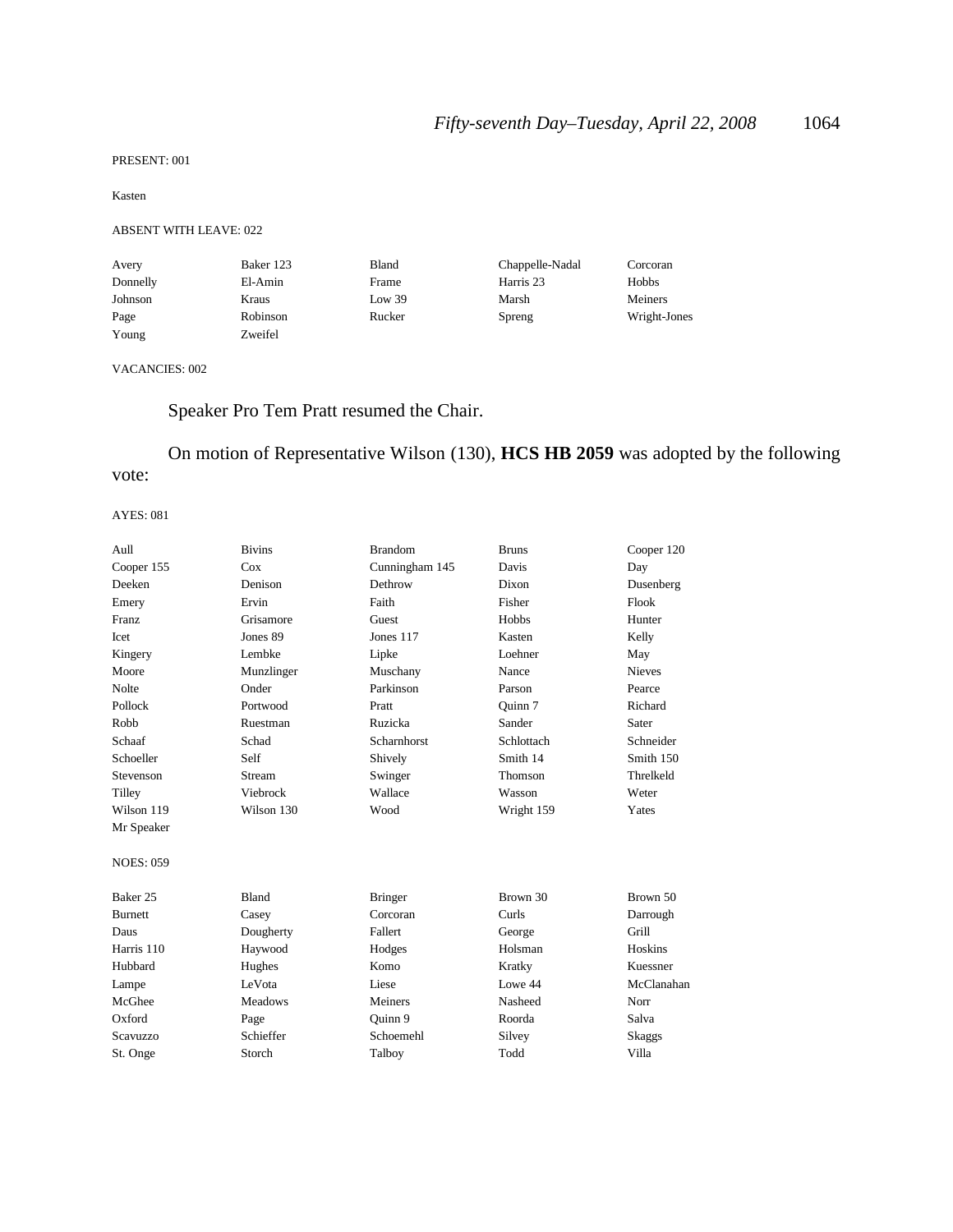| Vogt                          | Walsh        | Walton          | Wells     | Whorton |
|-------------------------------|--------------|-----------------|-----------|---------|
| Wildberger                    | Witte        | Yaeger          | Zimmerman |         |
|                               |              |                 |           |         |
| PRESENT: 002                  |              |                 |           |         |
|                               |              |                 |           |         |
| Cunningham 86                 | Fares        |                 |           |         |
|                               |              |                 |           |         |
| <b>ABSENT WITH LEAVE: 019</b> |              |                 |           |         |
|                               |              |                 |           |         |
| Avery                         | Baker 123    | Chappelle-Nadal | Donnelly  | El-Amin |
| Frame                         | Funderburk   | Harris 23       | Johnson   | Kraus   |
| Low 39                        | Marsh        | Robinson        | Rucker    | Spreng  |
| Sutherland                    | Wright-Jones | Young           | Zweifel   |         |

#### VACANCIES: 002

### On motion of Representative Wilson (130), **HCS HB 2059** was ordered perfected and printed by the following vote:

| Aull             | Baker 123      | <b>Bivins</b>  | <b>Brandom</b> | Cooper 120    |
|------------------|----------------|----------------|----------------|---------------|
| Cooper 155       | Cox            | Cunningham 145 | Davis          | Day           |
| Deeken           | Denison        | Dethrow        | Dixon          | Dusenberg     |
| Emery            | Ervin          | Faith          | Fisher         | Flook         |
| Franz            | Grisamore      | Guest          | Hobbs          | Hunter        |
| <b>Icet</b>      | Jones 89       | Jones 117      | Kasten         | Kelly         |
| Kingery          | Lembke         | Lipke          | Loehner        | May           |
| Moore            | Munzlinger     | Muschany       | Nance          | <b>Nieves</b> |
| <b>Nolte</b>     | Onder          | Parkinson      | Parson         | Pearce        |
| Pollock          | Portwood       | Pratt          | Ouinn 7        | Richard       |
| Robb             | Ruestman       | Ruzicka        | Sander         | Schaaf        |
| Schad            | Scharnhorst    | Schlottach     | Schneider      | Schoeller     |
| Self             | Shively        | Smith 14       | Smith 150      | Stevenson     |
| <b>Stream</b>    | Swinger        | Thomson        | Threlkeld      | Tilley        |
| Wallace          | Wasson         | Weter          | Wilson 119     | Wilson 130    |
| Wood             | Wright 159     | Yates          | Mr Speaker     |               |
| <b>NOES: 061</b> |                |                |                |               |
| Baker 25         | <b>Bland</b>   | <b>Bringer</b> | Brown 30       | Brown 50      |
| <b>Bruns</b>     | <b>Burnett</b> | Casey          | Curls          | Darrough      |
| Daus             | Dougherty      | Fallert        | George         | Grill         |
| Harris 110       | Haywood        | Hodges         | Holsman        | Hoskins       |
| Hubbard          | Hughes         | Komo           | Kratky         | Kuessner      |
| Lampe            | LeVota         | Liese          | Lowe 44        | McClanahan    |
| McGhee           | <b>Meadows</b> | Meiners        | Nasheed        | Norr          |
| Oxford           | Page           | Quinn 9        | Roorda         | Rucker        |
| Salva            | Scavuzzo       | Schieffer      | Schoemehl      | Silvey        |
| Skaggs           | St. Onge       | Storch         | Sutherland     | Talboy        |
| Todd             | Villa          | Vogt           | Walsh          | Walton        |
|                  |                |                |                |               |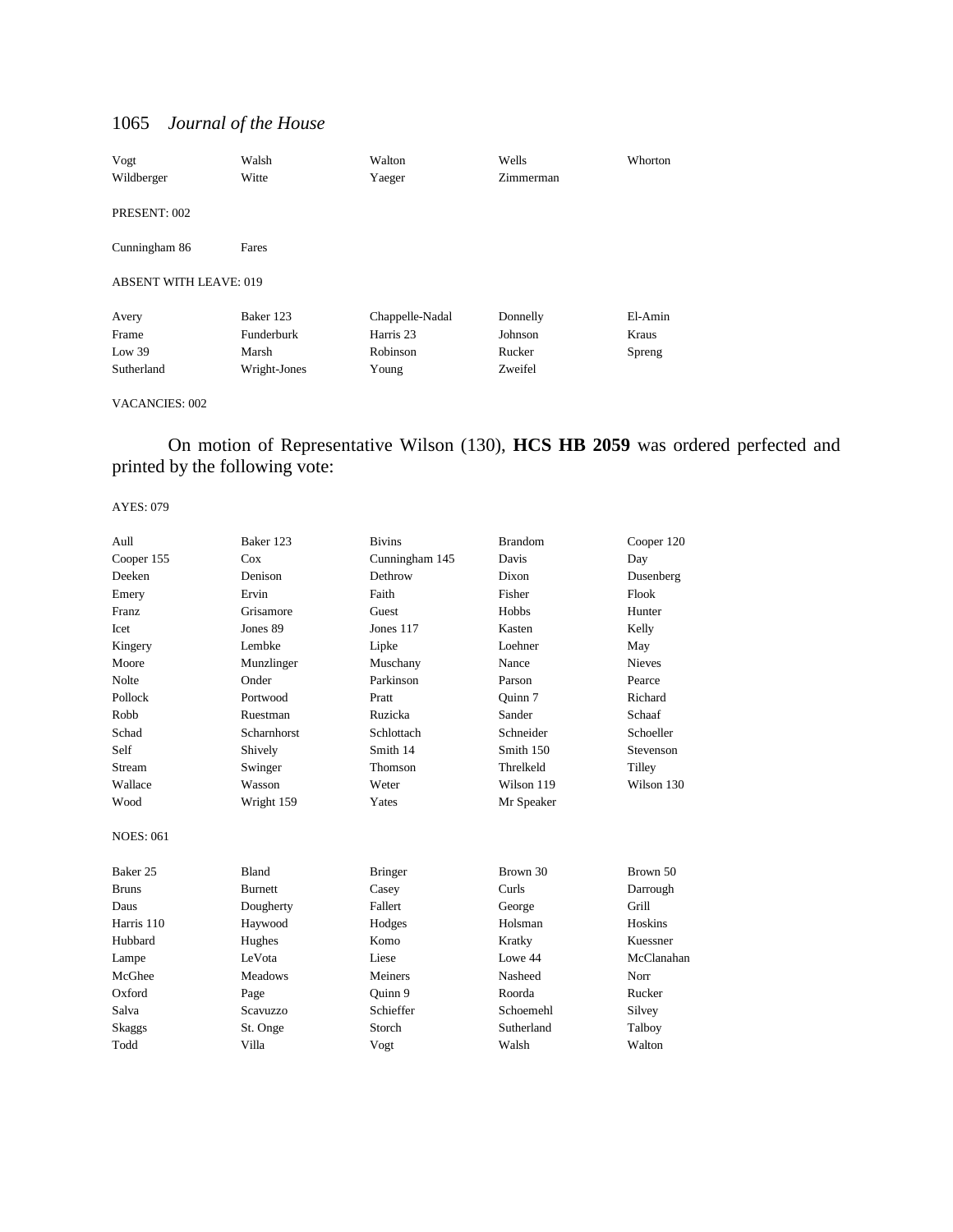| Wells<br>Zimmerman            | Whorton         | Wildberger | Witte    | Yaeger  |
|-------------------------------|-----------------|------------|----------|---------|
| PRESENT: 002                  |                 |            |          |         |
| Cunningham 86                 | Fares           |            |          |         |
| <b>ABSENT WITH LEAVE: 019</b> |                 |            |          |         |
| Avery                         | Chappelle-Nadal | Corcoran   | Donnelly | El-Amin |
| Frame                         | Funderburk      | Harris 23  | Johnson  | Kraus   |
| Low 39                        | Marsh           | Robinson   | Sater    | Spreng  |
| Viebrock                      | Wright-Jones    | Young      | Zweifel  |         |

VACANCIES: 002

**HCS HBs 2062 & 1518**, relating to military families, was taken up by Representative Pearce.

Representative McClanahan offered **House Amendment No. 1**.

#### *House Amendment No. 1*

AMEND House Committee Substitute for House Bill Nos. 2062 & 1518, Section 6, Page 16, Line 4, by inserting after all of said line the following:

"**Section 7. Each board or commission under subsection 15 of section 620.010, RSMo, shall have the authority to collect and analyze information required to support workforce planning and policy development.**"; and

Further amend said bill by amending the title, enacting clause, and intersectional references accordingly.

On motion of Representative McClanahan, **House Amendment No. 1** was adopted.

Representative Hobbs assumed the Chair.

Representative Roorda requested a division of the question on **HCS HBs 2062 & 1518, as amended**.

Speaker Pro Tem Pratt resumed the Chair.

The division of the question was denied by the Chair.

On motion of Representative Pearce, **HCS HBs 2062 & 1518, as amended**, was adopted.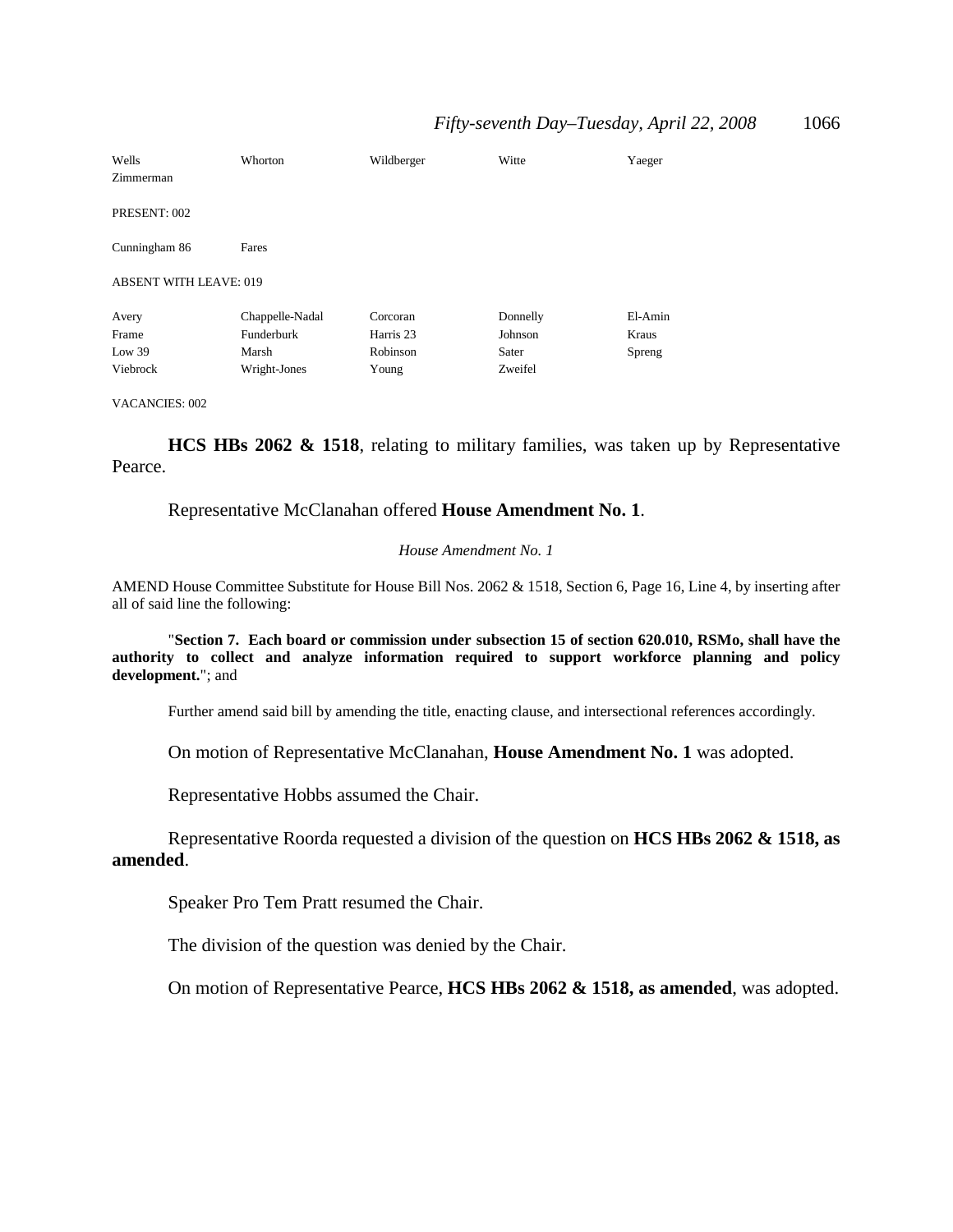On motion of Representative Pearce, **HCS HBs 2062 & 1518, as amended**, was ordered perfected and printed by the following vote:

#### AYES: 132

| Aull                 | Baker 25       | Baker 123     | <b>Bivins</b> | Bland        |
|----------------------|----------------|---------------|---------------|--------------|
| <b>Brandom</b>       | <b>Bringer</b> | Brown 30      | Brown 50      | <b>Bruns</b> |
| <b>Burnett</b>       | Casey          | Cooper 120    | Cooper 155    | Cox          |
| Cunningham 145       | Cunningham 86  | Curls         | Darrough      | Daus         |
| Davis                | Day            | Deeken        | Denison       | Dethrow      |
| Dixon                | Dougherty      | Dusenberg     | Emery         | Ervin        |
| Faith                | Fallert        | Fares         | Fisher        | Flook        |
| Franz                | Funderburk     | Grill         | Grisamore     | Guest        |
| Harris <sub>23</sub> | Harris 110     | Haywood       | Hobbs         | Hodges       |
| Holsman              | Hoskins        | Hubbard       | Hughes        | Hunter       |
| Icet                 | Jones 117      | Kasten        | Kelly         | Kingery      |
| Komo                 | Kratky         | Kuessner      | Lampe         | Lembke       |
| LeVota               | Lipke          | Loehner       | May           | McClanahan   |
| McGhee               | <b>Meadows</b> | Meiners       | Moore         | Munzlinger   |
| Muschany             | Nance          | <b>Nieves</b> | <b>Nolte</b>  | Norr         |
| Onder                | Oxford         | Page          | Parson        | Pearce       |
| Pollock              | Portwood       | Pratt         | Ouinn 7       | Robb         |
| Roorda               | Rucker         | Ruestman      | Ruzicka       | Salva        |
| Sander               | Sater          | Scavuzzo      | Schaaf        | Schad        |
| <b>Scharnhorst</b>   | Schieffer      | Schlottach    | Schneider     | Schoeller    |
| Schoemehl            | Self           | Silvey        | <b>Skaggs</b> | Smith 14     |
| Smith 150            | Stevenson      | St. Onge      | Storch        | Stream       |
| Sutherland           | Swinger        | Talboy        | Thomson       | Threlkeld    |
| Tilley               | Viebrock       | Villa         | Walsh         | Walton       |
| Wells                | Weter          | Whorton       | Wilson 119    | Wilson 130   |
| Witte                | Wood           | Wright 159    | Yaeger        | Yates        |
| Zimmerman            | Mr Speaker     |               |               |              |

#### NOES: 000

#### PRESENT: 000

#### ABSENT WITH LEAVE: 029

| Avery      | Chappelle-Nadal | Corcoran | Donnelly | El-Amin |
|------------|-----------------|----------|----------|---------|
| Frame      | George          | Johnson  | Jones 89 | Kraus   |
| Liese      | Low 39          | Lowe 44  | Marsh    | Nasheed |
| Parkinson  | Ouinn 9         | Richard  | Robinson | Shively |
| Spreng     | Todd            | Vogt     | Wallace  | Wasson  |
| Wildberger | Wright-Jones    | Young    | Zweifel  |         |

#### VACANCIES: 002

**HCS HB 2279**, relating to utility regulation and scrap metal, was taken up by Representative Wright.

**HCS HB 2279** was laid over.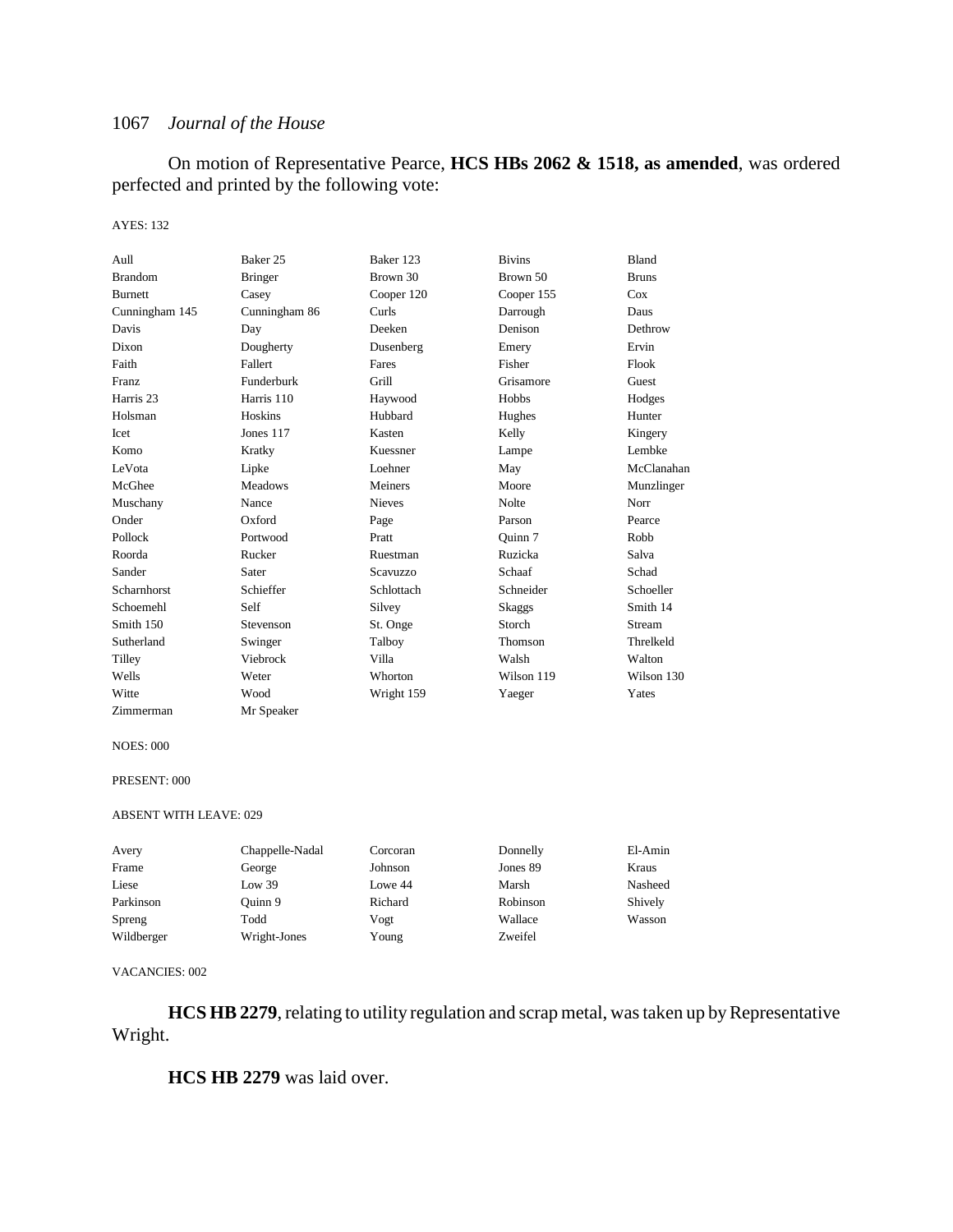**HB 1851**, relating to the minimum wage, was taken up by Representative Thomson.

Representative Hobbs resumed the Chair.

Representative Cooper (120) offered **House Amendment No. 1**.

*House Amendment No. 1*

AMEND House Bill No. 1851, Section A, Page 1, Line 2, by inserting immediately after all of said line the following:

"290.505. 1. No employer shall employ any of his employees for a workweek longer than forty hours unless such employee receives compensation for his employment in excess of the hours above specified at a rate not less than one and one-half times the regular rate at which he is employed.

2. Employees of an amusement or recreation business that meets the criteria set out in 29 U.S.C. § 213(a) (3) must be paid one and one-half times their regular compensation for any hours worked in excess of fifty-two hours in any one-week period.

3. With the exception of employees described in subsection (2), the overtime requirements of subsection (1) shall not apply to employees who are exempt from federal minimum wage or overtime requirements **[**pursuant to 29 U.S.C. §§ 213(a)-(b)**] including, but not limited to, the exemptions or hour calculation formulas specified in 29 U.S.C. Section 207 and 213, and any regulations promulgated thereunder.**

**4. Except as may be otherwise provided under sections 290.500 to 290.530, this section shall be interpreted in accordance with the Fair Labor Standards Act, 29 U.S.C. Section 201, et seq., as amended, and the Portal to Portal Act, 29 U.S.C. Section 251, et seq., as amended, and any regulations promulgated thereunder**.

290.512. 1. No employer of any employee who receives and retains compensation in the form of gratuities in addition to wages **[**is required to pay wages in excess of fifty percent of the minimum wage rate specified in sections 290.500 to 290.530, however, total compensation for such employee shall total at least the minimum wage specified in sections 290.500 to 290.530, the difference being made up by the employer**] shall pay such employee a cash wage at a rate less than the cash wage amount specified in the Fair Labor Standards Act, 29 U.S.C. Section 203(m), for tipped employees. However, the total compensation for such tipped employee shall not be less than the minimum wage specified in section 290.502**.

2. If an employee receives and retains compensation in the form of goods or services as an incident of his employment and if he is not required to exercise any discretion in order to receive the goods or services, the employer is required to pay only the difference between the fair market value of the goods and services and the minimum wage otherwise required to be paid by sections 290.500 to 290.530. The fair market value of the goods and services shall be computed on a weekly basis. The director shall provide by regulation a method of valuing the goods and services received by any employee in lieu of the wages otherwise required to be paid under the provisions of sections 290.500 to 290.530. He shall also provide by regulation a method of determining those types of goods and services that are an incident of employment the receipt of which does not require any discretion on the part of the employee."; and

Further amend said bill by amending the title, enacting clause, and intersectional references accordingly.

Representative Roorda requested a division of the question on **House Amendment No. 1**.

Representative Hobbs requested a parliamentary ruling.

Speaker Pro Tem Pratt resumed the Chair.

The division of the question was denied by the Chair.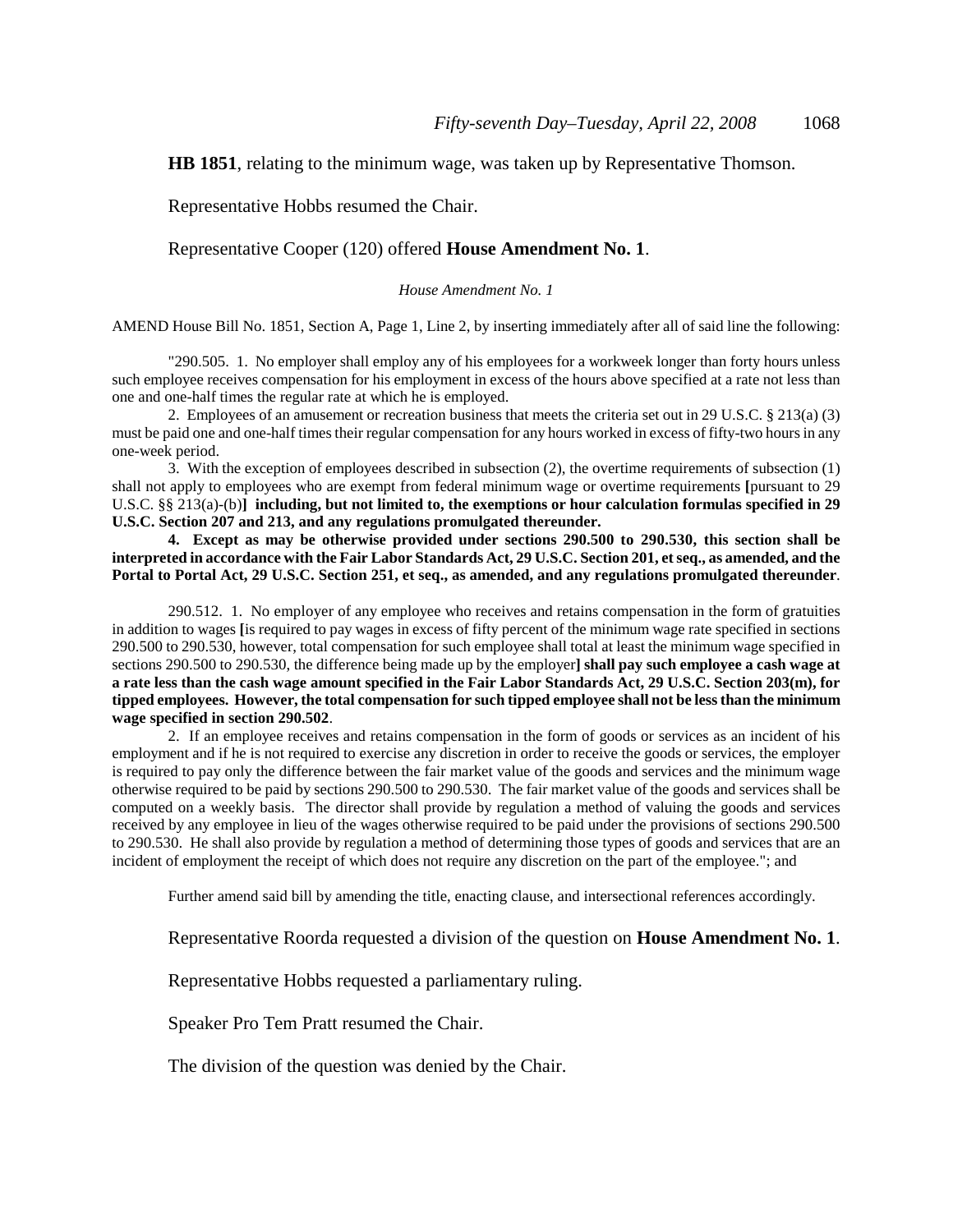Representative Roorda again requested a division of the question on **House Amendment No. 1**.

#### *House Amendment No. 1*

#### **PART I**

AMEND House Bill No. 1851, Section A, Page 1, Line 2, by inserting immediately after all of said line the following:

"290.505. 1. No employer shall employ any of his employees for a workweek longer than forty hours unless such employee receives compensation for his employment in excess of the hours above specified at a rate not less than one and one-half times the regular rate at which he is employed.

2. Employees of an amusement or recreation business that meets the criteria set out in 29 U.S.C. § 213(a) (3) must be paid one and one-half times their regular compensation for any hours worked in excess of fifty-two hours in any one-week period.

3. With the exception of employees described in subsection (2), the overtime requirements of subsection (1) shall not apply to employees who are exempt from federal minimum wage or overtime requirements **[**pursuant to 29 U.S.C. §§ 213(a)-(b)**] including, but not limited to, the exemptions or hour calculation formulas specified in 29 U.S.C. Section 207 and 213, and any regulations promulgated thereunder.**

**4. Except as may be otherwise provided under sections 290.500 to 290.530, this section shall be interpreted in accordance with the Fair Labor Standards Act, 29 U.S.C. Section 201, et seq., as amended, and the Portal to Portal Act, 29 U.S.C. Section 251, et seq., as amended, and any regulations promulgated thereunder**.".

On motion of Representative Cooper (120), **Part I of House Amendment No. 1** was adopted by the following vote:

| Aull           | Baker 25           | Baker 123  | <b>Bivins</b>  | <b>Bland</b> |
|----------------|--------------------|------------|----------------|--------------|
| <b>Brandom</b> | <b>Bringer</b>     | Brown 30   | Brown 50       | <b>Bruns</b> |
| <b>Burnett</b> | Casey              | Cooper 120 | Cooper 155     | Cox          |
| Cunningham 145 | Cunningham 86      | Curls      | Darrough       | Daus         |
| Davis          | Day                | Deeken     | Denison        | Dethrow      |
| Dixon          | Dougherty          | Dusenberg  | Emery          | Ervin        |
| Faith          | Fallert            | Fares      | Fisher         | Flook        |
| Funderburk     | George             | Grill      | Grisamore      | Guest        |
| Harris 23      | Harris 110         | Haywood    | Hobbs          | Hodges       |
| Holsman        | Hoskins            | Hubbard    | Hunter         | Icet         |
| Jones 89       | Jones 117          | Kasten     | Kelly          | Kingery      |
| Komo           | Kratky             | Kuessner   | Lampe          | Lembke       |
| LeVota         | Liese              | Lipke      | Loehner        | Lowe 44      |
| May            | McClanahan         | McGhee     | <b>Meadows</b> | Meiners      |
| Moore          | Munzlinger         | Muschany   | Nance          | Nasheed      |
| <b>Nieves</b>  | <b>Nolte</b>       | Norr       | Onder          | Oxford       |
| Page           | Parkinson          | Parson     | Pearce         | Pollock      |
| Portwood       | Pratt              | Ouinn 7    | Ouinn 9        | Richard      |
| Robb           | Roorda             | Rucker     | Ruestman       | Ruzicka      |
| Salva          | Sander             | Sater      | Scavuzzo       | Schaaf       |
| Schad          | <b>Scharnhorst</b> | Schieffer  | Schlottach     | Schneider    |
| Schoeller      | Schoemehl          | Self       | Shively        | Silvey       |
| Skaggs         | Smith 14           | Smith 150  | Stevenson      | St. Onge     |
| Storch         | Stream             | Sutherland | Swinger        | Talboy       |
| Thomson        | Threlkeld          | Tilley     | Todd           | Viebrock     |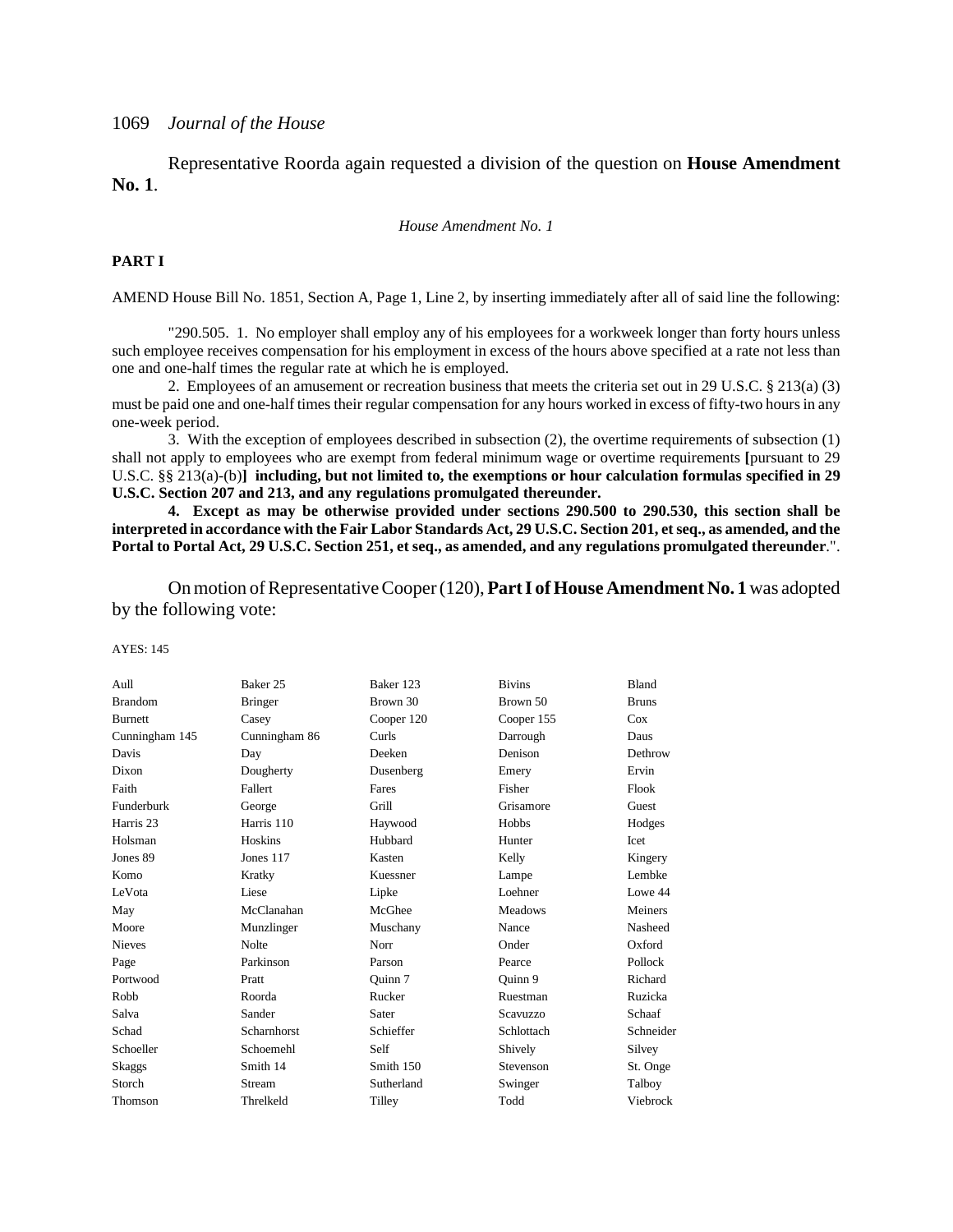| Villa                         | Vogt            | Wallace  | Walsh     | Walton     |
|-------------------------------|-----------------|----------|-----------|------------|
| Wasson                        | Wells           | Weter    | Whorton   | Wildberger |
| Wilson 119                    | Wilson 130      | Witte    | Wood      | Wright 159 |
| Wright-Jones                  | Yaeger          | Yates    | Zimmerman | Mr Speaker |
| <b>NOES: 000</b>              |                 |          |           |            |
| PRESENT: 000                  |                 |          |           |            |
| <b>ABSENT WITH LEAVE: 016</b> |                 |          |           |            |
| Avery                         | Chappelle-Nadal | Corcoran | Donnelly  | El-Amin    |
| Frame                         | Franz           | Hughes   | Johnson   | Kraus      |
| Low $39$                      | Marsh           | Robinson | Spreng    | Young      |
| Zweifel                       |                 |          |           |            |

VACANCIES: 002

#### *House Amendment No. 1*

#### **PART II**

AMEND House Bill No. 1851, Section A, Page 1, Line 2, by inserting immediately after all of said line the following:

"290.512. 1. No employer of any employee who receives and retains compensation in the form of gratuities in addition to wages **[**is required to pay wages in excess of fifty percent of the minimum wage rate specified in sections 290.500 to 290.530, however, total compensation for such employee shall total at least the minimum wage specified in sections 290.500 to 290.530, the difference being made up by the employer**] shall pay such employee a cash wage at a rate less than the cash wage amount specified in the Fair Labor Standards Act, 29 U.S.C. Section 203(m), for tipped employees. However, the total compensation for such tipped employee shall not be less than the minimum wage specified in section 290.502**.

2. If an employee receives and retains compensation in the form of goods or services as an incident of his employment and if he is not required to exercise any discretion in order to receive the goods or services, the employer is required to pay only the difference between the fair market value of the goods and services and the minimum wage otherwise required to be paid by sections 290.500 to 290.530. The fair market value of the goods and services shall be computed on a weekly basis. The director shall provide by regulation a method of valuing the goods and services received by any employee in lieu of the wages otherwise required to be paid under the provisions of sections 290.500 to 290.530. He shall also provide by regulation a method of determining those types of goods and services that are an incident of employment the receipt of which does not require any discretion on the part of the employee."; and

Further amend said bill by amending the title, enacting clause, and intersectional references accordingly.

Representative Self moved the previous question.

Which motion was adopted by the following vote:

#### AYES: 088

Baker 123 Bivins Brandom Brown 30 Bruns Cooper 120 Cooper 155 Cox Cunningham 145 Cunningham 86 Davis Day Deeken Denison Dethrow Dixon Dougherty Dusenberg Emery Ervin Faith Fares Fisher Fisher Flook Funderburk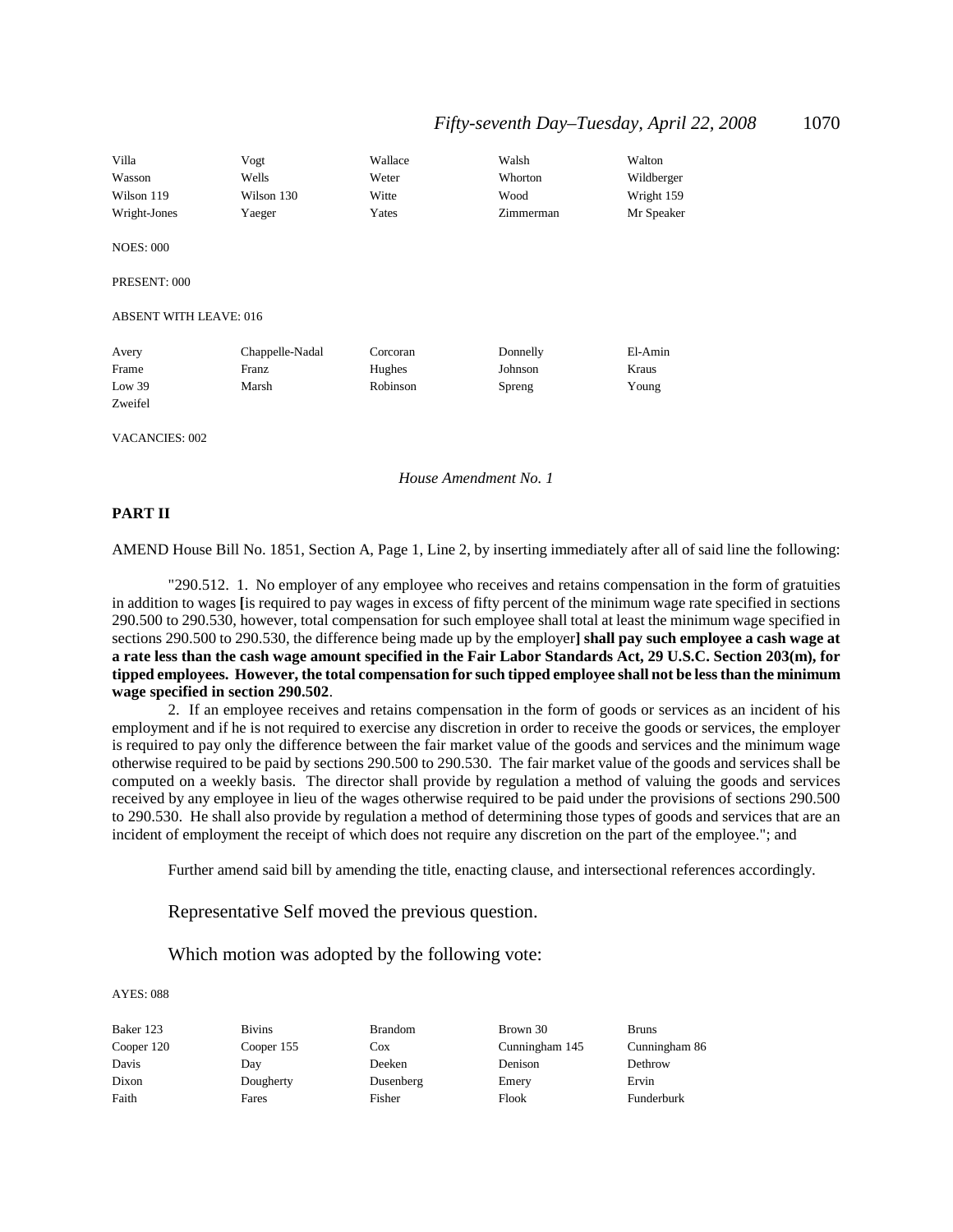| Grisamore        | Guest      | Hobbs        | Hunter          | <b>Icet</b>          |
|------------------|------------|--------------|-----------------|----------------------|
| Jones 89         | Jones 117  | Kasten       | Kelly           | Kingery              |
| Lembke           | Lipke      | Loehner      | May             | McGhee               |
| Moore            | Munzlinger | Muschany     | Nance           | <b>Nieves</b>        |
| Nolte            | Onder      | Parkinson    | Parson          | Pearce               |
| Pollock          | Portwood   | Pratt        | Ouinn 7         | Richard              |
| Robb             | Ruestman   | Ruzicka      | Sander          | Sater                |
| Schaaf           | Schad      | Scharnhorst  | Schlottach      | Schneider            |
| Schoeller        | Self       | Silvey       | Smith 14        | Smith 150            |
| Stevenson        | St. Onge   | Stream       | Sutherland      | Thomson              |
| Threlkeld        | Tilley     | Viebrock     | Wallace         | Wasson               |
| Wells            | Weter      | Wilson 119   | Wilson 130      | Wood                 |
| Wright 159       | Yates      | Mr Speaker   |                 |                      |
| <b>NOES: 056</b> |            |              |                 |                      |
| Aull             | Baker 25   | <b>Bland</b> | <b>Bringer</b>  | Brown 50             |
| <b>Burnett</b>   | Casey      | Corcoran     | Curls           | Darrough             |
| Daus             | Fallert    | George       | Grill           | Harris <sub>23</sub> |
| Harris 110       | Haywood    | Hodges       | Holsman         | <b>Hoskins</b>       |
| Hubbard          | Hughes     | Komo         | Kratky          | Kuessner             |
| Lampe            | LeVota     | Liese        | McClanahan      | <b>Meadows</b>       |
| Meiners          | Nasheed    | Norr         | Oxford          | Page                 |
| Ouinn 9          | Roorda     | Rucker       | <b>Scavuzzo</b> | Schieffer            |
| Schoemehl        | Shively    | Skaggs       | Storch          | Swinger              |
| Talboy           | Todd       | Villa        | Walsh           | Walton               |
| Whorton          | Wildberger | Witte        | Wright-Jones    | Yaeger               |
| Zimmerman        |            |              |                 |                      |
| PRESENT: 000     |            |              |                 |                      |

ABSENT WITH LEAVE: 017

| Avery | Chappelle-Nadal | Donnelly | El-Amin | Frame   |
|-------|-----------------|----------|---------|---------|
| Franz | Johnson         | Kraus    | Low 39  | Lowe 44 |
| Marsh | Robinson        | Salva    | Spreng  | Vogt    |
| Young | Zweifel         |          |         |         |

#### VACANCIES: 002

On motion of Representative Cooper (120), **Part II of House Amendment No. 1** was adopted by the following vote:

| Baker 123<br><b>Brandom</b><br>Brown 30   | Cooper 120    | Cooper 155 |
|-------------------------------------------|---------------|------------|
| $\cos$<br>Cunningham 86<br>Cunningham 145 | Davis         | Deeken     |
| Denison<br>Dethrow<br>Dixon               | Dusenberg     | Emery      |
| Ervin<br>Faith<br>Fares                   | Fisher        | Flook      |
| Funderburk<br>Grisamore<br>Guest          | Hobbs         | Hunter     |
| Icet<br>Jones 89<br>Jones 117             | Kasten        | Kelly      |
| Kingery<br>Lembke<br>Lipke                | Loehner       | May        |
| Moore<br>Muschany<br>Munzlinger           | <b>Nieves</b> | Onder      |
| Parkinson<br>Pearce<br>Parson             | Pollock       | Portwood   |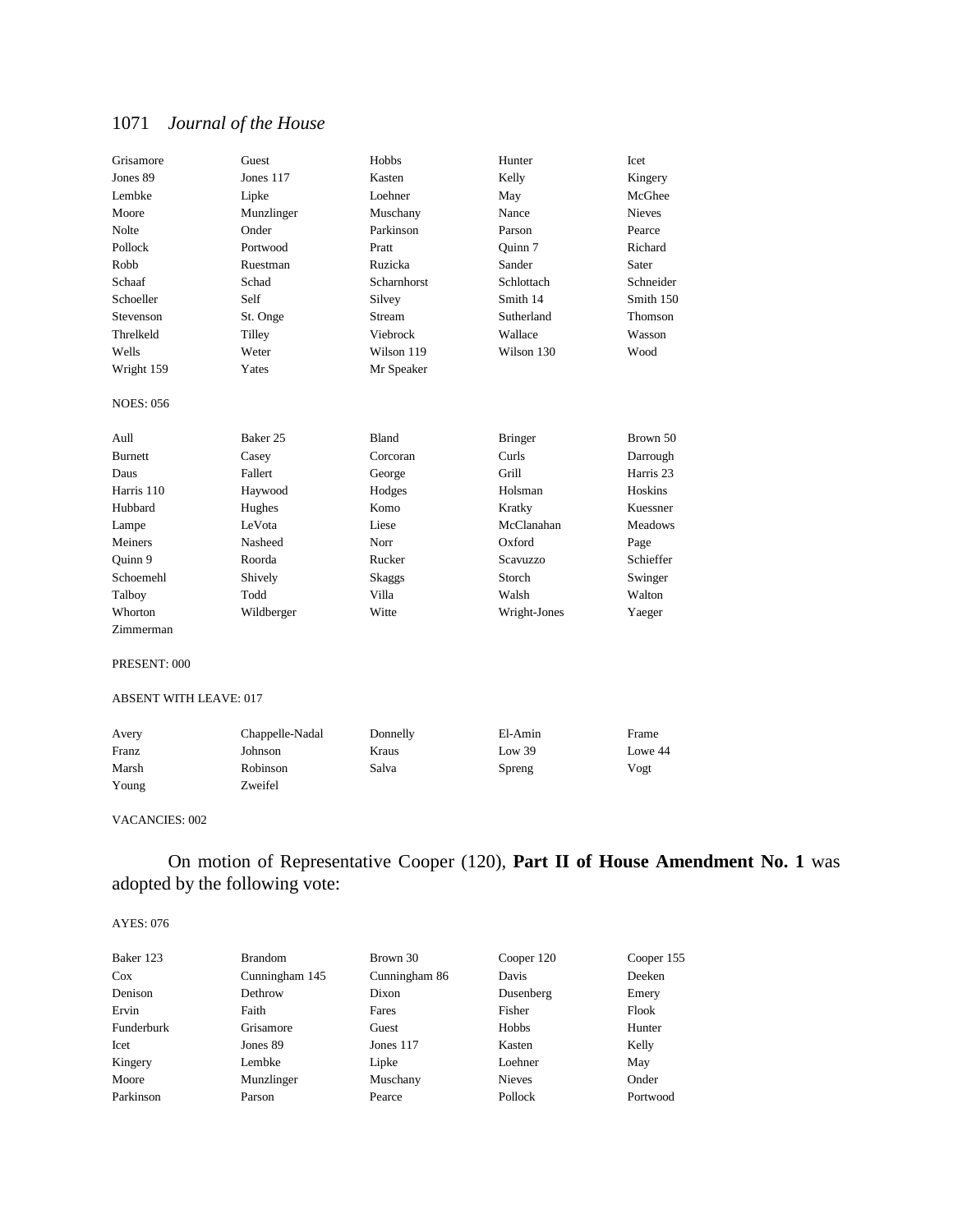## *Fifty-seventh Day–Tuesday, April 22, 2008* 1072

| Pratt<br>Ruzicka<br>Scharnhorst<br>Smith 150<br>Thomson<br>Wells | Ouinn 7<br>Sander<br>Schlottach<br>Stevenson<br>Threlkeld<br>Wilson 130 | Richard<br>Sater<br>Schoeller<br>St. Onge<br>Tilley<br>Wood | Robb<br>Schaaf<br>Self<br>Stream<br>Viebrock<br>Wright 159 | Ruestman<br>Schad<br>Smith 14<br>Sutherland<br>Wallace<br>Yates |
|------------------------------------------------------------------|-------------------------------------------------------------------------|-------------------------------------------------------------|------------------------------------------------------------|-----------------------------------------------------------------|
| Mr Speaker                                                       |                                                                         |                                                             |                                                            |                                                                 |
| <b>NOES: 066</b>                                                 |                                                                         |                                                             |                                                            |                                                                 |
| Aull                                                             | Baker 25                                                                | <b>Bivins</b>                                               | Bland                                                      | <b>Bringer</b>                                                  |
| Brown 50                                                         | <b>Bruns</b>                                                            | <b>Burnett</b>                                              | Casey                                                      | Corcoran                                                        |
| Curls                                                            | Darrough                                                                | Daus                                                        | Day                                                        | Dougherty                                                       |
| Fallert                                                          | George                                                                  | Grill                                                       | Harris 23                                                  | Harris 110                                                      |
| Haywood                                                          | Hodges                                                                  | Holsman                                                     | Hoskins                                                    | Hubbard                                                         |
| Komo                                                             | Kratky                                                                  | Kuessner                                                    | Lampe                                                      | LeVota                                                          |
| Liese                                                            | McClanahan                                                              | Meadows                                                     | Meiners                                                    | Nance                                                           |
| Nasheed                                                          | Nolte                                                                   | Norr                                                        | Oxford                                                     | Page                                                            |
| Quinn 9                                                          | Roorda                                                                  | Rucker                                                      | Scavuzzo                                                   | Schieffer                                                       |
| Schneider                                                        | Schoemehl                                                               | Shively                                                     | Silvey                                                     | Skaggs                                                          |
| Storch                                                           | Swinger                                                                 | Talboy                                                      | Todd                                                       | Villa                                                           |
| Walsh                                                            | Walton                                                                  | Wasson                                                      | Weter                                                      | Whorton                                                         |
| Wildberger                                                       | Wilson 119                                                              | Witte                                                       | Wright-Jones                                               | Yaeger                                                          |

#### PRESENT: 000

Zimmerman

#### ABSENT WITH LEAVE: 019

| Avery   | Chappelle-Nadal | Donnelly | El-Amin  | Frame  |
|---------|-----------------|----------|----------|--------|
| Franz   | <b>Hughes</b>   | Johnson  | Kraus    | Low 39 |
| Lowe 44 | Marsh           | McGhee   | Robinson | Salva  |
| Spreng  | Vogt            | Young    | Zweifel  |        |

#### VACANCIES: 002

## Representative Tilley moved the previous question.

## Which motion was adopted by the following vote:

| Baker 123  | <b>Bivins</b> | <b>Brandom</b> | Brown 30       | <b>Bruns</b>  |
|------------|---------------|----------------|----------------|---------------|
| Cooper 120 | Cooper 155    | $\cos$         | Cunningham 145 | Cunningham 86 |
| Davis      | Day           | Deeken         | Denison        | Dethrow       |
| Dixon      | Dougherty     | Dusenberg      | Emery          | Ervin         |
| Faith      | Fares         | Fisher         | Flook          | Franz         |
| Funderburk | Grisamore     | Guest          | Hobbs          | Icet          |
| Jones 89   | Jones $117$   | Kasten         | Kelly          | Kingery       |
| Lembke     | Lipke         | Loehner        | May            | McGhee        |
| Moore      | Munzlinger    | Muschany       | Nance          | <b>Nieves</b> |
| Nolte      | Onder         | Parkinson      | Parson         | Pearce        |
| Pollock    | Portwood      | Pratt          | Ouinn 7        | Richard       |
| Robb       | Ruestman      | Ruzicka        | Sander         | Sater         |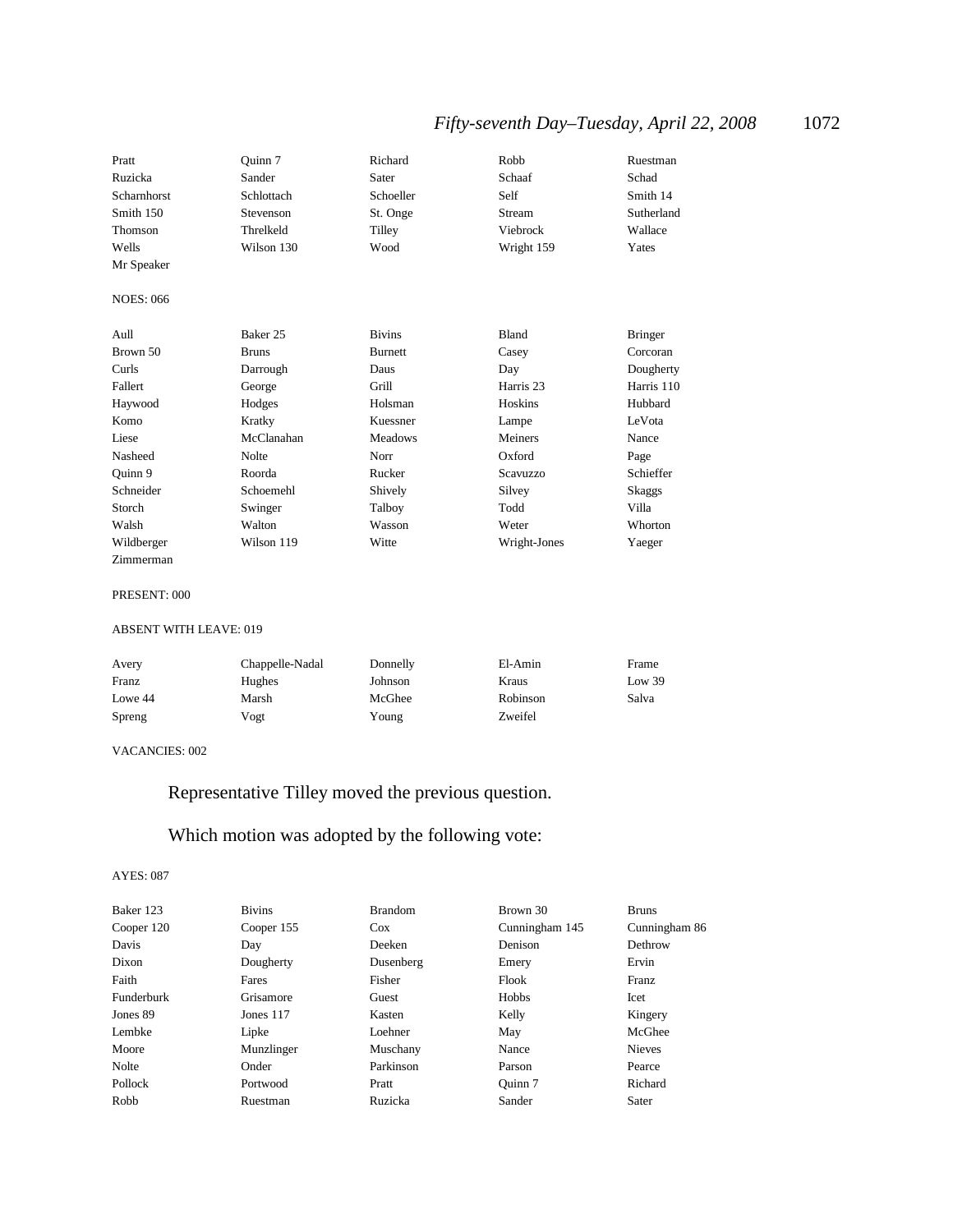| Schaaf           | Schad      | Scharnhorst    | Schlottach     | Schneider      |
|------------------|------------|----------------|----------------|----------------|
| Schoeller        | Self       | Silvey         | Smith 14       | Smith 150      |
| Stevenson        | St. Onge   | Stream         | Sutherland     | Thomson        |
| Threlkeld        | Tilley     | Viebrock       | Wallace        | Wasson         |
| Wells            | Weter      | Wilson 119     | Wilson 130     | Wood           |
| Yates            | Mr Speaker |                |                |                |
| <b>NOES: 055</b> |            |                |                |                |
| Aull             | Baker 25   | <b>Bringer</b> | Brown 50       | <b>Burnett</b> |
| Casey            | Corcoran   | Darrough       | Daus           | Fallert        |
| George           | Grill      | Harris 23      | Harris 110     | Haywood        |
| Hodges           | Holsman    | Hoskins        | Hubbard        | Hughes         |
| Komo             | Kratky     | Kuessner       | Lampe          | LeVota         |
| Liese            | Lowe 44    | McClanahan     | <b>Meadows</b> | Meiners        |
| Nasheed          | Norr       | Oxford         | Page           | Ouinn 9        |
| Roorda           | Rucker     | Scavuzzo       | Schieffer      | Schoemehl      |
| Shively          | Skaggs     | Storch         | Swinger        | Talboy         |
| Todd             | Villa      | Walsh          | Walton         | Whorton        |
| Wildberger       | Witte      | Wright-Jones   | Yaeger         | Zimmerman      |

#### PRESENT: 000

#### ABSENT WITH LEAVE: 019

| Avery   | Bland      | Chappelle-Nadal | Curls   | Donnelly |
|---------|------------|-----------------|---------|----------|
| El-Amin | Frame      | Hunter          | Johnson | Kraus    |
| Low 39  | Marsh      | Robinson        | Salva   | Spreng   |
| Vogt    | Wright 159 | Young           | Zweifel |          |

#### VACANCIES: 002

### On motion of Representative Thomson, **HB 1851, as amended**, was ordered perfected and printed by the following vote:

| <b>Bivins</b> | <b>Brandom</b> | Brown 30       | <b>Bruns</b>  | Cooper 120 |
|---------------|----------------|----------------|---------------|------------|
| Cooper 155    | $\cos$         | Cunningham 145 | Cunningham 86 | Davis      |
| Day           | Deeken         | Denison        | Dethrow       | Dixon      |
| Dusenberg     | Emery          | Ervin          | Faith         | Fares      |
| Fisher        | Flook          | Franz          | Funderburk    | Grill      |
| Grisamore     | Guest          | Hobbs          | Hubbard       | Hunter     |
| Icet          | Jones 89       | Jones $117$    | Kasten        | Kelly      |
| Kingery       | Lembke         | Lipke          | Loehner       | May        |
| McGhee        | Meiners        | Moore          | Munzlinger    | Muschany   |
| Nance         | Nasheed        | <b>Nieves</b>  | Onder         | Parkinson  |
| Parson        | Pearce         | Pollock        | Portwood      | Pratt      |
| Ouinn 7       | Richard        | Robb           | Ruestman      | Ruzicka    |
| Salva         | Sander         | Sater          | Scavuzzo      | Schaaf     |
| Schad         | Scharnhorst    | Schlottach     | Schneider     | Schoeller  |
| Self          | Smith 14       | Smith 150      | St. Onge      | Storch     |
| Stream        | Sutherland     | Swinger        | Thomson       | Threlkeld  |
| Tilley        | Viebrock       | Villa          | Wallace       | Wasson     |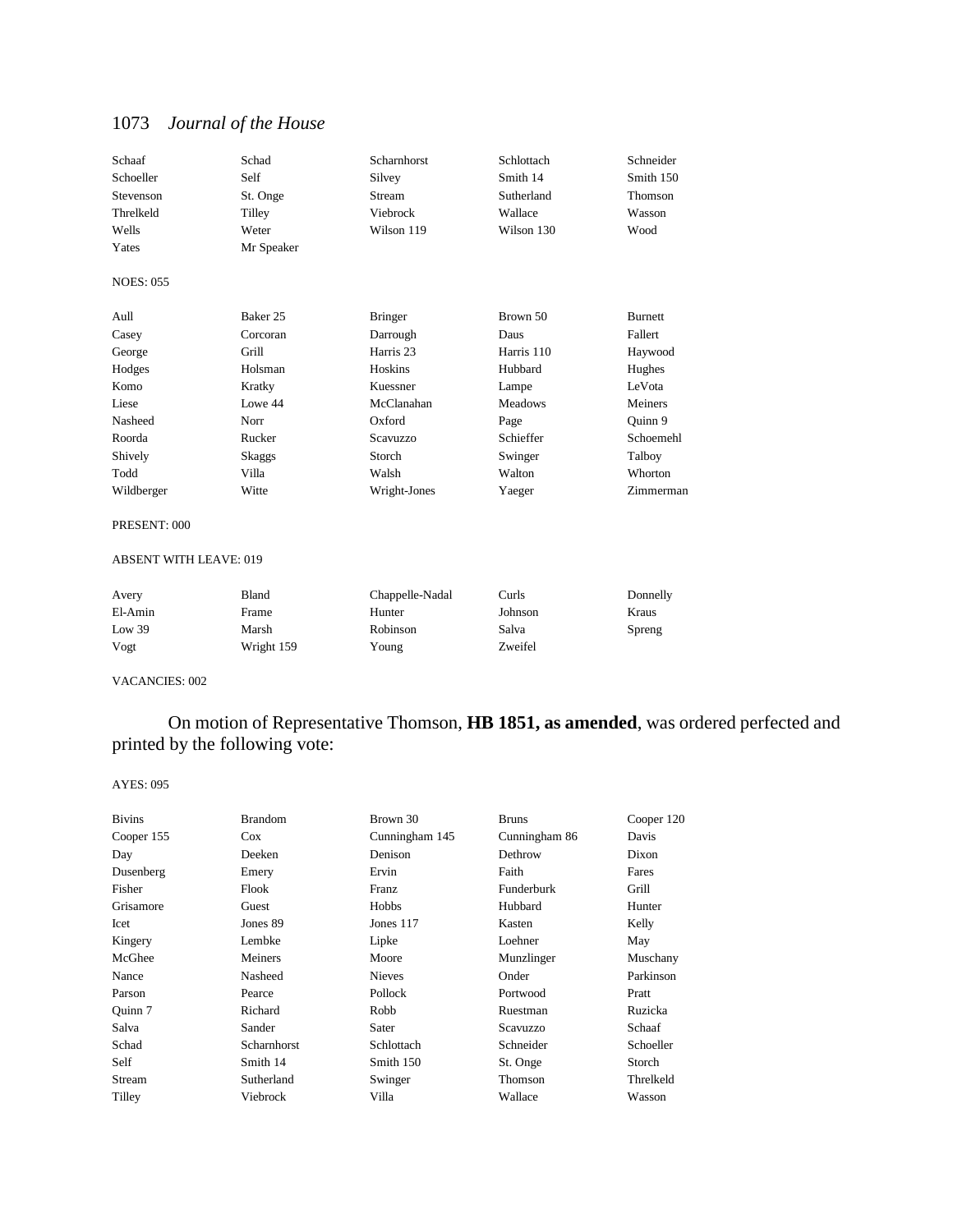| Wells                         | Weter      | Wilson 119      | Wilson 130     | Witte          |
|-------------------------------|------------|-----------------|----------------|----------------|
| Wood                          | Wright 159 | Yaeger          | Yates          | Mr Speaker     |
| <b>NOES: 050</b>              |            |                 |                |                |
| Aull                          | Baker 25   | Baker 123       | <b>Bland</b>   | <b>Bringer</b> |
| <b>Burnett</b>                | Casey      | Corcoran        | Curls          | Darrough       |
| Daus                          | Dougherty  | Fallert         | George         | Harris 23      |
| Harris 110                    | Haywood    | Hodges          | Holsman        | Hoskins        |
| Hughes                        | Komo       | Kuessner        | Lampe          | LeVota         |
| Liese                         | Lowe 44    | McClanahan      | <b>Meadows</b> | Nolte          |
| Norr                          | Oxford     | Page            | Quinn 9        | Roorda         |
| Rucker                        | Schieffer  | Schoemehl       | Shively        | Silvey         |
| Skaggs                        | Stevenson  | Talboy          | Todd           | Walsh          |
| Walton                        | Whorton    | Wildberger      | Wright-Jones   | Zimmerman      |
| PRESENT: 000                  |            |                 |                |                |
| <b>ABSENT WITH LEAVE: 016</b> |            |                 |                |                |
| Avery                         | Brown 50   | Chappelle-Nadal | Donnelly       | El-Amin        |
| Frame                         | Johnson    | Kratky          | Kraus          | Low 39         |
| Marsh                         | Robinson   | Spreng          | Vogt           | Young          |
| Zweifel                       |            |                 |                |                |

VACANCIES: 002

**HB 2266**, relating to the Missouri Teaching Fellows Program, was taken up by Representative Jones (89).

On motion of Representative Jones (89), **HB 2266** was ordered perfected and printed.

**HCS HB 2114**, relating to paper ballots at elections, was taken up by Representative Zimmerman.

Representative Sutherland assumed the Chair.

On motion of Representative Zimmerman, **HCS HB 2114** was adopted by the following vote:

| Aull           | Baker 123  | <b>Bivins</b> | Bland          | <b>Brandom</b> |
|----------------|------------|---------------|----------------|----------------|
| <b>Bringer</b> | Brown 30   | <b>Bruns</b>  | <b>Burnett</b> | Casey          |
| Cooper 120     | Cooper 155 | $\cos$        | Cunningham 145 | Cunningham 86  |
| Curls          | Darrough   | Daus          | Day            | Deeken         |
| Dixon          | Dougherty  | Ervin         | Faith          | Fallert        |
| Fares          | Fisher     | Funderburk    | Grill          | Grisamore      |
| Guest          | Harris 23  | Harris 110    | Haywood        | Hobbs          |
| Hodges         | Holsman    | Hoskins       | Hubbard        | Hughes         |
| Jones 89       | Kasten     | Kelly         | Kingery        | Komo           |
| Kratky         | Kuessner   | Lampe         | Lembke         | LeVota         |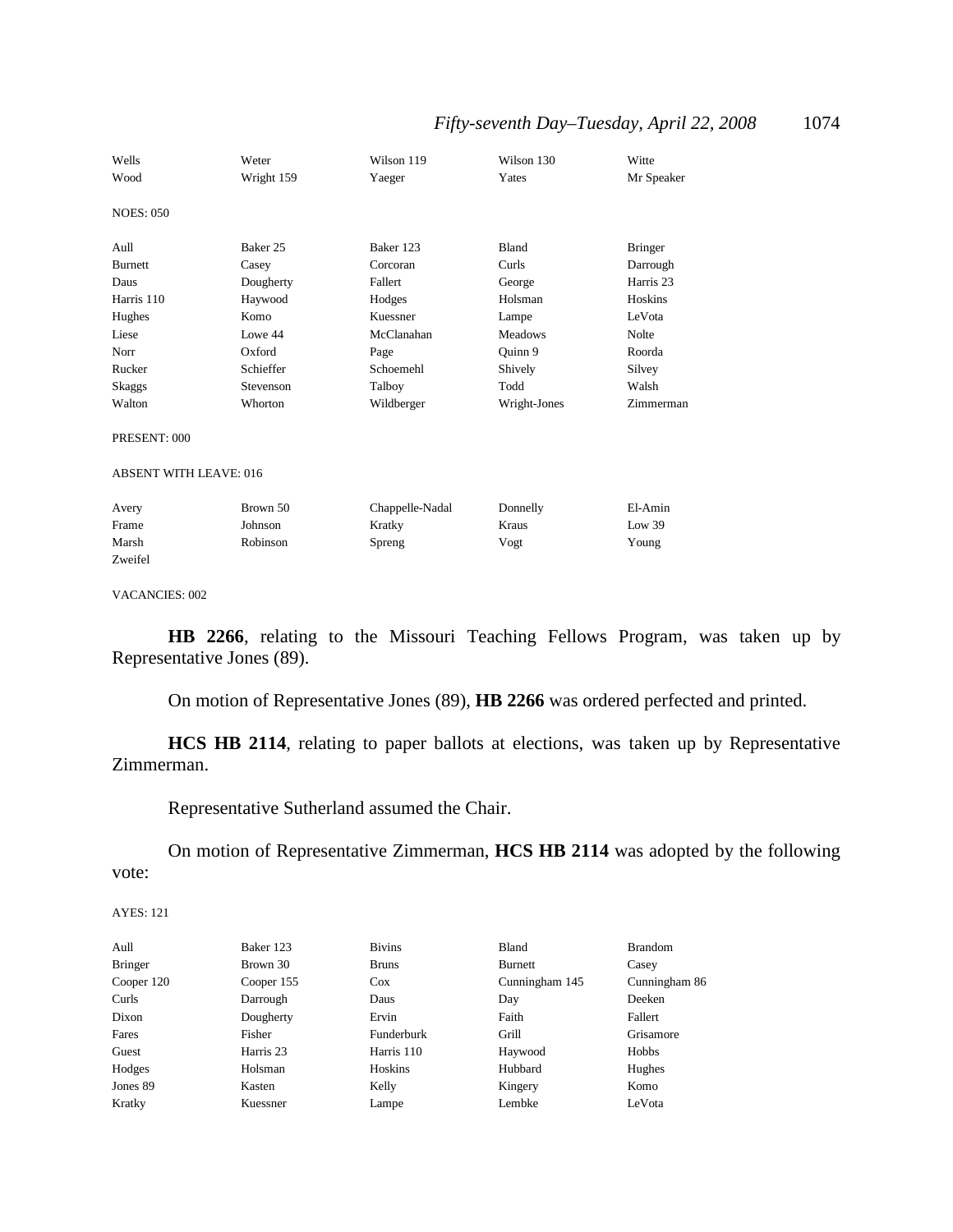| Liese                         | Lipke         | Lowe 44      | May             | McClanahan |
|-------------------------------|---------------|--------------|-----------------|------------|
| McGhee                        | Meiners       | Moore        | Munzlinger      | Nance      |
| Nasheed                       | <b>Nieves</b> | Nolte        | Norr            | Onder      |
| Oxford                        | Page          | Parkinson    | Pearce          | Pollock    |
| Portwood                      | Pratt         | Ouinn 7      | Richard         | Robb       |
| Roorda                        | Rucker        | Ruzicka      | Salva           | Sander     |
| Sater                         | Scavuzzo      | Schaaf       | Scharnhorst     | Schieffer  |
| Schneider                     | Schoeller     | Schoemehl    | Self            | Shively    |
| Silvey                        | <b>Skaggs</b> | Smith 150    | Stevenson       | St. Onge   |
| Storch                        | Stream        | Sutherland   | Swinger         | Talboy     |
| Thomson                       | Threlkeld     | Tilley       | Todd            | Viebrock   |
| Villa                         | Wallace       | Walsh        | Walton          | Wells      |
| Weter                         | Whorton       | Wildberger   | Wilson 119      | Witte      |
| Wood                          | Wright 159    | Wright-Jones | Yaeger          | Zimmerman  |
| Mr Speaker                    |               |              |                 |            |
|                               |               |              |                 |            |
| <b>NOES: 018</b>              |               |              |                 |            |
| Davis                         | Denison       | Dethrow      | Dusenberg       | Emery      |
| <b>Franz</b>                  | Hunter        | Jones 117    | Loehner         | Muschany   |
| Parson                        | Ruestman      | Schad        | Schlottach      | Smith 14   |
| Wasson                        | Wilson 130    | Yates        |                 |            |
| PRESENT: 000                  |               |              |                 |            |
| <b>ABSENT WITH LEAVE: 022</b> |               |              |                 |            |
| Avery                         | Baker 25      | Brown 50     | Chappelle-Nadal | Corcoran   |
| Donnelly                      | El-Amin       | Flook        | Frame           | George     |
| Icet                          | Johnson       | Kraus        | Low 39          | Marsh      |

#### VACANCIES: 002

Young Zweifel

## On motion of Representative Zimmerman, **HCS HB 2114** was ordered perfected and printed by the following vote:

#### AYES: 122

|                                                          | <b>Bruns</b>  |
|----------------------------------------------------------|---------------|
| <b>Brandom</b><br><b>Bringer</b><br>Brown 30<br>Brown 50 |               |
| <b>Burnett</b><br>Cooper 120<br>Cooper 155<br>Casey      | $\cos$        |
| Cunningham 145<br>Cunningham 86<br>Curls<br>Darrough     | Daus          |
| Day<br>Deeken<br>Dougherty<br>Dixon                      | Ervin         |
| Faith<br>Fisher<br>Fallert<br>Fares                      | Flook         |
| Funderburk<br>Grill<br>Grisamore<br>George               | Guest         |
| Harris 23<br>Harris 110<br>Haywood<br>Hobbs              | Hodges        |
| Hoskins<br>Holsman<br>Hubbard<br>Hughes                  | Jones 89      |
| Kasten<br>Kelly<br>Kingery<br>Komo                       | Kratky        |
| Lembke<br>LeVota<br>Kuessner<br>Lampe                    | Liese         |
| Lipke<br>McClanahan<br>Lowe 44<br>May                    | Meiners       |
| Moore<br>Munzlinger<br>Nasheed<br>Nance                  | <b>Nieves</b> |
| Nolte<br>Onder<br>Oxford<br>Norr                         | Page          |

Meadows Quinn 9 Robinson Spreng Vogt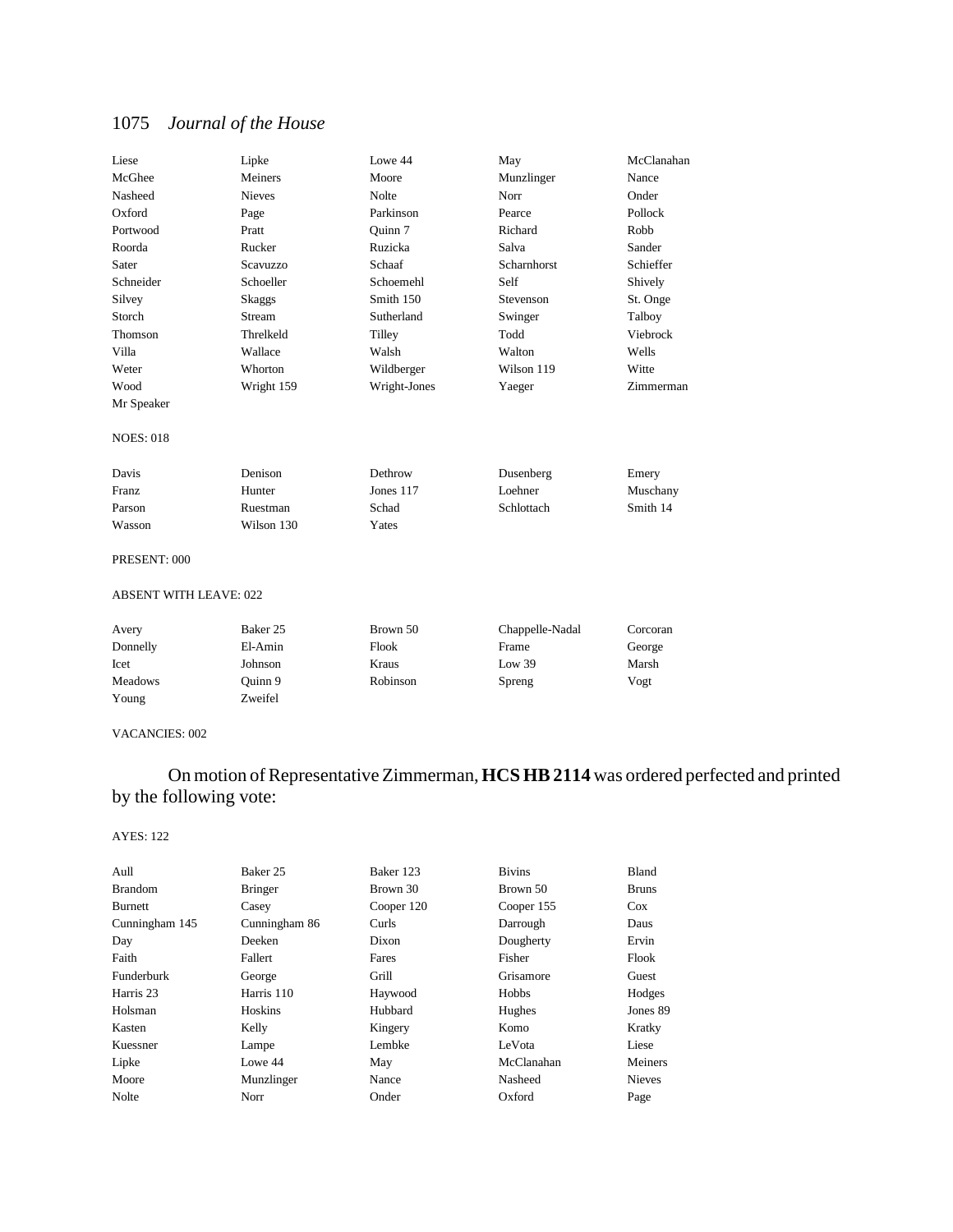| Parkinson        | Pearce     | Pollock    | Portwood     | Pratt      |
|------------------|------------|------------|--------------|------------|
| Quinn 9          | Richard    | Robb       | Rucker       | Ruzicka    |
| Salva            | Sander     | Sater      | Scavuzzo     | Schaaf     |
| Schieffer        | Schneider  | Schoeller  | Schoemehl    | Self       |
| Shively          | Silvey     | Skaggs     | Smith 150    | Stevenson  |
| St. Onge         | Storch     | Stream     | Sutherland   | Swinger    |
| Talboy           | Thomson    | Threlkeld  | Tilley       | Todd       |
| Viebrock         | Villa      | Wallace    | Walsh        | Walton     |
| Wells            | Weter      | Whorton    | Wildberger   | Wilson 119 |
| Witte            | Wood       | Wright 159 | Wright-Jones | Yaeger     |
| Zimmerman        | Mr Speaker |            |              |            |
| <b>NOES: 021</b> |            |            |              |            |
| Davis            | Denison    | Dethrow    | Dusenberg    | Emery      |
| Franz            | Hunter     | Jones 117  | Loehner      | McGhee     |
| Muschany         | Parson     | Quinn 7    | Ruestman     | Schad      |
| Scharnhorst      | Schlottach | Smith 14   | Wasson       | Wilson 130 |
| Yates            |            |            |              |            |
|                  |            |            |              |            |

#### PRESENT: 000

#### ABSENT WITH LEAVE: 018

| Avery | Chappelle-Nadal | Corcoran | Donnelly | El-Amin |
|-------|-----------------|----------|----------|---------|
| Frame | lcet            | Johnson  | Kraus    | Low 39  |
| Marsh | <b>Meadows</b>  | Robinson | Roorda   | Spreng  |
| Vogt  | Young           | Zweifel  |          |         |

VACANCIES: 002

### **REFERRAL OF SENATE BILLS**

The following Senate Bills were referred to the Committee indicated:

**HCS SB 841** - Fiscal Review (Fiscal Note) **SS SCS SB 718** - Special Committee on Job Creation and Economic Development **SCS SB 1139** - Judiciary

### **COMMITTEE REPORTS**

### **Committee on Crime Prevention and Public Safety**, Chairman Bruns reporting:

Mr. Speaker: Your Committee on Crime Prevention and Public Safety, to which was referred **SS SCS SBs 818 & 795**, begs leave to report it has examined the same and recommends that the **House Committee Substitute Do Pass**, and pursuant to Rule 25(21)(f) be referred to the Committee on Rules.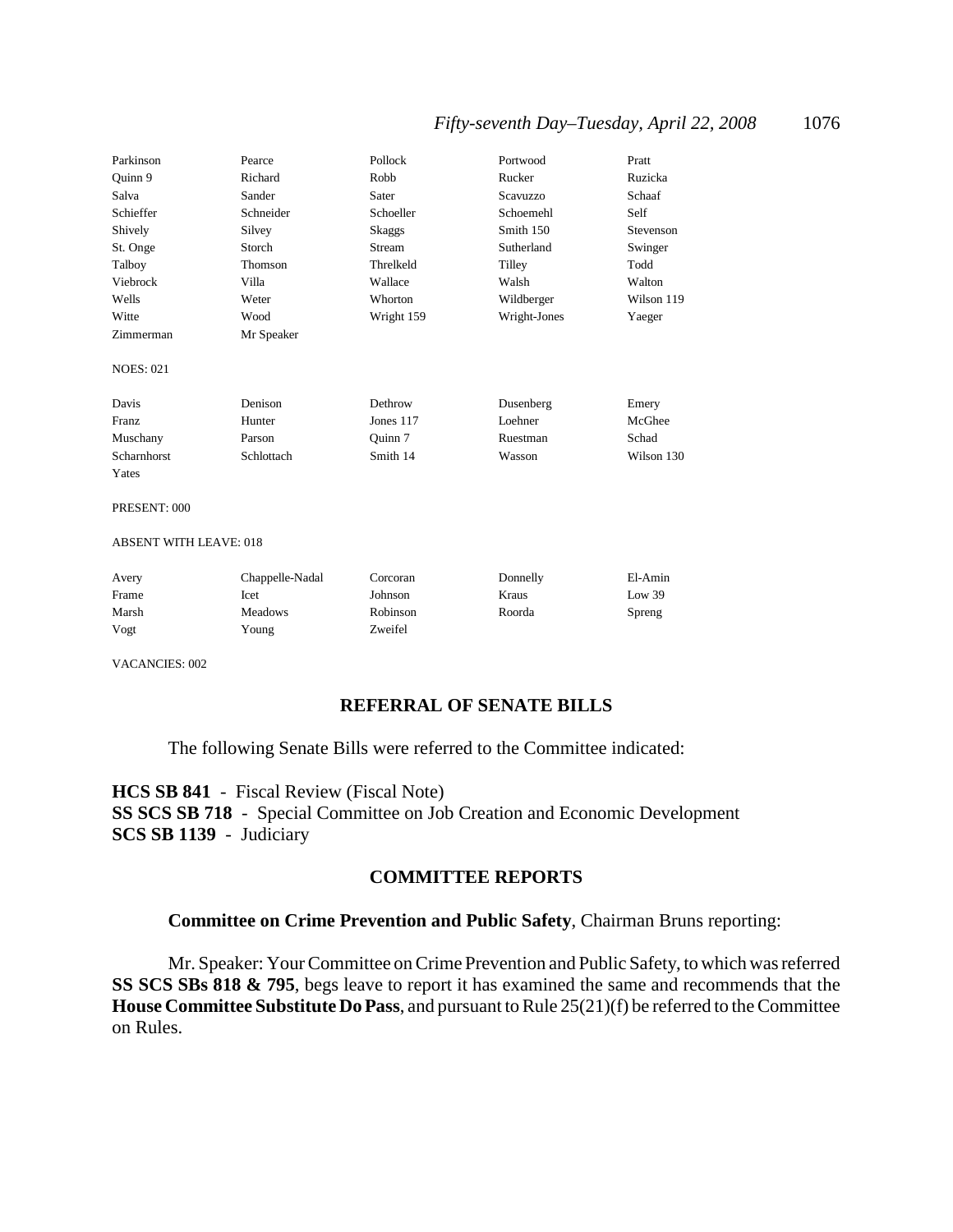**Special Committee on Agri-business**, Chairman Munzlinger reporting:

Mr. Speaker: Your Special Committee on Agri-business, to which was referred **SS SCS SB 931**, begs leave to report it has examined the same and recommends that the **House Committee Substitute Do Pass**, and pursuant to Rule 25(21)(f) be referred to the Committee on Rules.

### **Special Committee on Tax Reform**, Chairman Smith (14) reporting:

Mr. Speaker: Your Special Committee on Tax Reform, to which was referred **SB 748**, begs leave to report it has examined the same and recommends that it **Do Pass**, and pursuant to Rule 25(21)(f) be referred to the Committee on Rules.

**Special Committee on Urban Education Reform**, Chairman Hoskins reporting:

Mr. Speaker: Your Special Committee on Urban Education Reform, to which was referred **HB 2404**, begs leave to report it has examined the same and recommends that it **Do Pass**, and pursuant to Rule 25(21)(f) be referred to the Committee on Rules.

### **Committee on Rules**, Chairman Cooper (120) reporting:

Mr. Speaker: Your Committee on Rules, to which was referred **HB 1954**, begs leave to report it has examined the same and recommends that it **Do Pass**.

Mr. Speaker: Your Committee on Rules, to which was referred **HCS SB 885**, begs leave to report it has examined the same and recommends that it **Do Pass**.

Mr. Speaker: Your Committee on Rules, to which was referred **HCS SCS SB 907**, begs leave to report it has examined the same and recommends that it **Do Pass**.

Mr. Speaker: Your Committee on Rules, to which was referred **HCS SB 1038**, begs leave to report it has examined the same and recommends that it **Be Returned to Committee of Origin**.

### **MESSAGE FROM THE GOVERNOR**

### EXECUTIVE ORDER

April 22, 2008

TO THE CHIEF CLERK OF THE HOUSE OF REPRESENTATIVES 94th GENERAL ASSEMBLY SECOND REGULAR SESSION STATE OF MISSOURI

Herewith I return to you **Conference Committee Substitute for Senate Committee Substitute for House Committee Substitute for House Bill No. 2014** entitled: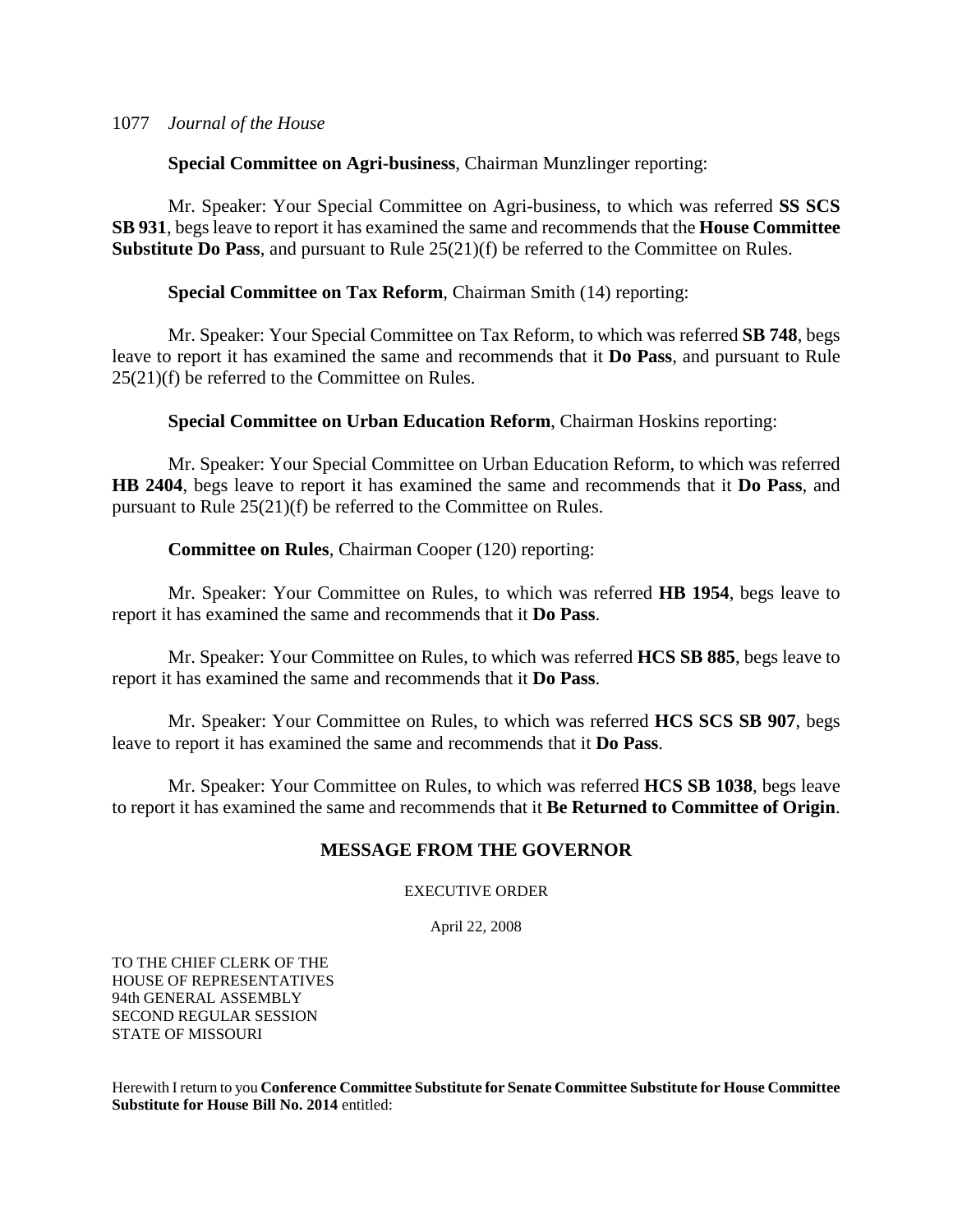#### "AN ACT"

To appropriate money for supplemental purposes for the several departments and offices of state government, and for purchase of equipment, and for the payment of various claims for refunds, for persons, firms, and corporations, and for other purposes, and to transfer money among certain funds, from the funds designated for the fiscal period ending June 30, 2008.

On April 22, 2008 I approved said **Conference Committee Substitute for Senate Committee Substitute for House Committee Substitute for House Bill No. 2014**.

Respectfully submitted,

 /s/ Matt Blunt Governor

### **ADJOURNMENT**

On motion of Representative Tilley, the House adjourned until 10:00 a.m., Wednesday, April 23, 2008.

### **COMMITTEE MEETINGS**

### CONFERENCE COMMITTEE - APPROPRIATIONS

Wednesday, April 23, 2008, 8:00 a.m. Senate Lounge. Executive session may follow. Public hearings to be held on: SCS HCS HB 2002, SCS HCS HB 2003, SCS HB 2004, SCS HCS HB 2005, SCS HCS HB 2006, SCS HCS HB 2007, SCS HCS HB 2008, SCS HCS HB 2009, SCS HCS HB 2010, SCS HCS HB 2011, SCS HCS HB 2012, SCS HCS HB 2013

CONFERENCE COMMITTEE - APPROPRIATIONS Thursday, April 24, 2008, 8:00 a.m. Senate Lounge. Executive session may follow. Public hearings to be held on: SCS HCS HB 2002, SCS HCS HB 2003, SCS HB 2004, SCS HCS HB 2005, SCS HCS HB 2006, SCS HCS HB 2007, SCS HCS HB 2008, SCS HCS HB 2009, SCS HCS HB 2010, SCS HCS HB 2011, SCS HCS HB 2012, SCS HCS HB 2013

CONSERVATION AND NATURAL RESOURCES Thursday, April 24, 2008, 8:00 a.m. Hearing Room 6. Executive session may follow. Public hearing to be held on: HB 2460

**ELECTIONS** Wednesday, April 23, 2008, 1:30 p.m. House Chamber south gallery. Executive session.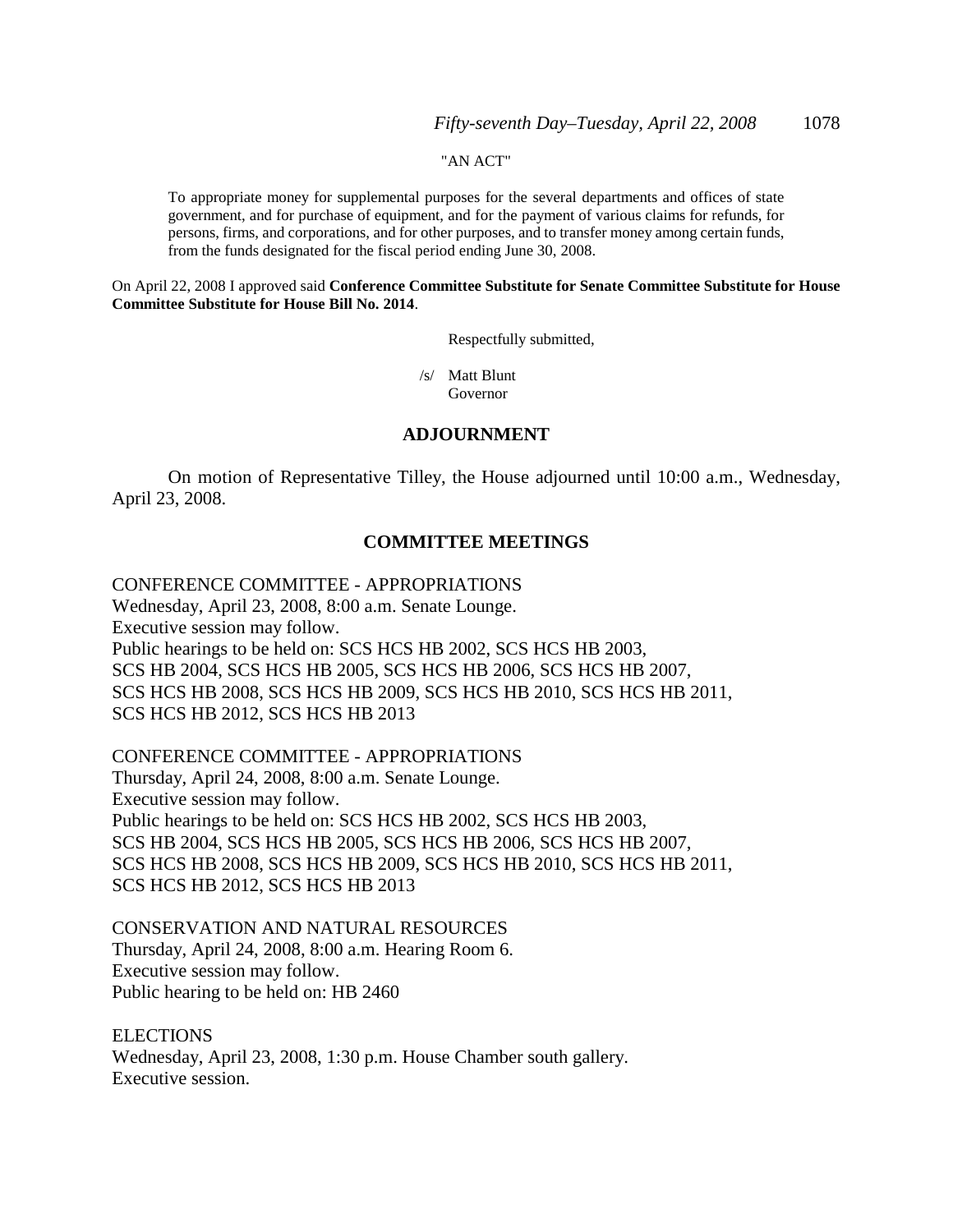### ELEMENTARY AND SECONDARY EDUCATION Wednesday, April 23, 2008, Hearing Room 1 upon morning recess. Executive session may follow.

Public hearings to be held on: HB 2136, HB 2121, HB 2481, HB 2482

### FISCAL REVIEW

Thursday, April 24, 2008, 8:30 a.m. Hearing Room 1. Any House bills or Senate bills that are presented to this committee.

### JOINT COMMITTEE ON LEGISLATIVE RESEARCH

Monday, April 28, 2008, 12:00 p.m. Hearing Room 6. Second Injury Fund reports follow-up. Some portions of the meeting may be closed pursuant to Section 610.021.

### **JUDICIARY**

Wednesday, April 23, 2008, Hearing Room 6 upon morning recess. Executive session may follow. Public hearing to be held on: HB 1334

### LOCAL GOVERNMENT

Wednesday, April 23, 2008, Hearing Room 4 upon morning recess. Executive session may follow. Public hearings to be held on: HB 2026, HB 1603, HB 2000, HB 2245, HB 2544, SCS SB 765

### RULES - PURSUANT TO RULE 25(21)(f)

Wednesday, April 23, 2008, Hearing Room 3 upon morning recess. Executive session may follow. Public hearings to be held on: HCS SB 1288, HCS SCS SB 724, HCS SCS SB 939, HCS SB 1140, HCS SB 925, HCS SB 863, HCS HB 1599, HCS HB 2508, HCS HB 2330, HB 2365, HB 1673, HB 2458, HCR 34, HCR 35

### SPECIAL COMMITTEE ON HOMELAND SECURITY Thursday, April 24, 2008, 8:15 a.m. Hearing Room 5. Informational meeting. Public hearing to be held on: HB 2455

SPECIAL COMMITTEE ON IMMIGRATION Wednesday, April 23, 2008, Hearing Room 7 upon afternoon adjournment. Executive session may follow. Public hearing to be held on: SS SCS SBs 858, 750, 751, 927, 1186, 1255, 1268 & 1269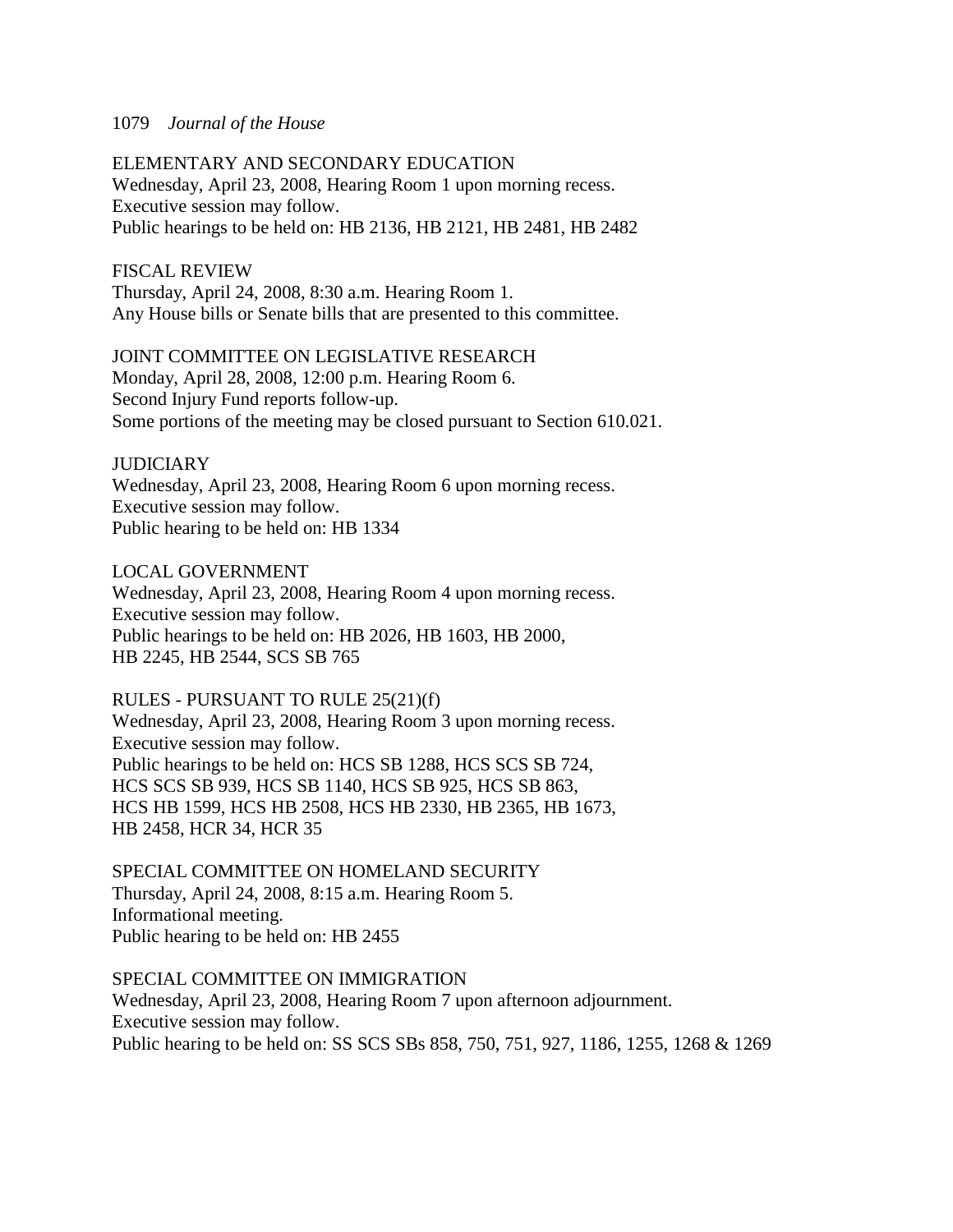SPECIAL COMMITTEE ON IMMIGRATION Thursday, April 24, 2008, 9:00 a.m. House Chamber side gallery. Executive session will be held.

SPECIAL COMMITTEE ON JOB CREATION AND ECONOMIC DEVELOPMENT Wednesday, April 23, 2008, 8:30 a.m. Hearing Room 7. Discussion on proposed House Committee Substitute for HB 2421. Executive session may follow.

SPECIAL COMMITTEE ON JOB CREATION AND ECONOMIC DEVELOPMENT Thursday, April 24, 2008, 8:30 a.m. House Chamber south gallery. Executive session may follow. Public hearing to be held on: SS SCS SB 718

SPECIAL COMMITTEE ON SMALL BUSINESS Wednesday, April 23, 2008, 8:00 a.m. Hearing Room 5. Executive session may follow. AMENDED. Public hearings to be held on: HCR 20, HB 2555, SCR 40

SPECIAL COMMITTEE ON STUDENT ACHIEVEMENT Wednesday, April 23, 2008, 8:00 a.m. Hearing Room 6. Executive session may follow. Public hearings to be held on: HB 1748, SCS SBs 1225 & 1226, SB 762

SPECIAL COMMITTEE ON URBAN ISSUES Wednesday, April 23, 2008, 9:00 a.m. Hearing Room 3. Executive session may follow. Public hearings to be held on: HB 2322, HB 2535

SPECIAL COMMITTEE ON UTILITIES Wednesday, April 23, 2008, 12:00 p.m. Hearing Room 5. Executive session may follow. Public hearing to be held on: SCS SB 720

WAYS AND MEANS Thursday, April 24, 2008, 9:00 a.m. Hearing Room 3. Executive session.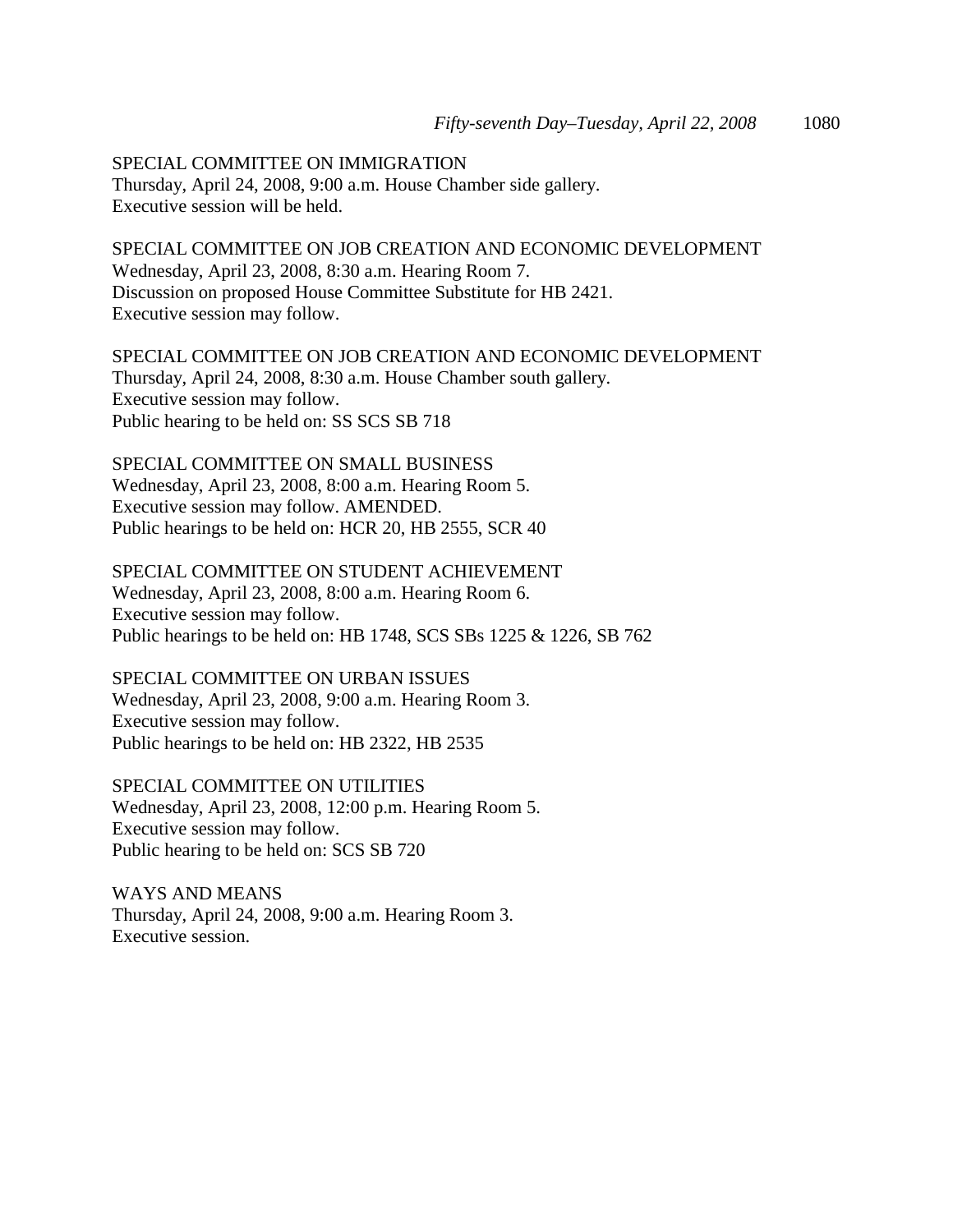### **HOUSE CALENDAR**

### FIFTY-EIGHTH DAY, WEDNESDAY, APRIL 23, 2008

### **HOUSE BILLS FOR PERFECTION**

- 1 HCS HB 1836 Flook
- 2 HCS#2 HB 1886 Scharnhorst
- 3 HCS HB 1802 Wilson (130)
- 4 HCS HB 1644 Muschany<br>5 HCS#2 HB 1423 St. Onge
- 5 HCS#2 HB 1423 St. Onge
- 6 HB 1957 Hughes
- 7 HB 2144 Whorton
- 8 HB 1535 Deeken
- 9 HB 1517 Cox
- 10 HCS HB 2112 Emery
- 11 HB 1372 McGhee
- 12 HCS HB 1590 Munzlinger
- 13 HCS HB 1504 Walton
- 14 HCS HB 2156 Grill
- 15 HCS HB 2159 Grill
- 16 HB 1562 LeVota
- 17 HCS HB 2239 Stevenson
- 18 HCS HB 1438 Kelly
- 19 HCS HB 1704 Wallace
- 20 HCS HB 1990 Wilson (130)
- 21 HCS HB 2110 Dixon
- 22 HB 2202 Deeken
- 23 HB 2590 Moore
- 24 HCS HB 1516 Bruns
- 25 HCS HB 1723 Franz
- 26 HCS HB 1745 Robb
- 27 HB 1764 Parson
- 28 HB 1871 Deeken
- 29 HB 1934 May
- 30 HCS HB 1974 Schlottach
- 31 HCS HB 2034 Munzlinger
- 32 HB 2078 Hubbard
- 33 HB 2207 Hoskins
- 34 HCS HB 2279 Wright
- 35 HB 2514 Weter
- 36 HCS HB 2260 Storch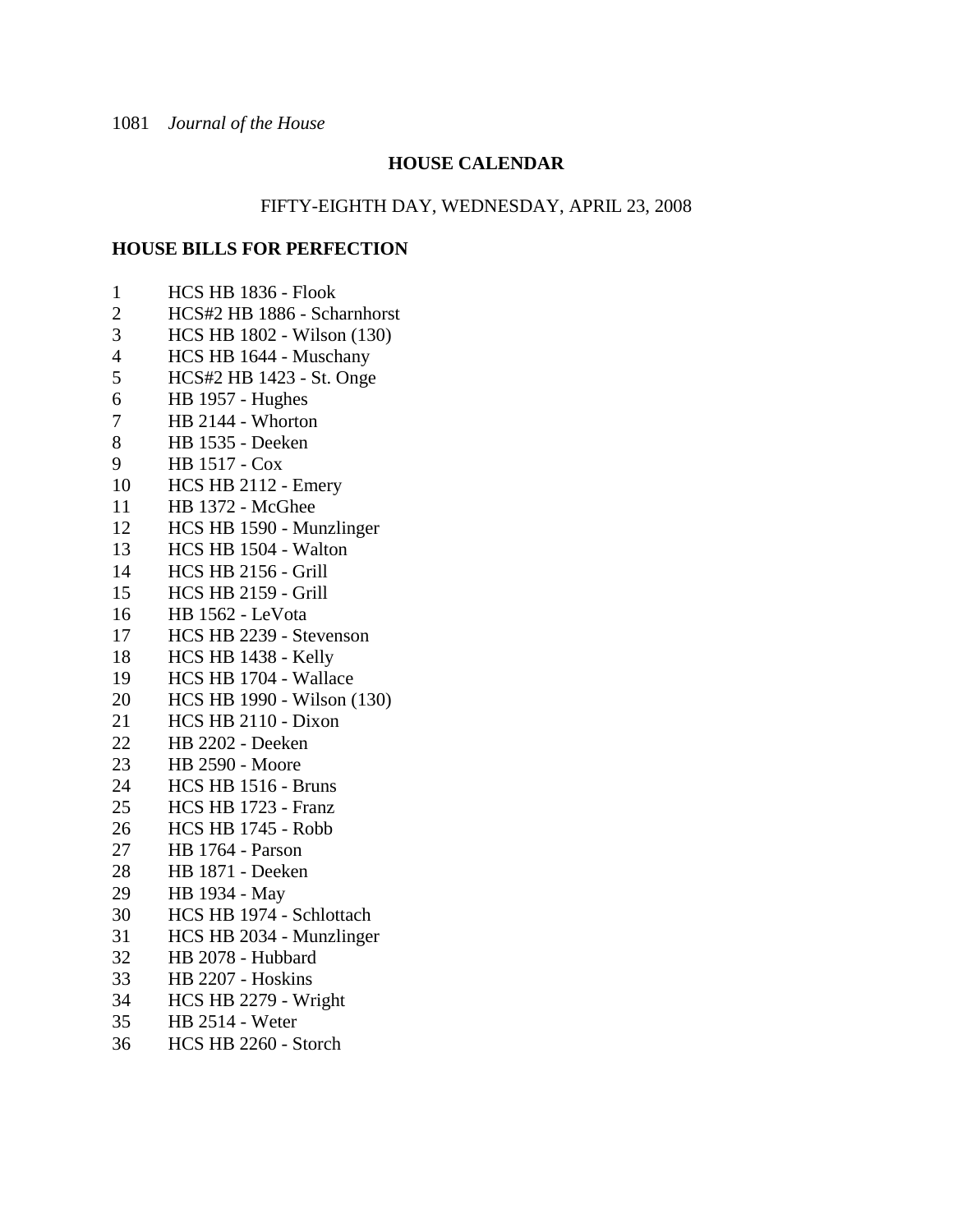### **HOUSE BILLS FOR PERFECTION - INFORMAL**

- 1 HB 1911 Muschany
- 2 HB 1806 Schaaf
- 3 HCS HBs 2040 & 2430, as amended Jetton

### **HOUSE BILLS FOR THIRD READING**

- 1 HCS HB 1929 Cooper (120)
- 2 HCS HB 2250, E.C. Sutherland
- 3 HCS HB 1626 Emery
- 4 HCS HBs 1788 & 1882 Day
- 5 HCS HB 1813 Dougherty
- 6 HCS HB 2060 Deeken

### **HOUSE BILLS FOR THIRD READING - CONSENT**

- 1 HB 1490 Deeken
- 2 HB 1572 Franz

### **HOUSE CONCURRENT RESOLUTIONS**

- 1 HCR 11, (3-05-08, Pages 421-422) Nolte
- 2 HCR 15, (4-10-08, Pages 888-889) Kuessner
- 3 HCS HCRs 43 & 46, (4-09-08, Pages 860-861) Funderburk

## **SENATE BILLS FOR THIRD READING - CONSENT**

HCS SCS SBs 753, 728, 906 & 1026 - Swinger

(4/16/08)

- 1 HCS SB 723 Bruns
- 2 HCS SB 733 Bruns
- 3 HCS SCS SB 760 St. Onge
- 4 HCS SB 797 May
- 5 SB 801 Flook
- 6 HCS SB 820 Schieffer
- 7 SCS SB 850 Meiners
- 8 HCS SB 856 Fallert
- 9 SB 896 McGhee
- 10 SB 928 Schad
- 11 SB 936 Lembke
- 12 HCS SB 943 Schoeller
- 13 SCS SB 951 Spreng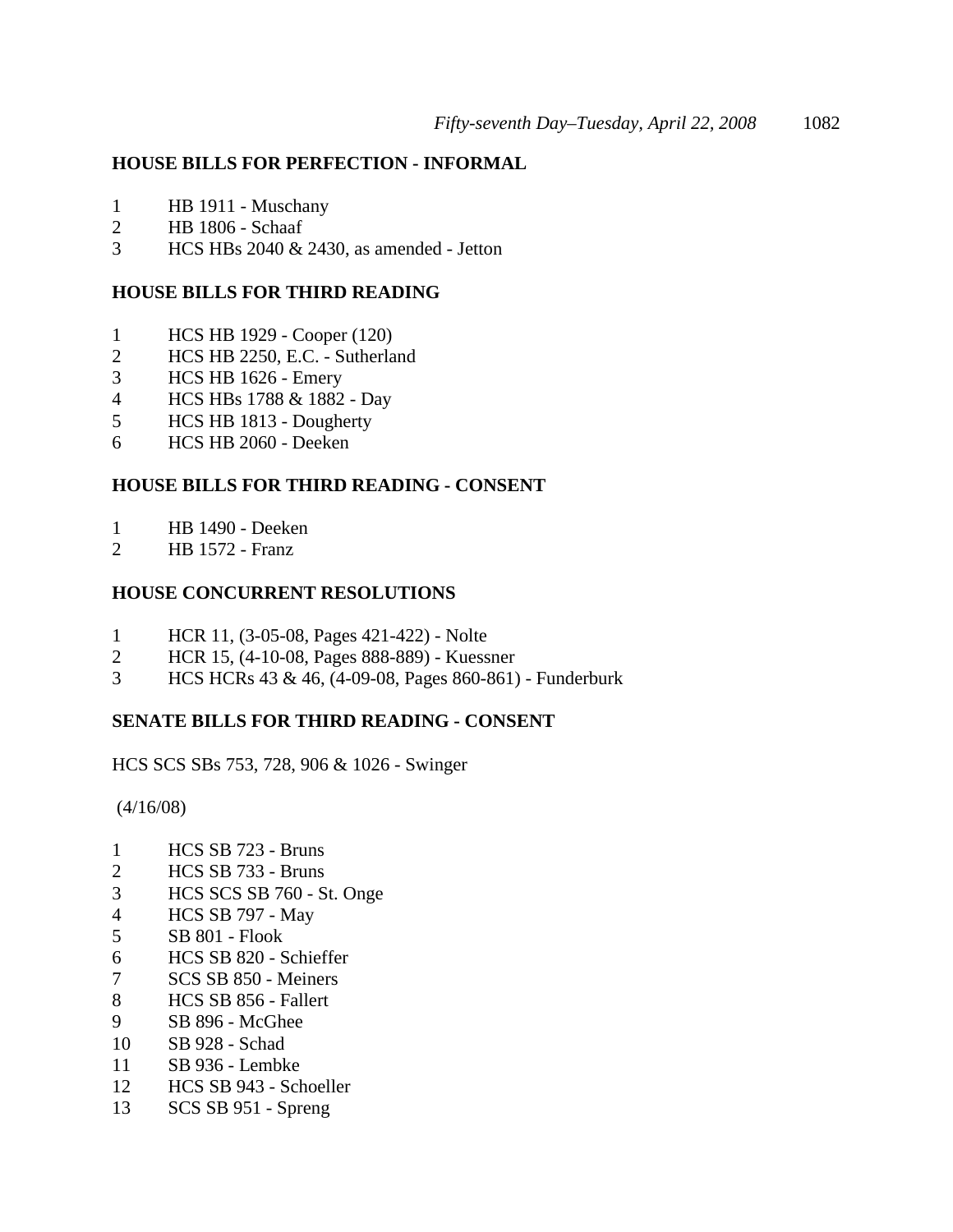- 14 SB 956 Hobbs
- 15 HCS SB 978 Pollock
- 16 SB 979 Dusenberg
- 17 SB 980 Flook
- 18 SB 991 Schlottach
- 19 SB 999 Parson
- 20 HCS SB 1002 Curls
- 21 HCS SCS SB 1008 Ervin
- 22 SCS SB 1009, E.C. Wasson
- 23 SB 1016 Pratt
- 24 HCS SCS SB 1033 Sutherland
- 25 HCS SCS SB 1039 Weter
- 26 SCS SB 1044 McGhee
- 27 SB 1061 Cooper (120)
- 28 SB 1073 Faith
- 29 HCS SCS SB 1131 Curls
- 30 HCS SB 1135 Curls
- 31 SCS SB 1150 Lembke
- 32 HCS SCS SBs 1153, 1154, 1155 & 1156 Viebrock
- 33 SCS SB 1168 Scharnhorst
- 34 SB 1177 Cooper (155)
- 35 SB 1187 Pollock
- 36 SB 1190 Wasson
- 37 SCS SB 1235 Pratt

### **SENATE BILLS FOR THIRD READING**

- 1 HCS SCS SB 942 Quinn (7)
- 2 SB 839 Harris (110)
- 3 SS SCS SB 944, E.C. Robb
- 4 SCS SB 967, E.C. Kingery
- 5 HCS SB 1010 Stevenson
- 6 SCS SB 806 Meadows
- 7 HCS SCS SB 830 Day
- 8 HCS SB 932, (Fiscal Review 4-17-08) Cooper (120)
- 9 SB 955 Wildberger
- 10 HCS SB 958 Schad
- 11 SB 970 May
- 12 SB 1068 Sater
- 13 HCS SB 1074 Smith (14)
- 14 SCS SB 1105 Faith
- 15 HCS SB 1175, (Fiscal Review 4-17-08) Cox
- 16 HCS SB 841, (Fiscal Review 4-22-08) St. Onge